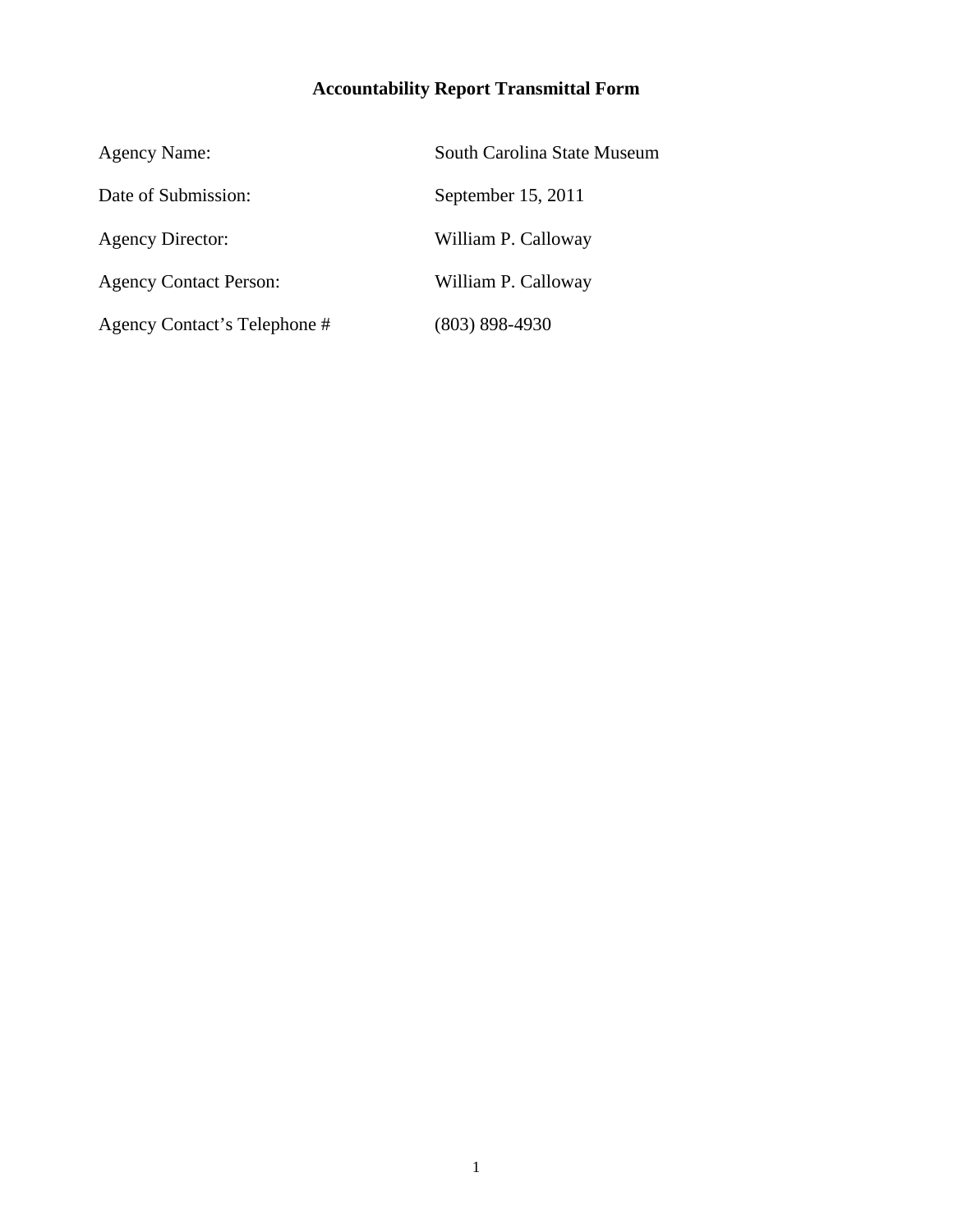#### **EXECUTIVE SUMMARY**

#### **1. Mission, Vision & Values:**

#### **Mission:**

*Through innovative partnerships, comprehensive collections, and stimulating exhibits and programs, The South Carolina State Museum provides educational environments that entertain, inspire imagination and creativity, and enrich the lives of visitors.* 

#### **Vision:**

*The South Carolina State Museum is an ever-changing, innovative institution reflecting the essence and diversity of South Carolina, a catalyst for the cultural and educational development of our state and a model among museums nationally.* 

#### **Values:**

We are committed to our Guests.

We value creativity, integrity, scholarship and innovation.

We are committed to the educational improvement of all of South Carolina's school children.

We provide opportunities for people to learn and have fun.

We create an open, learning, engaging environment for families and community to gather.

#### **2. Major Achievements: -**

*Even in light of the country's depressing economic climate, the State Museum generated attendance of \$136,000 and Earned revenues of \$1,366,500!* 

*The State Museum ranks third in the State with School Field trips!!* 

*School Children from all SC counties visited the museum in 2010/11!* 

*The State Museum is an Accredited Museum by the American Association of Museums – only 5% of the museums in the country have such a distinction and honor!* 

*This museum is also sanctioned by the Smithsonian as a Smithsonian Affiliate Museum which is a very distinguished recognition for the quality of the State Museum!*

This past fiscal year we presented two fee based exhibits which proved very popular:

*Pirates, Privateers, and Buccaneers* was our in house developed exhibit on pirates focusing on the activity in South Carolina. In conjunction with the North Carolina History Museum and Barbados our exhibit director developed the entire exhibit. The exhibit open in March of 2010 and closed January of 2011. The exhibit generated \$173,000 over the 10 month period. \$105,000 of those revenues occurred in the 2010.11 fiscal year and over 25,000 guests toured the exhibit.

*Animal Grossology* opened in February of 2011 and by the end of the fiscal year had 17,000 visitors and generated \$65,000 in supplemental revenues.

The staff was busy writing and producing the following 9 exhibits and displays which opened throughout the year in the museum's changing and permanent galleries.

• *Palmetto Hands* exhibit; *Quantz Pecan cracker machines* (long term) exhibit; *Civil War beginnings*  (long term) *exhibit; Uncommon Folk* exhibit; *Nikki Haley campaign photographs* exhibit; *Lipscomb art exhibit* and sale; *Bin Laden display*; *3- D Civil War display*; *USC baseball display.*

The museum put on 9 signature events which included numerous fall events as well as our annual "Museum Road Show". Additionally we partnered to present three other events: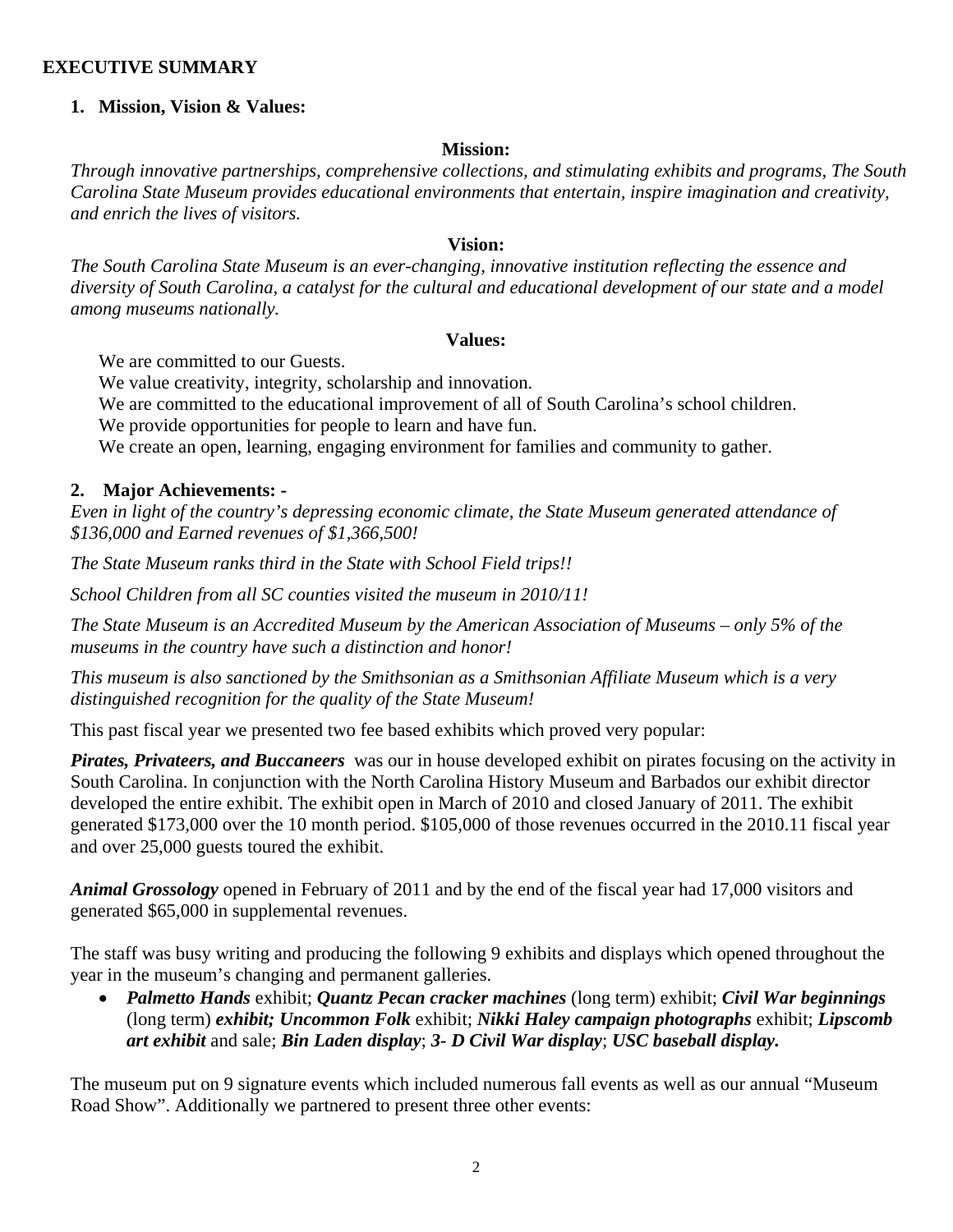#### *Southeastern Toy Soldier Show (19th year, attendance: 1000+ guests); Palmetto Holiday Showcase (2<sup>nd</sup> year, 2 day attendance: 972 guests); City Year Martin Luther King Day Observance (4th year).*

Educationally the museum continued with a strong performance in 2011. Close to 60,000 school children visited the museum representing EVERY county in the state. Lexington and Richland counties combined to provide just over 21,000 school visits. The upstate region provided the second most school children – over 17,000. Our lowest attended region for this year was the Low Country as tight school budgets curtailed long, expensive bus transportation. The docent and volunteer program at the museum continues to provide quality educational tours to these groups as they visit the facility. Our number of volunteers reduced by 40 as many of our older volunteers stepped away from service. We still had 126 active volunteers contributed over 7,200 hours to the museum – a value well in excess of \$150,000!

The museum's attendance performed well even in light of the distressing economic climate both nationally and locally. We spent less in paid media but did a good job in acquiring an enormous amount of free press throughout the year based on press releases and productive media partner relationships. We enhanced our efforts in social media marketing by maintaining and utilizing "You Tube", "Facebook" and "Twitter" accounts and content. Much remains to be done to maximize this new communication vehicle.

Due to the decrease in attendance, earned revenue was down 13% or \$200,000. Ticket revenue, blockbuster reveue and retail revenue was 85% of that shortfall. Facility Rentals bore the brunt of the economic downfall reflecting the negative trend in space rentals seen throughout the area. Rentals dropped by 7% but still were in excess of \$158,000. The loss of a number of state agency functions due to the statewide budget cuts led to the decline. Royalties from all food caterers was up by \$2,000 to \$24,500. Camp-ins also continues its three year downward slide and only generated sales of \$11,000 down substantially from the \$20,000 from the previous year.

The museum made a concentrated effort to increase its partners. Continued progress was made with ETV as the museum provided content and assistance to many programs. We hosted 7 hour long programs for ETV which were available to school children all across the state. We continued the partnership with "Mad Science" with whom we outsourced our summer camp programming.

#### **Budget Reductions**

The State Museum received \$2,795.363 from state appropriations in 2010/11. The museum, as instructed by Proviso, returned \$1,800,000 to the B&CB for building "rent" leaving just \$995,000 in funds to apply to museum operations. Additionally the museum generated earned revenues of \$1,366,500, received marketing grants totaling \$53,000, and received exhibit and program support from the SC State Museum Foundation of \$126,900.

The State Museum has lost 54% in discretionary funding from state funds in the past two years; from a budget in 2009 of \$2,170,000 down to \$995,000 actual in 2011 or a \$1,175,000 decrease. The \$410,000 additional decrease incurred in 2011 was funded in the following manner:

#### **Description of Reductions**

- **1.** Staff reductions
	- 62% Reduction from peak level; 67.0 FTE's to 24.5 FTE's
- **2.** Full time staff furloughs
- 9 days in 2009, 10 days in 2010
- **3.** Elimination of 24 hour staffed security
- **4.** Closing of a changing exhibit Gallery
- **5.** Elimination of artifact acquisition
- **6.** Reduction in purchase of paid advertising
- **7.** Program Reductions Costs
- **8.** Reduction in Exhibit Repair and Maintenance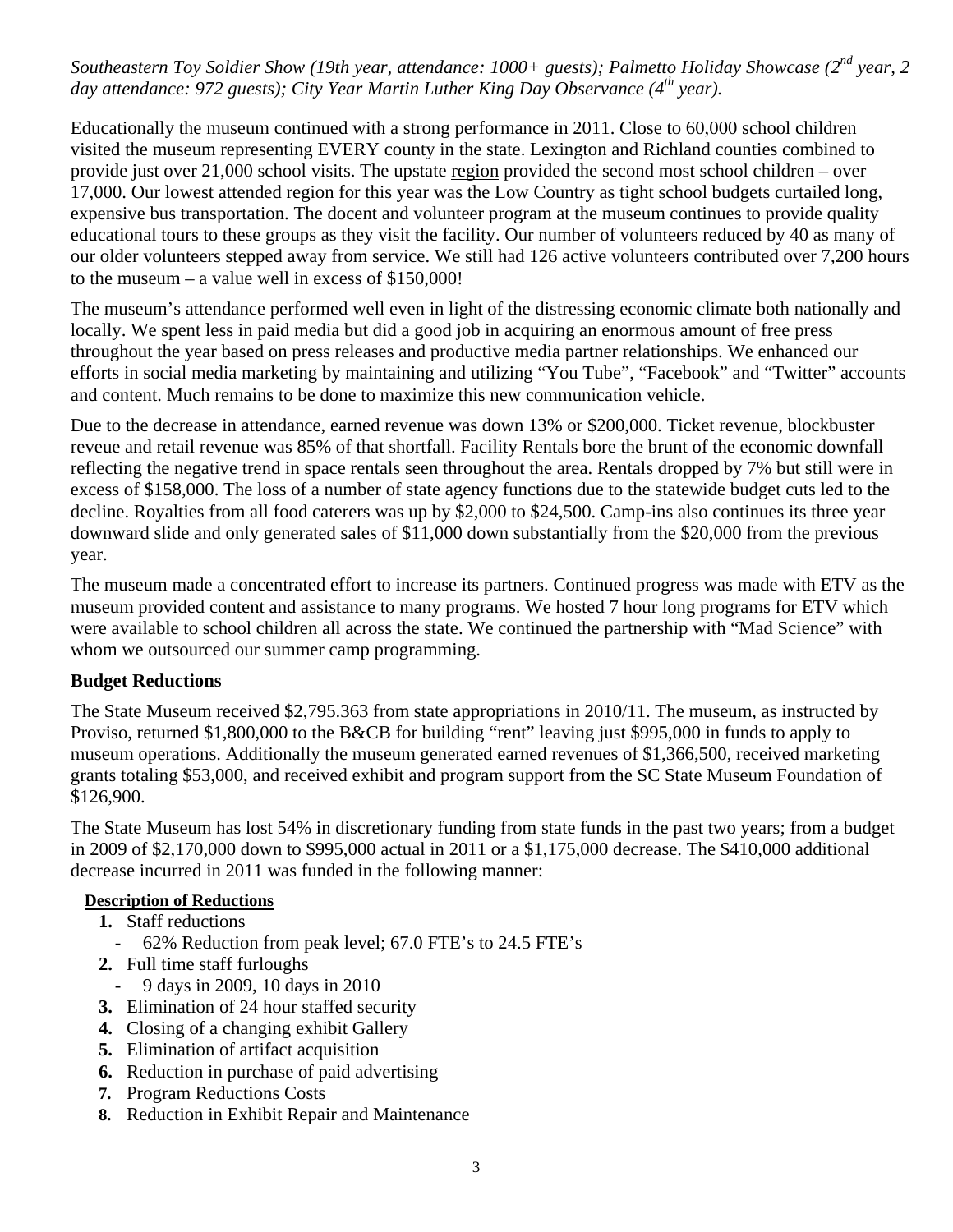The impacts on the staff and operation of the museum were significant as we managed through these reductions. Of great concern to the museum is the possible impact these reductions will have not only on visitor experiences and hence visitor attendance and revenues but the possible negative impact these reductions will have on our AAM Accreditation.

### **Windows to New Worlds**

After 14 years, the State Museum received final approvals form JBRC and the B&CB to proceed with the \$23.5 million renovation project, "Windows to New Worlds". The South Carolina State Museum Foundation was successful in raising significant local government, corporate, foundation, and private support to close the funding gap of the project. The financing was accomplished with a JEDA Bond collateralized against the campaign pledges. The Bond closed in August 2010. This project truly is a collaborative efforts with funding coming from the state, the federal government (NASA), local governments (City of Columbia, Richland County, Lexington County, and City of Forest Acres), individual support, foundation support, and corporate support. All pertinent reviews by historical agencies, other building tenants, General Service's representatives as well as the State Engineer occurred during the year and will be ongoing.

#### **General :**

- The construction manager at risk selection plan was approved by the state engineer (OSE).
- The RFQ/RFP documents were submitted to the state engineer for his approval prior to posting for solicitation.
- Once the Construction Manager is on board he will have to review the detail design documents and develop a construction schedule prior to those design documents being submitted to OSE.
- OSE will need to approve those documents prior to us beginning construction documents from which will then be put out to bid to begin construction.
- While we plan on doing a groundbreaking ceremony in the fall, we probably will not begin construction until March 2012. Opening still planned for June 1, 2013.
- Will need to negotiate with the new tenants (LLR?) that will be occupying DOR space to insure no change in the entrance concept as presently designed.
- OSE has approved the acceptance of donated materials to the project but NOT donations of installation or services.
- Have signed agreement from Robert Ariail that the telescope and instrument collection belongs to the museum: continuing transfer and documentation of objects
- Researched Boeing's involvement with the Lunar Rover Vehicle, the Apollo Moon missions, and the Hubble telescope, and communicated with Boeing to seek their exhibit prop help, since they were involved in all those endeavors. Our exhibit needs have been forwarded higher up into the company for consideration.
- Investigated and secured quotes on a Lunar Rover Vehicle a Hubble telescope ½ scale model to have as a backup plan (for sponsorship).

### **Content :**

- Continued to engage museum staff, volunteers and stakeholders about *Windows* design, content partnership and schedules.
- Worked with State Department of Education and school district curriculum specialists to develop Windows-related technology and education initiatives for schools.
- Make use of outside agency expertise to meet program objectives.
- Continue to work with the Museum Foundation to assist in fundraising for remaining financial commitments.
- Create position descriptions and outline responsibilities for planned project staff.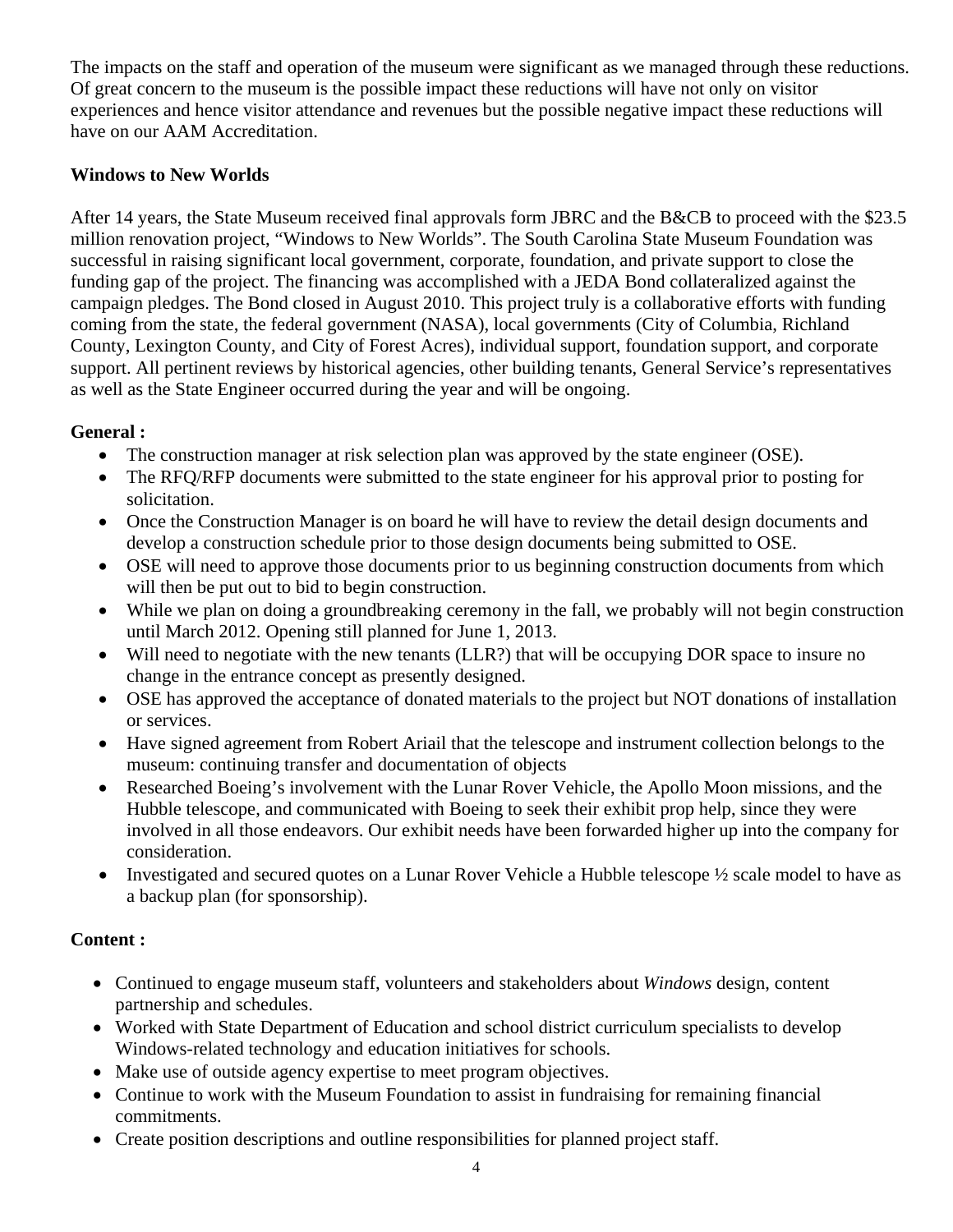- Identify and contract with telescope technicians to finish observatory telescope preparations for installation, computer connections and associated technologies.
- Define and expand partnerships (i.e., NASA, Harvard's Microobservatory, Midlands Astronomy Club, Antique Telescope Society) for all phases of the project.
- Continue work with project design teams for all components, particularly room equipment needs.
- Maintain the current working relationship with ETV and technology equipment providers to develop new projects. Projects include technology workshops and ITV distance learning programs. Establish museum as technology training provider, with help from ETV and equipment provider curriculum developers.

*Attendance breakdown* 

| Core Market                   | $51\%$ |
|-------------------------------|--------|
| <b>Rest of South Carolina</b> | 41.5%  |
| Georgia/North Carolina        | 2.5%   |
| All other States              | 5.0%   |

*We had visitor from all 50 states and 11 foreign countries!!!* 

| 156,800   |
|-----------|
| 65,200    |
| \$557,500 |
| \$699,300 |
| \$171,500 |
| \$84,200  |
|           |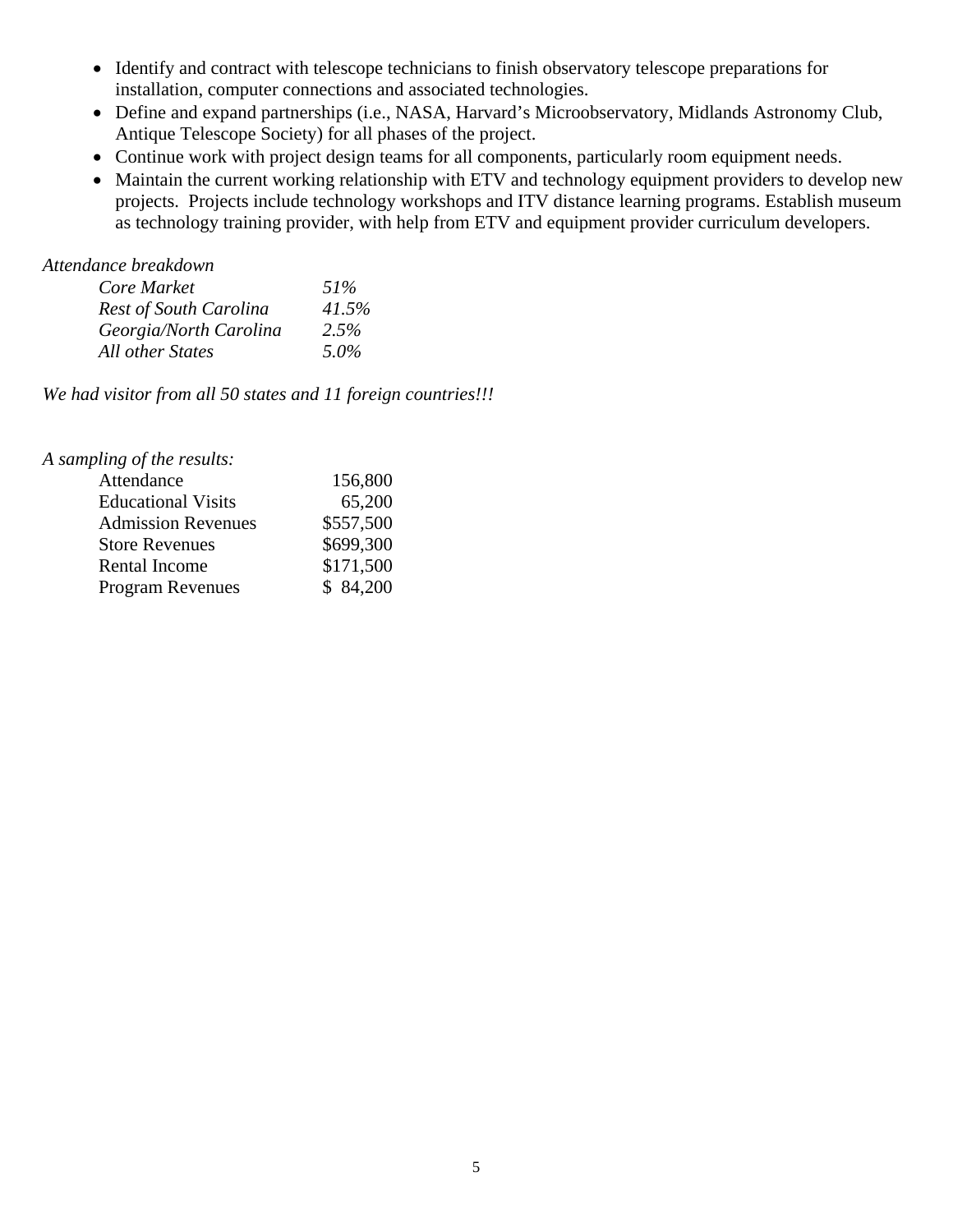*A Sampling of Some of the Accomplishments in 2010-2011:* 

# **EDUCATION:**

The Education Department achieved several noteworthy accomplishments in 2010-2011 including:

- StarLab reached 5700 students and adults, earning \$15,566 showing a drop of \$3,827 in revenue and serving 2800 fewer students. This figure includes the revenue from 30 StarLab birthday parties.
- Museum staff performed 79 outreach functions this year, reaching over 43,697 South Carolinians. The work was statewide and included public talks, formal presentations, consulting, and festivals. Beyond state boundaries, the museum reached 113 people when staff participated in out of state workshops.
- Twenty-three Traveling Exhibits were rented, reaching 42,384 people in South Carolina and other states and earning \$10,475 (\$6,725 museum-owned exhibits, plus \$3,750 from Robert Smalls's rentals). TEP reached more than twice as many people as last year with showings in large venues such as Spartanburg, Boston and Albuquerque. Four new traveling exhibits were developed, making the total of 18 available for rent. The museum directly markets TEPs to 628 venues, primarily in SC, GA and NC.
- Outreach, Education, and Collections staff collaborated to record seven ETV distance learning programming—based on museum exhibits and programs—focused on SC education standards and delivered statewide, directly to teachers' classrooms.
- The department also expanded museum offerings by adding new school programs for exhibits, as well as designing programs specific for the annual Girls in Science Day and Spartanburg 7 School District's middle school summer camp.
- The department delivered 431 school programs that include over 281 docent-led and 144 Science Theater, NatureSpace and history classes.

# **COLLECTIONS:**

- The collections department recorded 53, totaling over 1600 objects this year.
- Robert Ariail committed his telescope collection in writing; transfer of physical property is on-going.
- The department developed content, identified objects and resources and helped with design and installment of 3 full, in-house exhibits (Uncommon Folk, South Carolina Silver: Varieties in Society and the second Civil War installment. Smaller, short-run exhibits also were developed, including Governor Haley campaign photography, Civil War in 3D and Military Miniatures. Research and planning on three other exhibits FY 2011-2012 was started, as well as loan planning for exhibits into 2014 were begun.
- Paul Matheny and Michelle Baker installed art in four government buildings (Governor's and Lt. Governor's office, Court of Appeals and State Treasurer's office). Paul Matheny also developed an exhibit of selected Courtright pieces that was shown in Myrtle Beach at the Burroughs and Chapin Museum.
- Paul Matheny aided in the production of ETV's documentary, Uncommon Folk, which premiered at the museum and was shown at two other venues in the state. Paul presented at all three video showings.
- Michelle Baker & and Paul Matheny created the sales catalog for the Lipscomb art sale works, as well as setting up for multiple sales of the works, including a gallery in Greenville.
- Museum curators arranged guests and created content for 7 ETV Distance Learning programs.
- Michelle Baker, with curator help, cataloged and stored 100s of artifacts this year. Large collections include the Ariail astronomy objects, South Carolina Tricentennial 1670 – 1970 collection and the Lipscomb art and sketch notebooks. New storage solutions were developed for the Lipscomb and Ariail collections.
- Dave Cicimurri was hired to be the new Natural History Curator; he starts on September 19.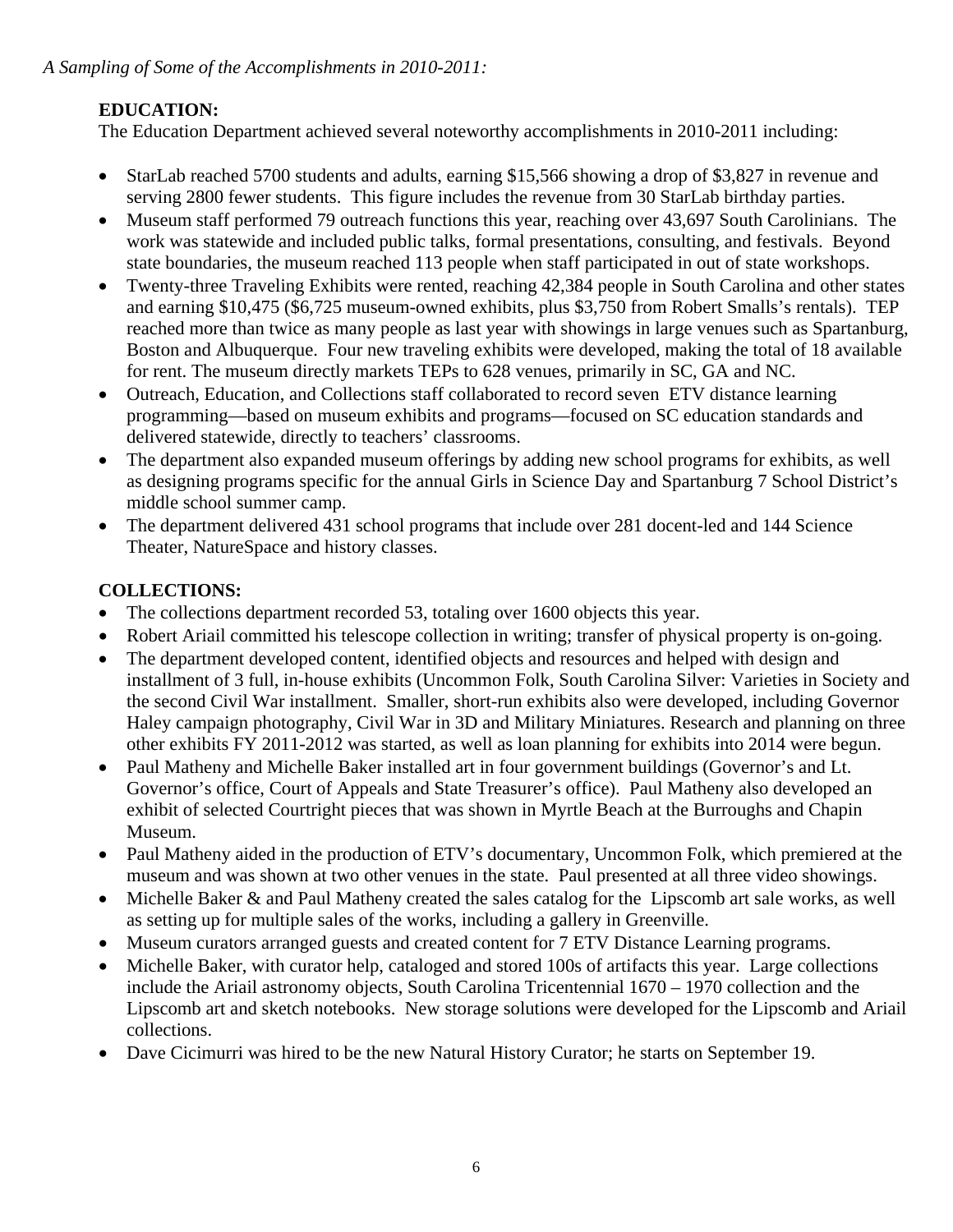### **SCIENCE AND OUTREACH:**

- StarLab reached 8000 students and adults, earning \$19,393, exceeding revenue projections.
- Museum staff performed 55 outreach functions this year, reaching over 29,000 South Carolinians. The work was statewide and beyond state boundaries and included public talks, formal presentations, consulting, and festivals.
- Thirty-seven Traveling Exhibits were rented, reaching 23,018 people in South Carolina and other states and earning \$15,200, a 127% increase over last year. Seven new traveling exhibits were developed and 16 new venues booked exhibits for the next two years. The museum directly markets TEPs to 628 venues, primarily in SC, GA and NC.
- The Department organized five Promethean ActivBoard training sessions for staff and produced three new interactive activities both for in-house and outreach programs.
- Outreach, Education, and Collections staff collaborated to record seven ETV distance learning programming focused on SC education standards and delivered directly to teachers' classrooms.
- The Department Director added 23 telescopes to the collection and is preparing the next group of instruments for accession.

# **EXHIBITS:**

During FY 10-11, the Exhibits, Building Services and Public Safety Department provided dismantling assistance, then repaired/repainted, designed, maintained and/or installed, then provided security for 2 new large changing exhibits, 2 new long term exhibit areas, and 7 smaller display exhibits. Continued with the set-up and cleaning responsibility of the school kids eating area in the Congaree room, and custodial service for the Crescent Café.

- Assisted the Secret Service in planning meetings and site for securing the building for Vice President Joe Biden's recent visit to the Museum on July 23rd.
- Negotiated a *Pirate* exhibit extension. Began and completed Animal Grossology and Body Worlds exhibit negotiations, and later negotiated the Animal Grossology extension.
- Completed the renovation of the old Orientation room.
- Completed a project with USC: a Hydrogen Fuel Cell interpretive display (revenue project), which was installed at the new baseball stadium.
- Designed and produced many graphic projects: exhibit panels, exhibit photographic enlargements, and exhibit labels, staff name badges, graphic buttons, forms, name cards and photographs.
- Kept our guests' "entry image experience" fresh with holiday, exhibit, and programmatic enhancements, including Fall Heritage Festival, Halloween seasonal props in the galleries, Winterfest seasonal enhancements, and Fourth of July decorations.
- Assisted in the set-up, then dismantled off-site revenue booths: at Holiday Market and temporary offsite store sites. Assisted with selecting and pricing objects for the successful Museum Garage Sale of museum props and old graphics that netted over \$14,000 in sales.
- Generated over \$6,800 in exhibit and design projects for other outside groups.

### **OPERATIONS:**

Approximately 56,568 students, teachers, and chaperones from throughout the state participated in on-site educational experiences this year. Blockbuster exhibits; *Pirates, Privateers & Buccaneers* and *Animal Grossology* enhanced the guest experience. Changing exhibits focused on portraits (*Palmetto Portraits*), folk art (*Uncommon Folk*), pottery (*Tangible History*), and silver (*South Carolina Silver*).

The Group Visits Department achieved several noteworthy accomplishments including:

• Placement of 21 new volunteers as docents, retail associates, and programs assistants.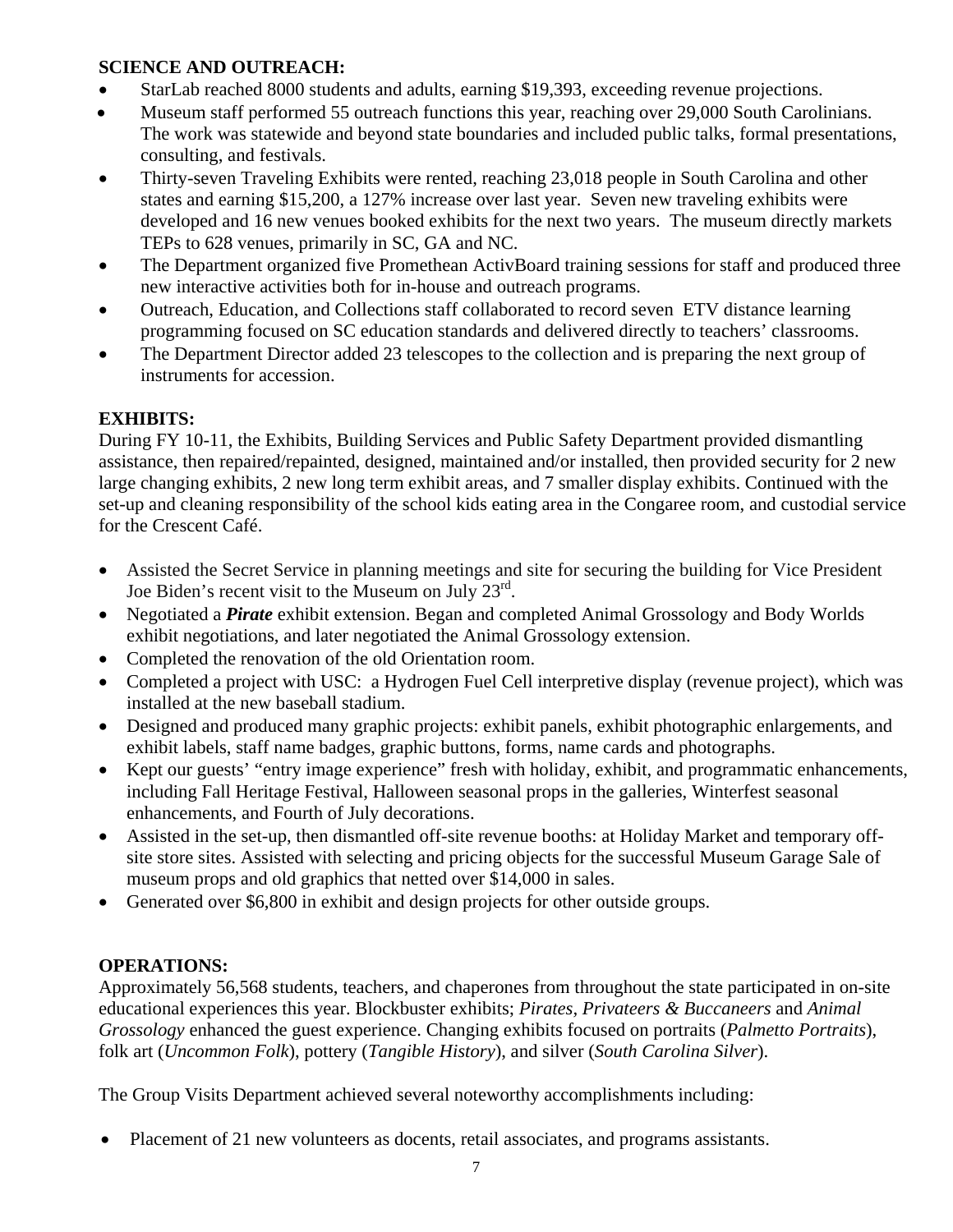- Received 7,289 hours of service valuing from \$151,051 from 126 volunteers.
- Partnered with Experience Works adult job training program to place 5 volunteers.
- Generated \$6,472 in ticket sales from seniors participating in motorcoach tours.
- Scheduled over 5,000 students and teachers for visits to Animal Grossology exhibit.
- Redesigned evaluation forms for docent led tours.
- Collaborated with Colleton Museum on educational lessons supporting their new quilting exhibition.
- Created "Whose Poop is it Anyway" scat identification activity in support of Animal Grossology Camp-Ins for scouts.
- Provided First Aid and CPR training to all managers and supervisors.
- Served as Presenter during South Carolina Alliance of Black School Educators annual conference on January 14 -1 16, 2011. Presentations focused on arts integration and multicultural programs.
- Served as Exhibitor during SC Home Educators Association annual conference attended by 400 participants.

### **PROGRAMS:**

Approximately 292 public programs and events were presented this year generating \$29,217 in revenue. Five annual signature events were presented for guests including Fall Heritage Festival, Tricks & Treats (2) weekends), WinterFest (2 weeks), Museum Roadshow (2 weekends), and Congaree Arts Festival.

- Provided 9 weeks of science summer camps for students age 5-12. Camps included an exclusive themed week focused on the *Animal Grossology blockbuster* which nearly \$10,000 in program fees collected from Mad Science of Columbia.
- The Museum Roadshow, the only ticketed signature event, offered in July 2010 & January 2011 generated \$8,737 in ticket sales.
- Partnered with The Charleston Silver Lady (Dawn Corley) to provide a series of silver workshops and programs in conjunction with the *South Carolina Silver* exhibit. A new outreach program, "Small Town Silver", was developed allowing the program to be conducted in communities across the state (Walterboro, Little Mountain, and Lexington). Off-site events were hosted at 2 antique stores and a historic home.
- Presented Pirate Night in support of *Pirates, Privateers and Buccaneers* exhibit. Event components included live fencing demonstrations, full length movie screening of The Princess Bride, after-hours access to permanent and blockbuster galleries and costumed re-enactors. Attendance was 224 guests and resulting revenue was \$2,690.
- Received \$2,000 grant to present Girls in Science Day. This is the 2nd year that we received National Science Foundation funding to present an "Out of This World" science program.
- Hosted two programs focused on the Civil War:
	- o Partnered with Sandlapper Singers to present "Music and Conversation of the Civil War" on March 23. The event featured musical selections by the Sandlapper Singers and Benedict College Choir. Historians from the University of South Carolina provided commentary about the music of the time and the people. Funding was provided by the SC Humanities Council.
	- o Partnered with SC Silver Society to present "SC Silver Symposium". Lecturers discussed silver that was stolen or hidden during the Civil War.
- A new Congaree Art Festival partnership with the Midlands Clay Society resulted in extended program options such as live pottery building and sculpting demonstrations, raku firing, and children's crafts. Additional activities included music by USC Suzuki Strings (a 40-piece ensemble of children, ages 3-11), an astronomy play titled "Halley's Comet, 1910: a Fire in the Sky", and 2 book signings.
- Partnered with Smithsonian Institute and MIT to host VANISHED, an interactive on-line gaming experience. Players ages 10 -14 searched for clues in the museum's natural history and cultural history exhibits in order to solve an environmental disaster mystery.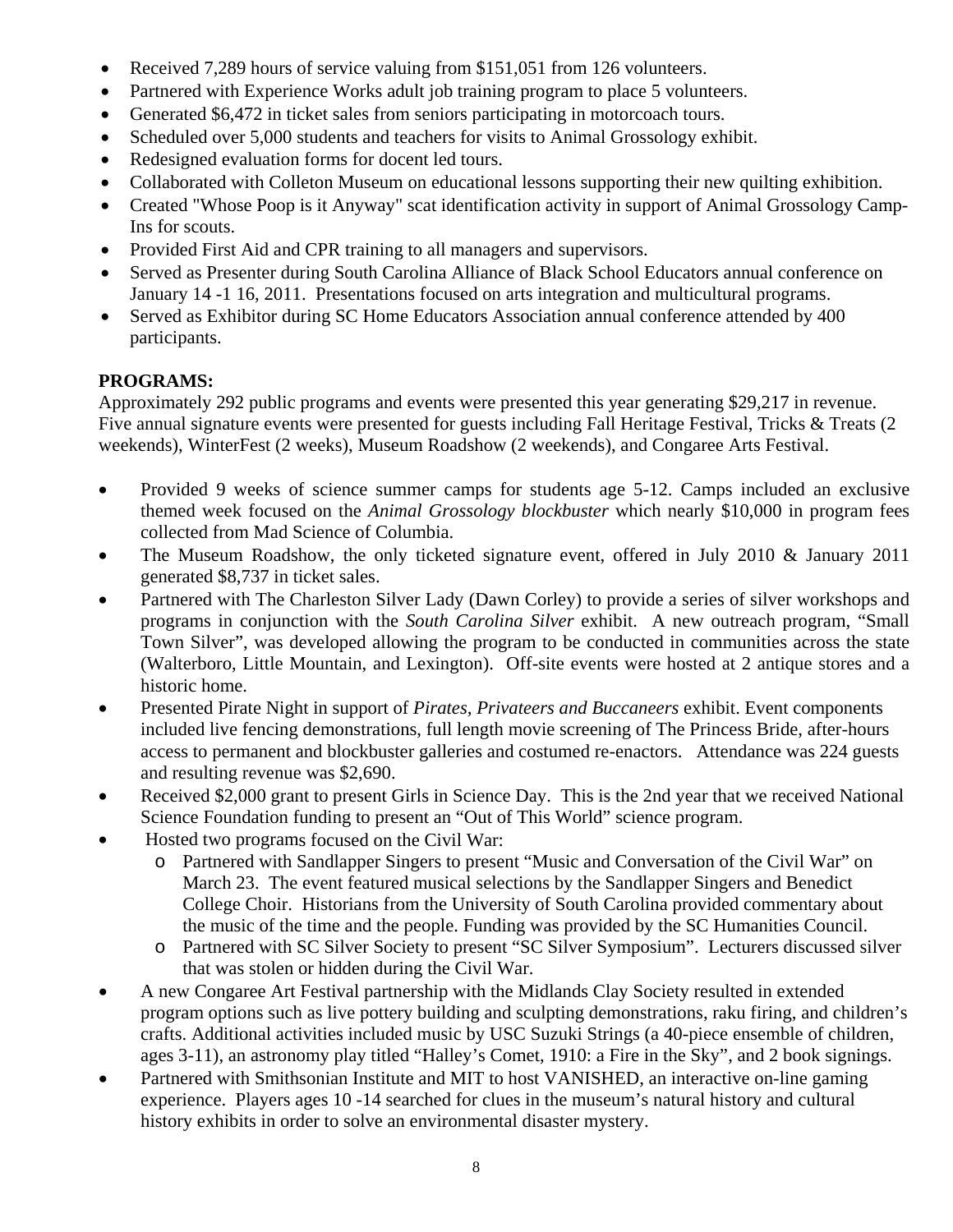- Hosted Girl Scout Camp-In for 109 campers. Activities included owl pellet dissections, earthworm investigations, and scat identification in support of *Animal Grossology* blockbuster exhibit.
- Continued daily showings of "Museum and a Movie" presentations during summer months. Expanded offerings to include regular showings during spring break, holidays, and 2 weeks of Winter Fest.
- Served as exhibit greeters for 2 blockbuster exhibits*: Pirates, Privateers and Buccaneers* and *Animal Grossology.* Provided an in-gallery attendant for entire duration of *Animal Grossology* exhibit. Coordinated installation of a computer lab for senior citizens. BGTime is a grant funded initiative that bridges the technical divide by connecting seniors and college students. Equipment and technical support was provided by the Central Carolina Community Foundation.

# **RETAIL:**

Total retail revenue decreased by 8% and museum attendance revenue declined by 20% in 2010-2011. Museum store sales per cap rose to \$4.74 which exceeded prior year per cap of \$4.49 (highest year since 2007/08). Significant accomplishments include:

- Created 2 blockbuster themed mini-shops within the main museum retail space. The shops featured merchandise that supported the *Pirates, Privateers and Buccaneers* and *Animal Grossology* exhibits. Also created product displays themed in line with changing exhibits (ex. silver items in support of *SC Silver: Varieties in Society* exhibit).
- Increased web sales by 3% generating \$8,657 from on-line merchandise orders. This is the largest amount generated since launching e-commerce sales in 2000.
- Participated in 4 merchandise markets at off-site venues in Columbia, Florence, and Spartanburg. Revenue generated was \$34,018.
- Arranged an agreement to have three museum publications wholesaled and distributed by USC Press. Our books were featured in their Fall/Winter 2011 catalog.
- Partnered with Facility Rentals to entice rental attendees to shop the store by offering discount coupons. Added value to programs such as Museum Road Shows by offering coupons.
- Partnered with various organizations and corporations to increase store revenue and create greater awareness of the store and museum offerings. Organizations included South Carolina Historic Aviation Foundation, Prevention Partners, and Blue Cross Blue Shield of SC.
- Hosted book signings for authors: Jerred Metz, Patricia Moore-Pastides, and Jonna Doolittle Hoppes. Hosted silhouette cuttings and book signing with artist/author Clay Rice. Hosted calendar and DVD signing with Pearl Fryar.
- Offered food and beverage service during museum sponsored public programs such as Fall Heritage Festival, Lawn Mower Exchange, Congaree Arts Festival and movie nights.
- Coin operated machine sales grew to \$ 4,057 which was a 70% increase from the previous year. The medallion machine featured two commemorative designs: *Pirates and Civil War Sesquicentennial.*
- Coordinated museum's third Garage Sale on March 12 and sold \$15,000 in exhibit props and retired signage.

# **FACILITY RENTALS:**

- Hosted 267 client facility rental events. Increased revenue to \$157,052 up from \$155,521 in 2010.
- Launched 10% discount offer to daytime rental attendees as incentive to shop in museum gift store.
- Assertively marketed the museum's rental spaces by exhibiting at two area bridal trade shows.
- Partnered with the SC Philharmonic during their annual gala. In exchange for inclusion in advertising space in all concert programs this season, the museum provided a substantial discounted facility rental to the Philharmonic.
- Partnered with SCANPO (S. C. Association of Non-profit Organizations) to provide space for meetings in exchange for information distributed their membership offering a 20% discount on daytime rentals.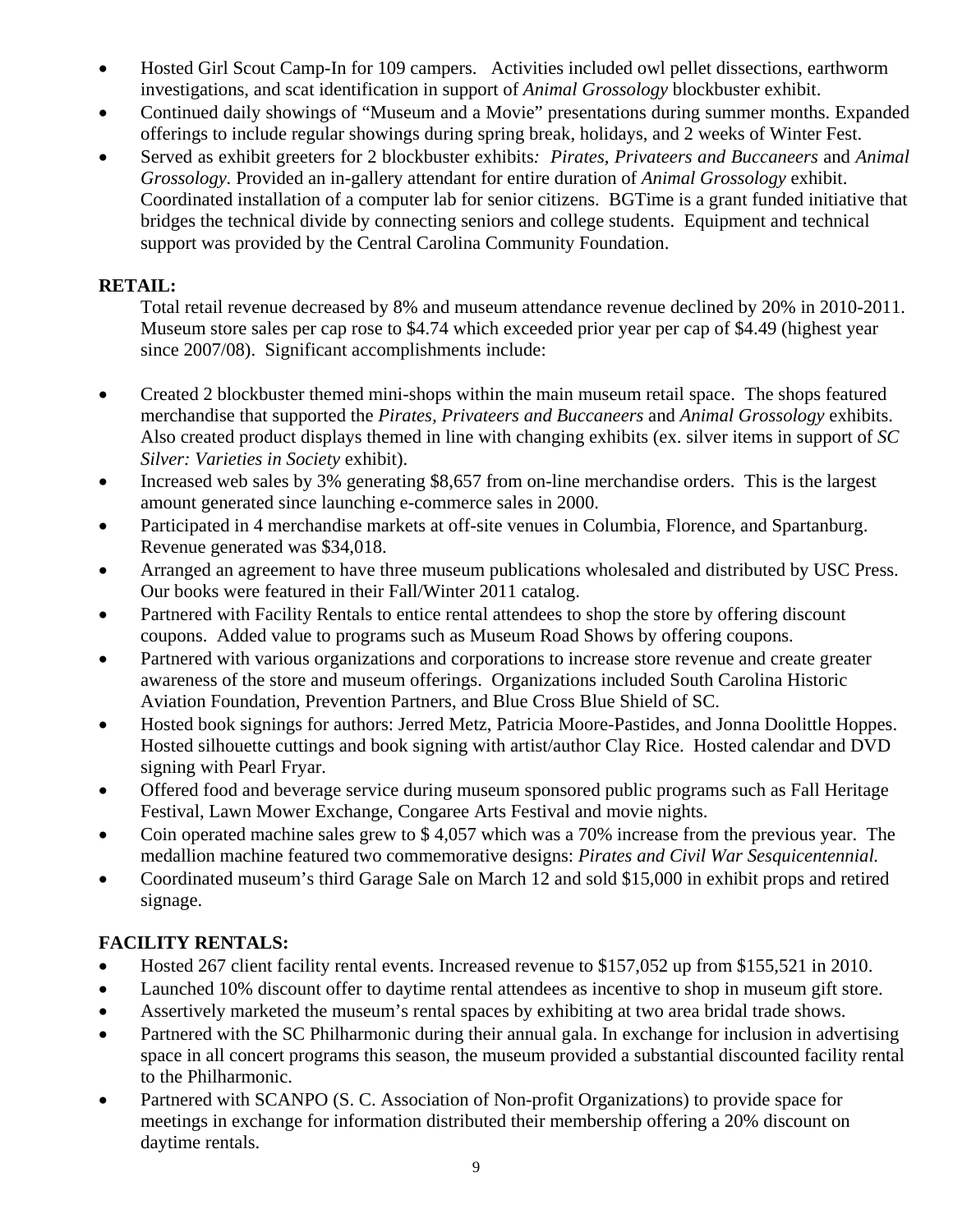- Introduced price increase for daytime and evening rental reflecting comparable rates of area venues.
- Continued discussions with Midtown Fellowship and General Services in regards to Congaree Room improvements.

### **MARKETING:**

There were numerous achievements and opportunities reached by the department during 2010-11. They included obtaining media sponsorships for major exhibits, and FY 10-11 continued to see new money granted to market the museum, as the museum received a total of \$25,300 from various government entities in the Midlands even without new funds from the cities of Columbia and Forest Acres, which were used for the Windows capital campaign. Highlights of 10-11. The department of Public Information and Marketing:

- Negotiated media sponsorships for *Animal Grossology* exhibit from WACH- TV, Lamar Advertising, The State, Clear Channel radio
- Obtained \$20,000 in Accommodations tax grants from Richland County
- Obtained \$5,300 in Hospitality tax grants from Richland County
- Completed audience research study of museum audiences and potential audiences
- Obtained wide media coverage of many exhibits throughout the year, such as covers of The Recorder, the Richland County Medical Society magazine, for Palmetto Portraits and Civil War; Alternatives, the weekend entertainment newspaper in Myrtle Beach, for Pirates; WCNC-TV Charlotte for garage sale, Civil War and Animal Grossology; and others via radio, TV, print, online and outdoor media
- Hosted familiarization tour for 17 tour bus operators from Travel South convention in partnership with Lake Murray Tourism
- Hosted familiarization tour for other tour operators and two national travel writers in partnership with Metropolitan Columbia CVB
- Negotiated to get the museum on the cover of the 2011 Talking Phone Book, now known as Local Edge
- Partnered with Russell & Jeffcoat realtors to produce a promotional postcard sent to 5000 R & J customers at no expense to the museum
- Produced cell phone tour of Palmetto Portraits exhibit
- Worked with SC ETV to produce a segment, aired statewide, on "Bubba," the museum's ghost, for ETV's "Ghosts and Legends" show
- Worked with art curator Paul Matheny and photographer Renee Ittner-McManus to organize exhibit of Gov. Nikki Haley campaign photographs

# **ADMINISTRATION:**

- Announced Museum re-organization plan September  $24<sup>th</sup>$ , 2010 and assisted Director's in departmental changes, updates and new procedures. Updated organizational chart and position descriptions for staff affected by re-organization. Made staff assignment updates in SCEIS.
- Revised and distributed "Seasonal" Employee Handbook which included the new 30 hour per week work limit.
- Updated Volunteer, Seasonal, and Unpaid Staff hiring procedures and implemented a "New Hire" packet with instructions to assist supervisors and Director's with hiring requirements.
- Scheduled Employee Benefits Meeting with Insurance Services for staff and completed annual Employee Insurance enrollment.
- Updated Time Management Policy and Staff Discount information and distributed to staff for inclusion in their Employee Handbooks.
- Met with administration staff on "Employee Performance Measures", performance evaluations for this past year, planning stages for the upcoming year, and position description updates.
- Trained and provided support to museum staff on SCEIS Employee Self Service and Manager Self Service Time and Leave Entry Modules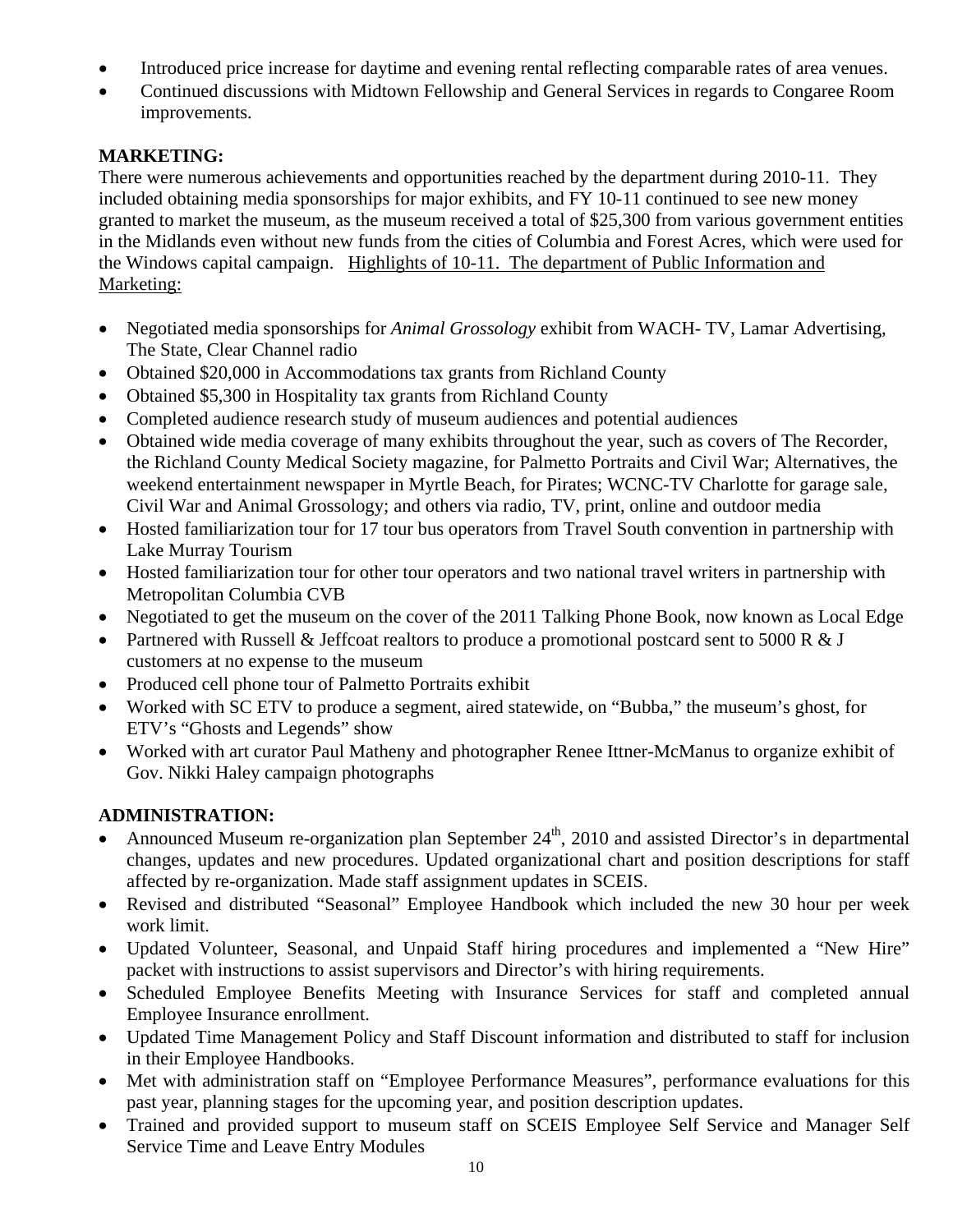- Procurement Officer assumed management of the custodial and maintenance personnel and completed assessment of job duties, functions and schedules enabling the department to operate more efficiently with clear and concise objectives
- Met with Director's on department detailed budgets for Fiscal Year 2011. Finalized individual Department budgets with Department Director's for fiscal year end close out 2010.
- Finalized Fiscal Year 2010 year end Revenue figures and submitted Fiscal Year 2011 detailed budget to the Budget Office.
- Attended House State Agency Re-organization Committee and House Sub Committee Budget Meetings.
- Updated Cash Control procedures and enhanced security on registers and credit card machines.
- Met with SCEIS Capital Improvement team to set up Windows Project in SCEIS.
- Prepared Request for Other Funds Authorization to increase revenue expenditure authorization for presentation to the Joint Oversight Committee. Attended Joint Oversight Committee meeting to assist Director in "Request for Other Funds Authorization".
- Assisted in preparation of Fiscal Impact Statement for Budget Office on House Bill 3709.
- Assisted Foundation Executive Director Search Committee with position posting, interviews, and selection process.
- Consulted with State Human Resource Office and Museum Attorney on personnel issues and updates to Museum Personnel Policies.
- Began software assessment and upgrade to Vista and Gateway software in preparation for the Body Worlds Vital Exhibit
- IT Director and Purchasing Manager participated in planning meetings for Windows to New Worlds Project.

# **3. Key Strategic Goals:**

The key current and long term goal of the State Museum is to remain current, competitive, and unique in the market place while maintaining its educational point of difference. The State Museum is competing for discretionary dollars and leisure time with a multitude of other various attractions, events, and places. We must remain diligent listeners to the needs and expectations of the citizens of South Carolina who are the "owners" of the facility. We must remain respectful of the past but committed to the future.

### **Key Comprehensive Goals Include:**

- Increasing attendance and revenues in order to become more self-sustaining and to self-fund desperately needed core improvements and renovations to the permanent exhibits.
- Increasing citizen, corporate, and foundation private financial support for the museum including increasing the corporate, family, and individual membership base.
- Build, preserve and use collections of distinction.
- To improve exhibits, educational programs and public programs that provides lasting experiences and impact.
- To provide assistance to the statewide museum community and to forge strategic alliances and partnerships that will magnify the museum's ability to provide benefits to the public.
- Provide facilities and technology that meet customer expectations, museum standards and programming needs.
- To secure a growing and diverse funding base to meet operational needs and to enable the museum to fulfill its vision of an ever-changing institution that is a model among museums nationally.
- Recapitalization and Renovation of dated core product.
- Maximize limited resources (time, staff, money, supplies, collateral)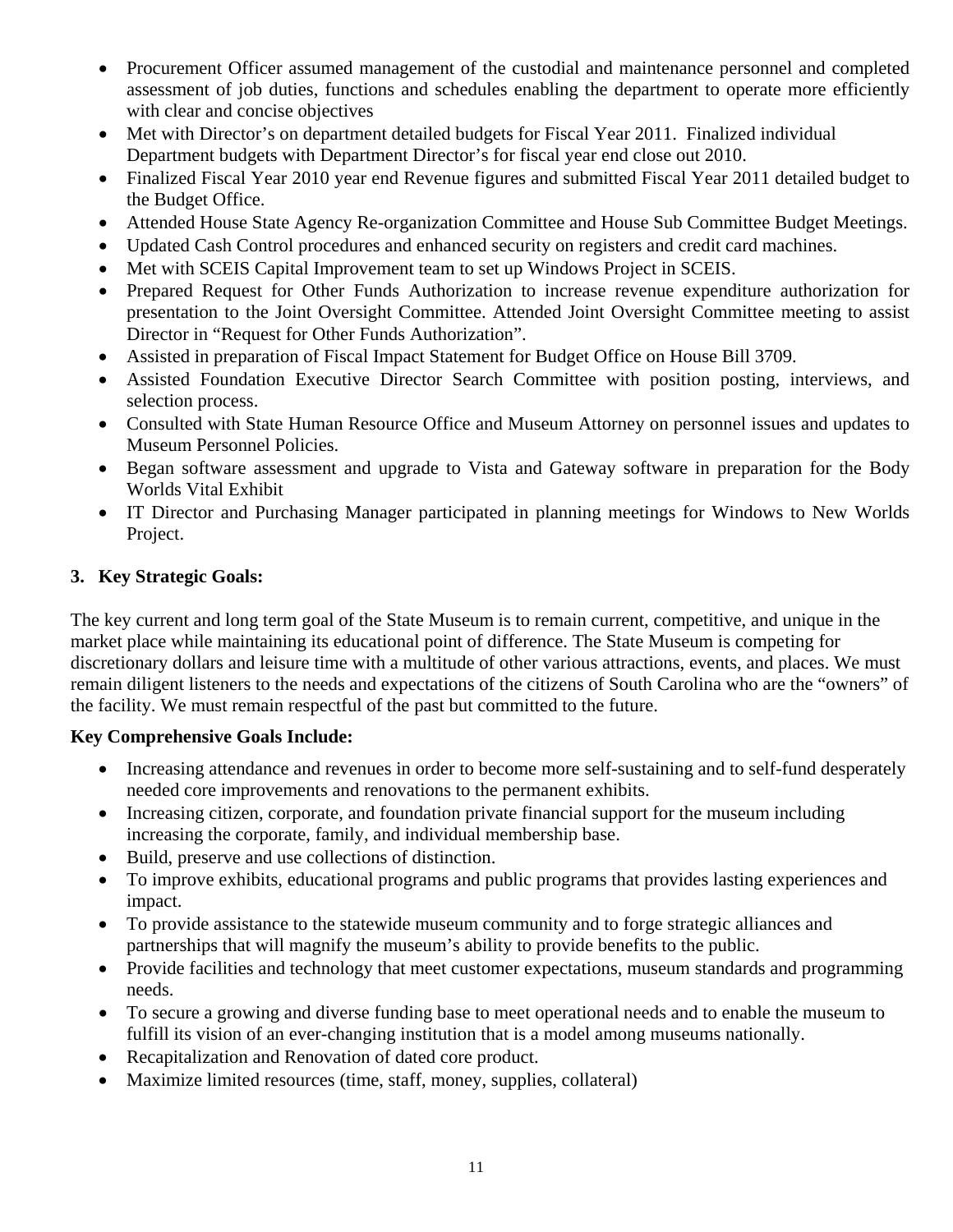# **EDUCATION:**

- **1:** Address needs of students and educators.
	- Identify lessons most relevant to upcoming exhibits and promote on website. For example, highlight *Antebellum SC* and *Palmetto State at* War docent tours in Education section and provide link to Civil War Sesquicentennial sections and exhibit description.
	- Rotate lessons based on seasonal demand. Ex. *SC Symbols* in spring or fewer Science Theater classes in fall.
- **2:** Generate attendance and revenue by providing an unmatched SCSM educational experience.
	- Promote group visitation among emerging (magnet, virtual, and charter schools) and tangential (PTO parent associations, Montessori Educators Alliance, AAP) educational communities. Collaborate with Marketing to develop a communications plan.
	- Investigate feasibility of conducting tailored classes similar to "Homeschool Fridays" for virtual school students.
- **3:** Improve overall effectiveness of Education department.
	- Evaluate policies and procedures based on the revised organizational structure.
	- Cross-train seasonal workers to conduct multiple tasks.
- **4:** Maintain volunteer pool through innovative recruitment, training and retention methods.
	- Create a Volunteer Handbook.
	- Enforce dress code by establishing a uniform policy.
- **5:** Increase communication and collaboration about Museum initiatives.
	- Collaborate with Curators to develop educational components of changing exhibits and update existing lessons.
	- Review and implement Marketing Audience Research findings.

# **PROGRAMS:**

- **1:** Increase revenue and attendance from programs and events.
	- Offer program options that enhance the guest experience such as daily summer movie showings and public StarLabs.
	- Initiate promotion of Signature Events immediately upon conclusion of each event. For example, post signage and update website for Winter Roadshow at least 1 week prior to the Summer Roadshow. Post notices in promotional brochure.
- **2:** Assess impact and effectiveness of events.
	- Integrate feedback from Audience Research marketing survey.
	- Modify or eliminate Signature Events that do not meet acceptable attendance and/or revenue goals. Example: Discontinue one-day Earth Day event and integrate earth-themed activities into WinterFest. Discontinue Congaree Art Festival.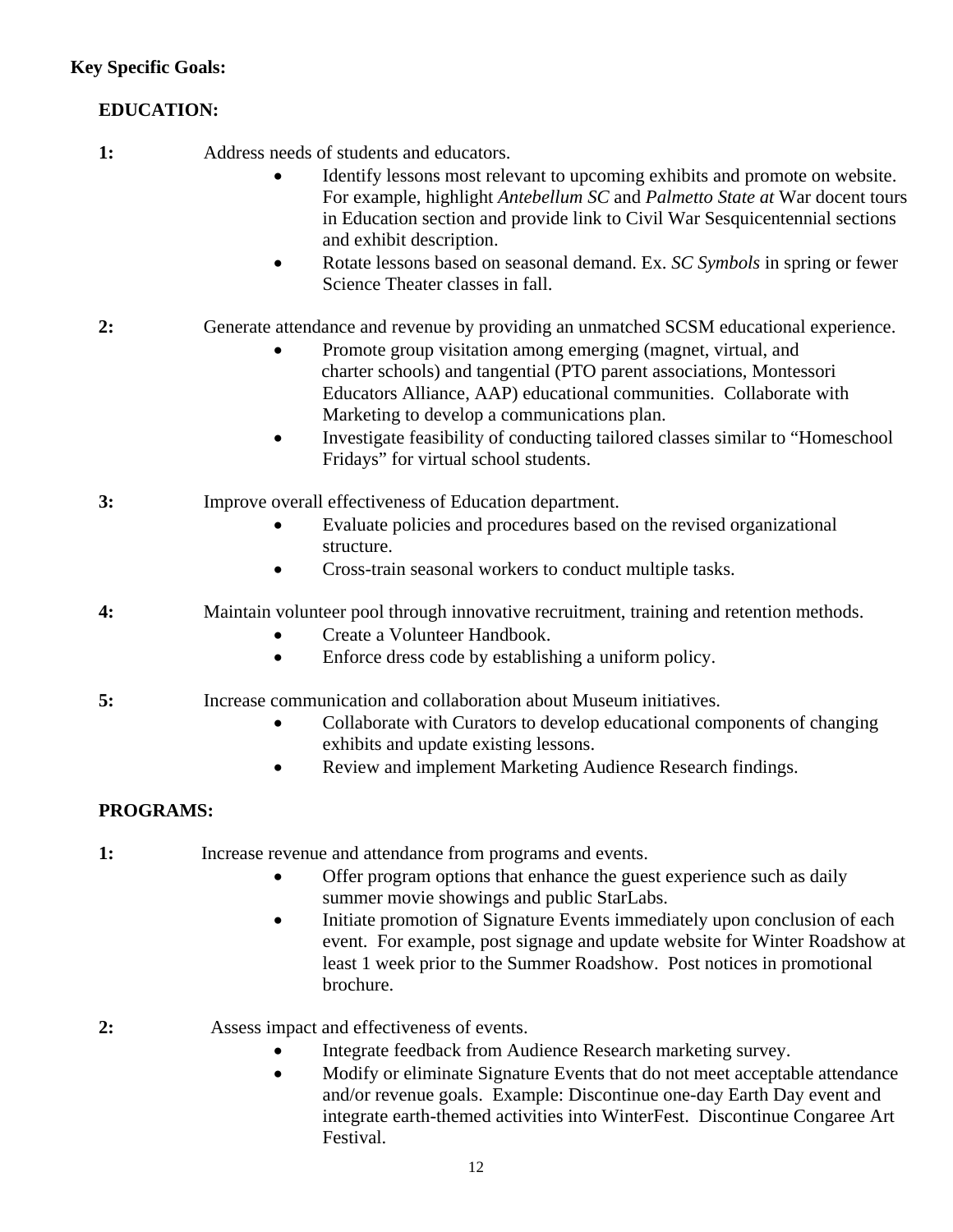- **3:** Maximize staff and financial resources.
	- Expand existing relationship with Mad Science to serve as an afterschool site for students.
	- Consider viability of expanding Science Theater and Nature Space programming for general public on weekends.

#### **4:** Increase collaboration and communication within museum departments and external partners.

- Work with Marketing to offer on-line registration for the Museum Roadshow.
	- Maximize website capability by working with Webmaster to ensure program announcements are current and easily accessible on website.

### **COLLECTIONS:**

- **1**: Acquire collections of specimens/artifacts in all disciplines.
	- Each Curator and the Registrar will remain constantly vigilant for opportunities to enhance and grow the collections. This is particularly true for "Collections of Excellence," those collections which contain especially important or exemplary specimens/artifacts which are of particular significance to the mission of the State Museum. These acquisitions enhance the scholarly value, the educational value, and the exhibit value of the collections housed at the State Museum.
- **2**: Enhance the safety and security of the collections.
	- Each Curator takes responsibility for the safety and security of collections. Additionally, each Curator takes a large role in conservation and registration of the specimens/artifacts, providing stability to the item and cataloging of the item in a timely manner. Each Curator is responsible for alternative ideas regarding the development of a security plan for the exhibit and storage areas. Technical aspects of collection safety include, but are not limited to, exogenous effects such as lighting and climate control. Aspects of Collections ecology are monitored by staff to insure that established standards are maintained. Additionally, transition to documentation the collections with digital imaging are now in place.
- **3**: Collections support for the ongoing "Windows…" project.
	- The entire Collections Staff is involved with supporting the Museum Foundation, with special emphasis on the "Windows…" project. The Collections Staff provide assistance with storage of artifacts and the associated library, currently housed on the  $3<sup>rd</sup>$  floor storage area. The Collections Staff also assists with fund-raising for the project, primarily by providing "Behind the Scenes" tours to potential donors, and providing supporting information and technical expertise to donor questions.

**4**: Exhibit development and implementation.

• Active participation in exhibit development is practiced by each Curator. As members of the Exhibit Development committee, each Curator is part of the decision-making body concerned with subject matter, feasibility and production. Each Curator actively searches for outside exhibit opportunities that fall within the Museum's mission. Exhibits done "in-house" requires the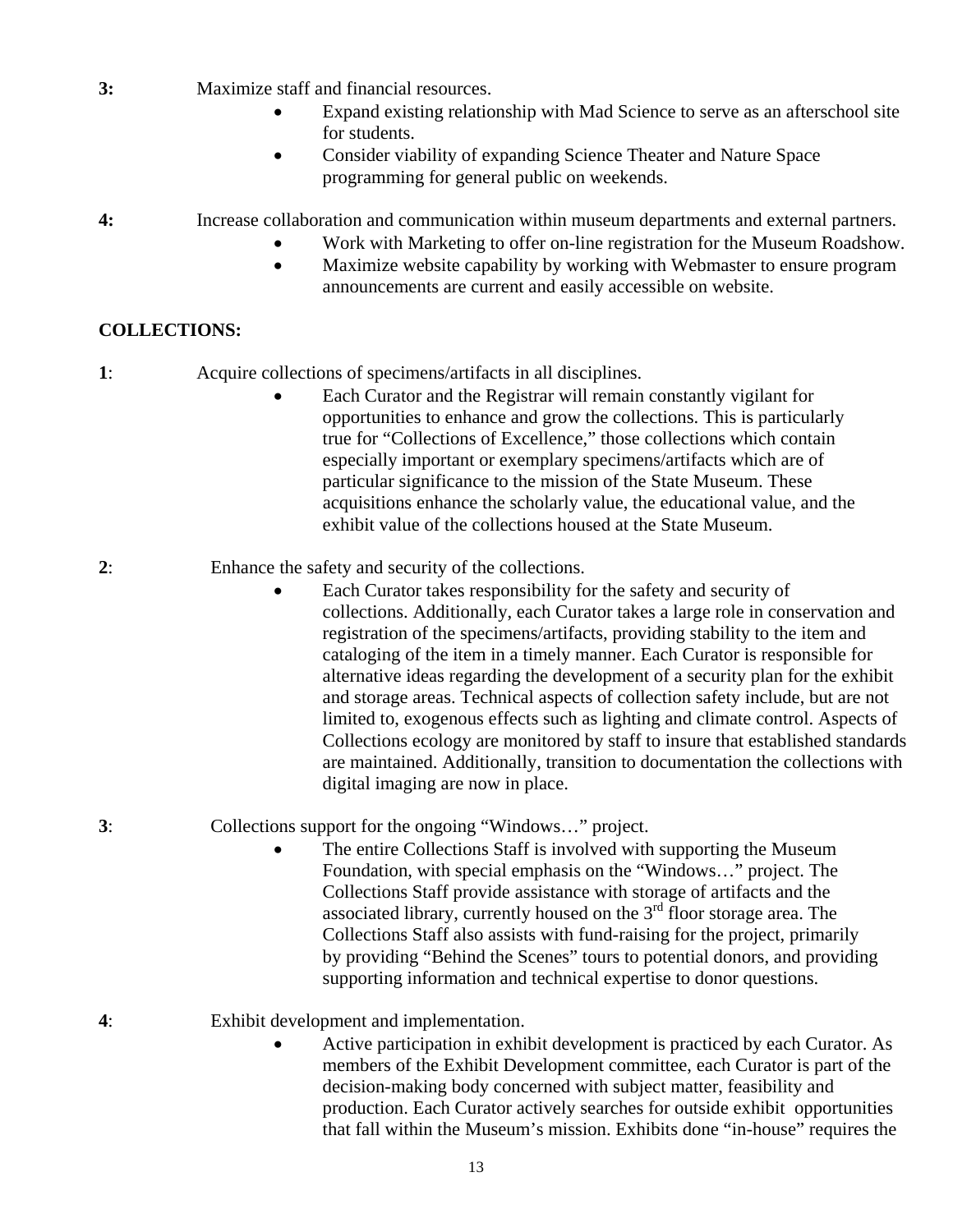Curator to be the driving force in research, writing, editing and collecting the specimens/artifacts necessary. Opportunities to generate rentable TEP exhibits are also being explored in order to enhance the revenue stream through TEP rentals. The "Windows…" Project has slowed exhibit development and exhibit length so that Curators can devote more time to supporting a Public Programs project by giving lectures and developing the Distance Learning Program. Additionally, they will develop cell-phone tours for existing exhibits.

- **5**: Interaction with other intra-museum departments.
	- The Curatorial Staff provides the information base for not only the individual disciplines but also for outside special interest groups and visitors. In this capacity the Collections Staff provides "Behind the Scenes" tours and both in-house and outside speakers. The Collections Staff also provides in-depth coverage of various subject areas for the Distance Learning programming project with ETV. Additionally, the Collections Staff provides Marketing with knowledgeable persons to do public outreach appearances in support of particular efforts , in addition to onsite presentations. "Ask the Curator" has become a popular aspect of the Museum web-page, and future additions to the website will include similar links to particular subjects. Downloadable copies of publications by Curators will be added to the web-page so that interested parties may make their own copies.
- **6**: Collections Staff professional development.
	- It is incumbent on each Curator to attend at least one professional meeting each year, and to present papers focused on some aspect of his/her research at the State Museum. Each Curator is encouraged to write and to submit scholarly papers to both the popular literature and to reviewed journals based on State Museum research and collections
- **7**: Collection storage improvements.
	- The installation of a mezzanine storage area in Room 419 has increased available space in that room by about 50 %. Curators and the Registrar are constantly looking for opportunities to store specimens/artifacts in more efficient ways. We will both increase our storage area and reduce operating costs by closing down the "cold room" and converting it to conventional storage space.
- **8**: Increasing revenues through increased public contact.
	- Though not a part of the revenue generating side of the Museum, the Collections Staff non-the-less takes part indirectly in generating revenue. "Outside" oral presentations by the Collections Staff generate some funds but the establishment of a regular speaking schedule on some aspect of research of each of the Curators, presented at the State Museum, should not only generate more income but will also provide another guest service which will hopefully attract additional visitors to the State Museum. Each Curator will actively pursue grants in his/her discipline. In addition, Granting opportunities that will cover overhead will be searched for and applied for. In this way grants free up dollars that will be utilized by other aspects of Museum operations.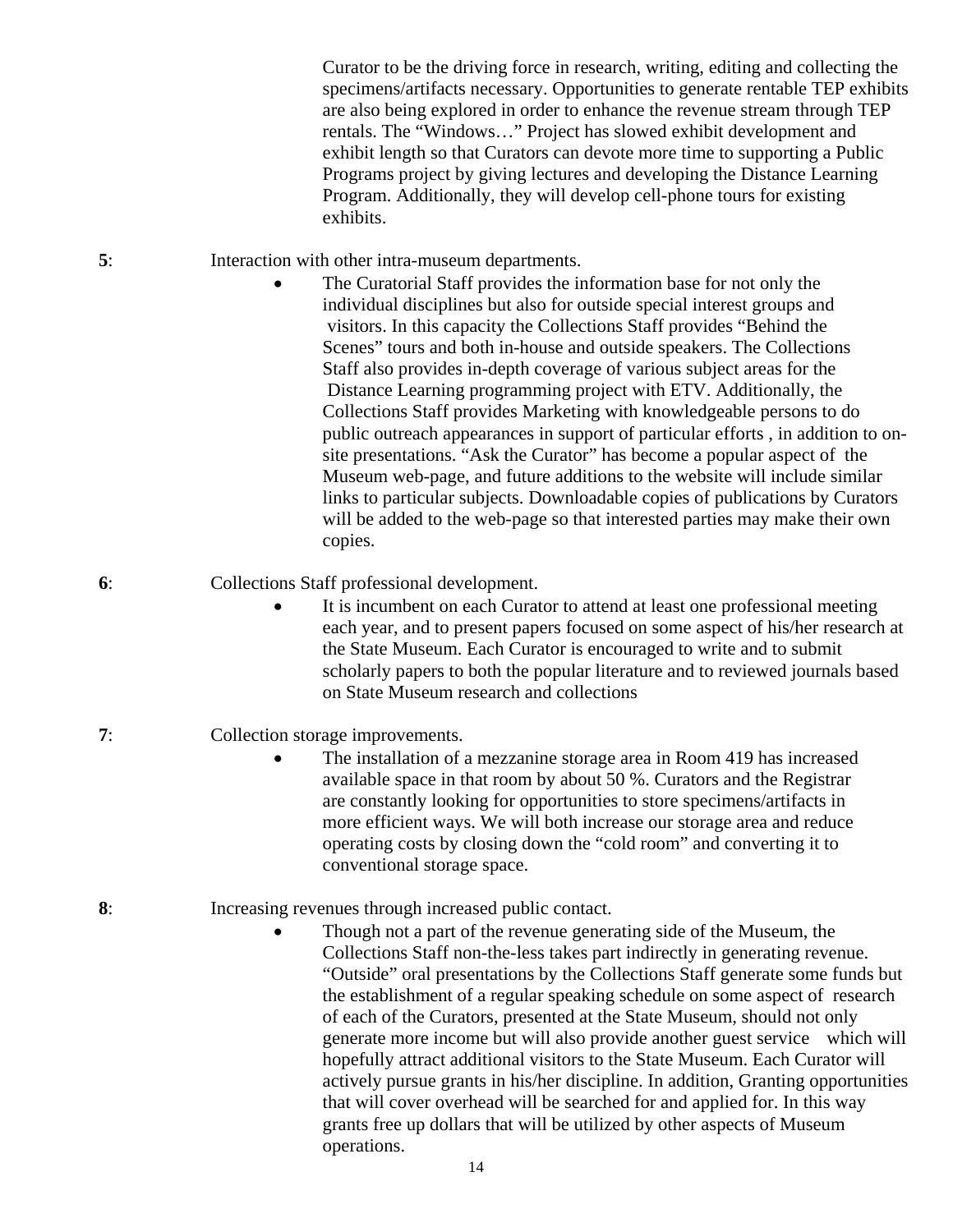#### **9**: Staffing Issues

• At a minimum each discipline must have a Chief Curator in charge of operations of that discipline. Efforts must be extended to fill the position of Chief Curator of Natural History. As funding becomes available it would be useful to have assistants in each discipline and in Registration.

#### **SCIENCE AND OUTREACH:**

**1:** Guide *Windows to New Worlds* programming.

- Create plan to inform and engage museum staff, volunteers and stakeholders about *Windows* design, content and schedules.
- Work with State Department of Education and school district curriculum specialists to develop Windows-related technology and education initiatives for schools. Make use of outside agency expertise to meet program objectives.

**2:** Coordinate museum-wide technology education initiatives.

- Work with all relevant staff to develop distance learning and interactive white board education and professional development programs.
- Create museum teams to develop programs and goals in technology, distance learning, on-site education and professional development.
- **3:** The Science and Outreach Department will assist with education program content, particularly as it applies to teacher professional development, public programs and outreachrelated activities.
	- Meet regularly with Education to maintain continuity and keep current with educational events and public programs.
	- Department staff will collaborate with the Museum Education Department to attend educator conferences
- **4:** The Director will fulfill curatorial duties, overseeing exhibit content on the Science and Technology floor and changing galleries.
	- The Director, as part of the exhibits development group will research and propose temporary and long-term exhibit concepts and address necessary changes to the third floor exhibit area.
	- As part of the Collections staff, the Director will respond to science and technology public inquiries, including questions, requests, loans, and donations.
- **5:** Create marketing plan that notifies state-wide stakeholders of museum Traveling Exhibit Program.
	- Identify best delivery method to increase awareness among legislators and local government officials.
	- Create page in *Images* magazine that details statewide outreach efforts.

#### **EXHIBITS:**

- **1:** Secure blockbusters for the fall, winter/spring and summer.
	- Negotiate for a *Pirate* exhibit extension through Jan. 3, 2011. Research back-up exhibit options just in case extension falls through. Secure a winter/spring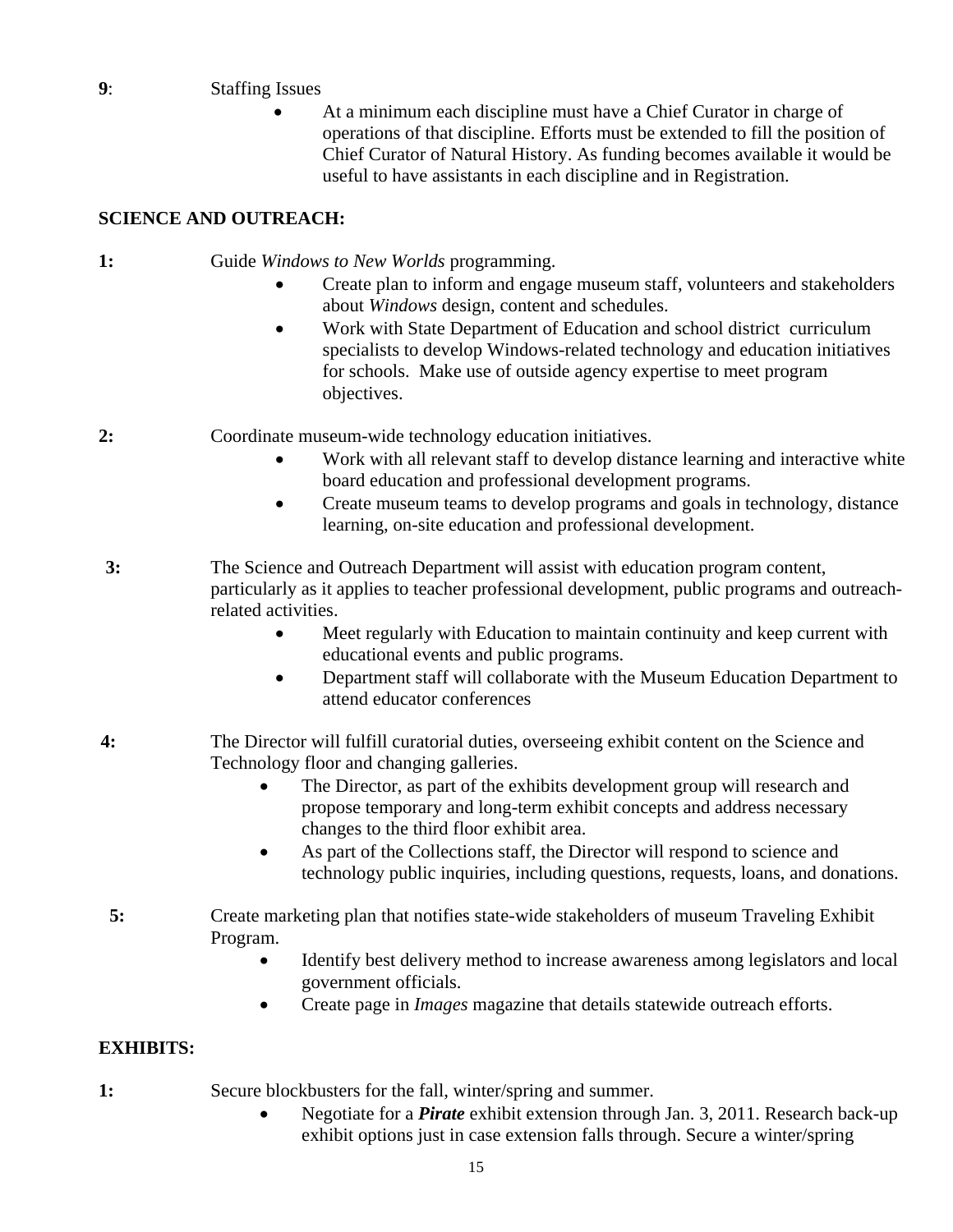blockbuster for kids and families. Secure a mega blockbuster to open this coming summer.

- **2:** Develop Civil War mini-exhibits, with the first one opening on November 5th. These will become the Civil War permanent gallery expansion over several years.
	- Plan, design, produce and install exhibit elements and graphics on the Civil War. Alter existing exhibit components and gallery traffic flow to accommodate expanded Civil War stories and artifacts.
- **3:** Provide creative input, graphic and display design and production, and related support for Exhibits, Marketing, Programs & Events, Education, Facility Rentals, Outreach, Revenue, the Foundation and *Windows To New Worlds* opportunities.
	- Design and produce exhibit panels and labels; all ads and promotional signage for programs, events, and marketing. Organize image computer folders for easy staff access and dissemination. Update table advertising cards on a periodic schedule. Develop sponsor packages and help the *Windows To New Worlds* project move forward with graphic support. Encourage deadline responsibility and receiving correct and edited information before design work begins in order to increase work creativity and productivity.
- **4:** Provide creative input, architectural and program input and support for the *Windows to New Worlds* project.
	- Provide architectural and planning feedback to assist with the development, then final construction drawings of the *Windows* project. Begin organizing architectural documentation for project management assistance in the next phase (construction).
- **5:** Provide quality service with less resources. Save money and generate revenue. Support agency restructuring.
	- Encourage and monitor efficient use of work time; provide interdepartmental assistance and cross training; improve scheduling and communication; practice cost effective material ordering. Seek revenue generating opportunities, like exhibit panel design work for River Alliance, without overtaxing the staff workload. Utilize volunteers and participate in the free work sources like *Experience Counts* and the *Youth Arbitration* after school public service program.
- **6:** Improve the work quality, personal pride and guest services attitude in the building services department.
	- Evaluate other internal structural options for improved results. Seek outsource options when needed. Provide positive reinforcement, and provide facility use assistance when needed.
- **7:** Provide security coordination for the Museum's portion of the building's fire system upgrade, and provide logistical and aesthetic input and feedback during the continuing fire system rework project.
	- Participate in bi-weekly meetings with General Services and contractors; provide access and security controls for all Museum spaces; coordinate with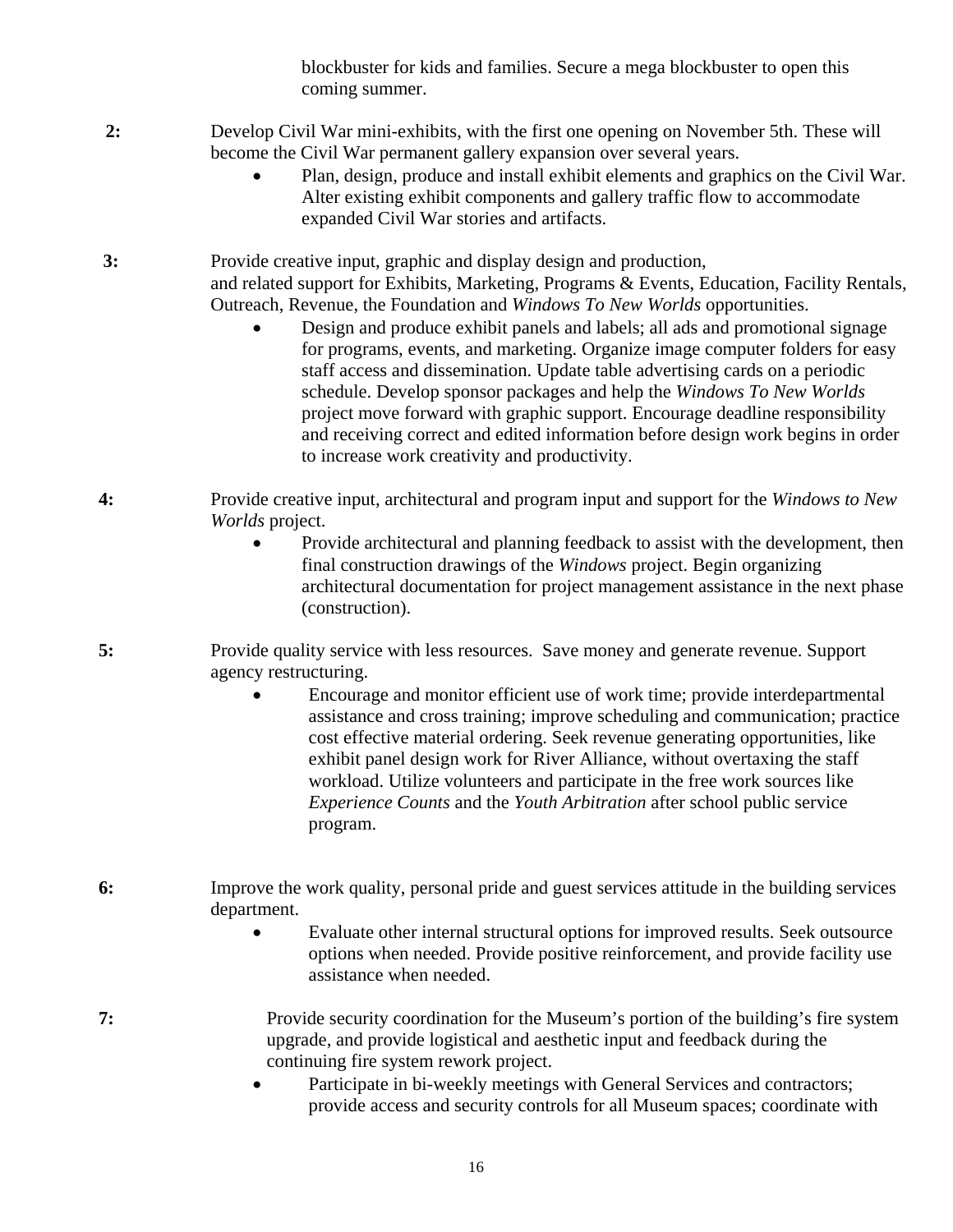staff for collection areas security; review and provide safety and access input and assistance as needed; provide agency quality control monitoring.

#### **8:** Design, install, and maintain all permanent and most of the changing exhibits. Do less changing exhibits.

- Handle exhibit repairs more quickly. Develop floor layouts, design graphic panels and labels, produce components and enhancements, install or assist in installing (then later dismantling) the changing exhibits as follows:
- **9:** Organize exhibit storage areas for better space utilization.
	- Throw out broken or unneeded props, or save for museum garage sale. Store saved items in a more accessible and efficient manner by the spring of 2011. Utilize staff and volunteers to accomplish this.

#### **REVENUE:**

- **1:** Increase store sales over prior year sales of \$688,342 and exceed the planned sales of \$690,000.
	- Continue the three off-site Junior League shows during the October, November and December holiday season.
	- Host an evening of holiday shopping for SCSM Community Partners November 9. Investigate the same event for the various Chambers of Commerce in order to better target corporate sales.
- **2:** Plan the new Windows To New Worlds retail store.
	- Work with the various designers and architects to plan the new retail store to accompany the Windows project.
- **3:** Generate additional store income by offering more products to be wholesaled especially various museum art publications.
	- Work with USC Press and other distributors to have them distribute our catalogs to provide a new revenue source.
	- Negotiate the best percentage of return for the museum.
- **4:** Increase revenue from facility rentals.
	- Implement new Facility Rental policies and procedures.
	- Implement new Facility Rental rates based on benchmarking study.

#### **5:** Continue to increase revenue from web site sales by exceeding plan of \$ 7,600. This year sales were \$8,416.

- Grow the number of on line products by adding a new category to the web site which would be Certified SC Products, gourmet food prepared in SC.
- Promote the web site at all remote sales events by using bag stuffers.
- **6:** Learn Data Works/Gateway to utilize the software to its fullest potential.
	- Implement new Data Works updates as they become available.
	- Continue to train seasonal staff on Data Works and Gateway software. Utilize Data Works reports such as best sellers to improve purchasing and restocking the selling floor.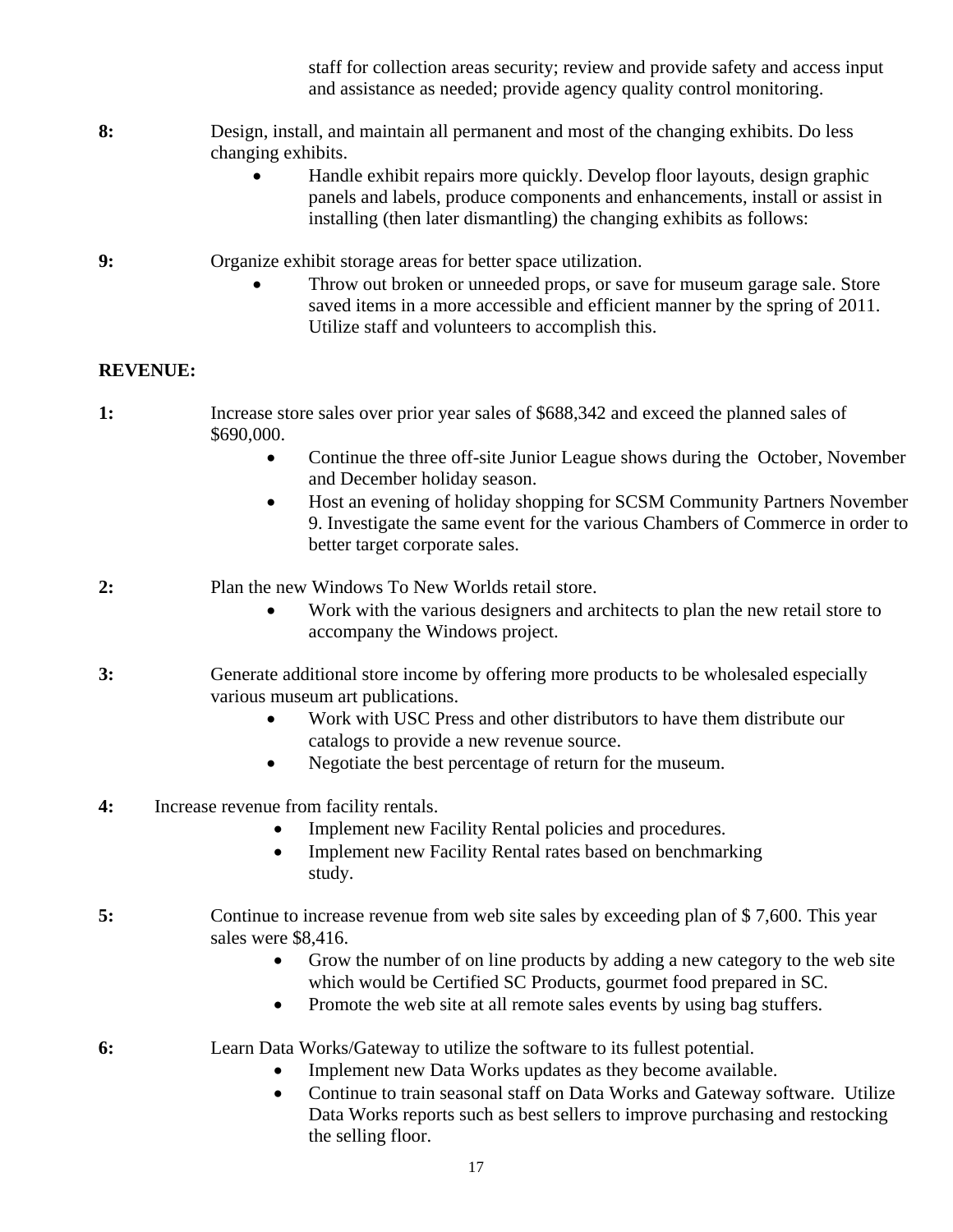- **7:** Increase revenue from concession machines and exceed the plan of \$2,150. This year combined sales were \$2,385 from 3 machines.
	- Add new Hurricane Simulator machine within the exhibit area that is applicable.
	- Maintain the new Pirate Medallion machine until Jan. 3 at the close of the Pirate exhibit. Transition the machine to another medallion image, possibly a Civil War Sesquicentennial image.
- **8:** Add five new volunteers to Revenue staff in order to reduce expenditures for seasonal salaries.
	- Work with the Volunteer Coordinator to recruit new volunteers who can ring on the register in the Cotton Mill Exchange and Guest Services.
- **9:** Increase food service sales.
	- Work with staff of Signature Catering to notify them of various museum events, openings and closings to maximize café sales.
	- Negotiate with Signature Catering and the rental client to help them make a catering sale wherever possible

### **MARKETING:**

- **1:** Increase target marketing, particularly online marketing
	- Spend \$32,000 (or 25%) of budget in online ads (including Facebook where appropriate) on promotion of signature events and other designated projects to targeted groups
	- Build in coupons or other trackable elements to make sure audience is responding to online ads.
- **2:** Consolidate positions into the marketing dept. under new restructuring of museum
	- If and when funding allows, add new marketing person to enable full time personnel in both marketing and public relations.
	- Also consider expanding the department in light of upcoming museum restructuring, including possibly restoring admin. asst. position, moving graphic designer and outreach into the new structure.
- **3:** Continue development of marketing aspects of the Web site
	- Work with webmaster to use forms owed to us by Aristotle (OR use other means, such as the state's shopping mall) to make sure technology is in place and working to actively sell admissions, program registrations, memberships, store items and blockbuster exhibit tickets, etc. Decide which uses are most advantageous to make best use of the forms we have (ex. Events registration, pre-formed group bookings, etc). If needed, engage professional to make sure Aristotle's forms can be made to work.
	- Continue to develop use of Facebook and Twitter to promote museum programs, exhibits & activities, including using Facebook advertising. Attend workshops where available to learn more techniques about using social media for marketing.
- **4:** Attract more pre-formed groups such as senior, youth, church, summer campers, and others.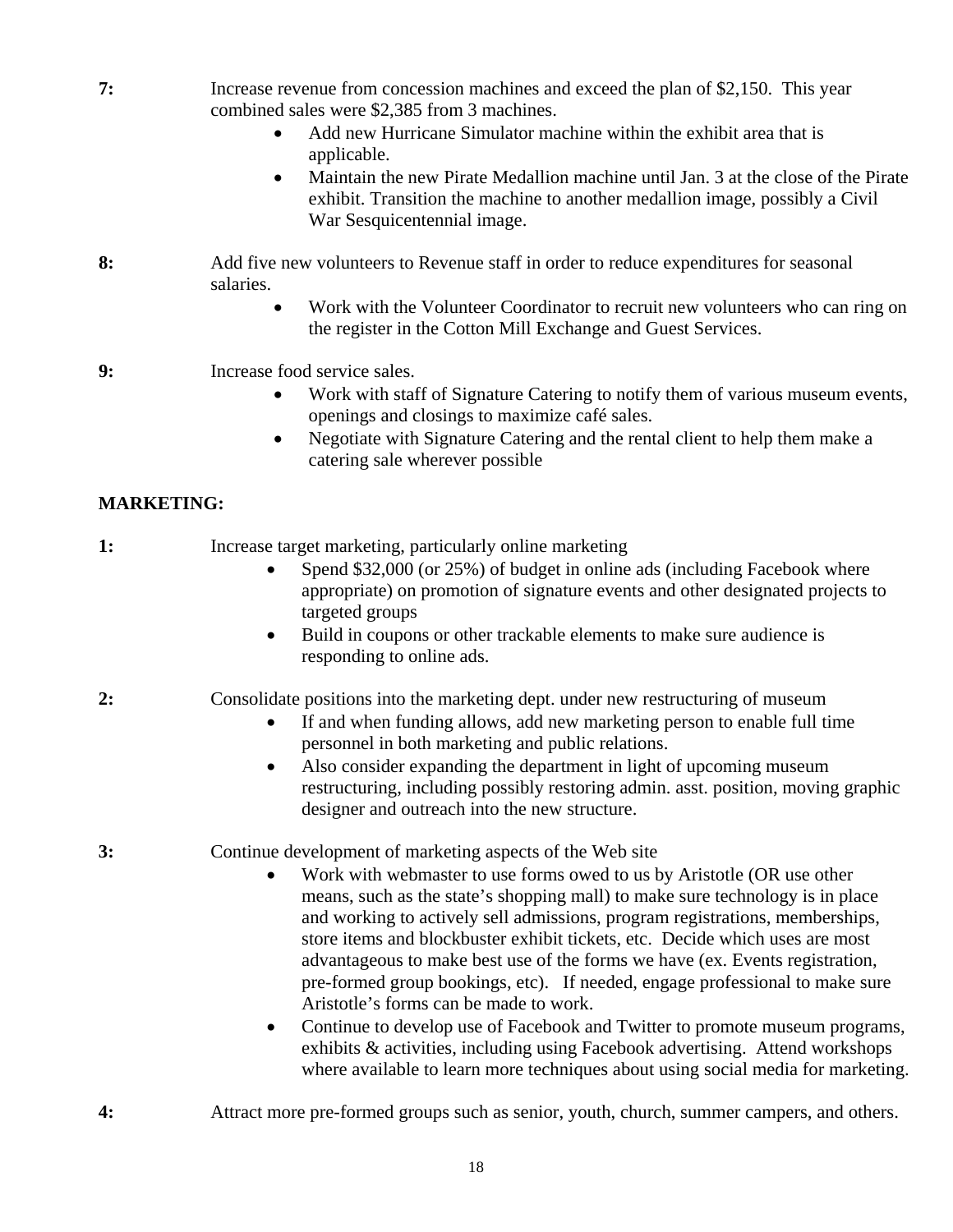- Work with Museum education dept. to explore new ways to appeal to school groups and communicate new ideas to teachers, such as Dept. of Education database, e-mail blasts, on-site teacher surveys, Web site specials for teachers, costumed interpreters, and other ideas.
- Seek new groups to market to such as GIs through service clubs on military bases and market to graduating soldiers at Fort Jackson and their families. Develop other niche markets to groups.
- **5:** Increase marketing funds from non-state sources
	- Seek new partners (ex. City of Cayce) for grants to obtain Accommodations or Hospitality tax for marketing funds
	- Re-apply to City of Columbia for H-tax funds in 10-11 which were put off in 09- 10 in favor of Windows to New Worlds (recommended by a city councilwoman who encouraged us to re-apply)

**6:** Begin process of formulating brand and image for the Windows project.

- Work with museum and Foundation executive directors and outside consultants, when selected, to formulate brand and image desired for the opening of the Windows to New Worlds project, and develop a story line for release to the media.
- Develop materials to be distributed to media at ground breaking of project in May or June 2011.

# **ADMINISTRATION:**

| 1: | Strengthen the Museum's financial operations and maintain SCEIS |  |  |  |
|----|-----------------------------------------------------------------|--|--|--|
|----|-----------------------------------------------------------------|--|--|--|

- Ensure financial transactions are thoroughly processed and properly documented in SCEIS by careful audit and inspection of data entry and account reconciliation
- Maintain updated policies and procedures allowing a clear concise direction for accounting control
- **2:** Replace aging and outdated computers and equipment
	- Establish successful strategy for replacing outdated and failing computers
- **3:** Modify Human Resource procedures to comply with State and Federal Guidelines
	- Re-write new hire process for full time, seasonal and volunteer staff, create forms to guide hiring managers
	- Revise and/or update Human Resource Policies as required by State and Federal Law changes
- **4:** Reduce SCEIS time and leave Employee Self Service difficulties for staff
	- Create instruction guide for staff on entering time and leave into the SCEIS Employee Self Service Portal
	- Provide comprehensive one on one instruction for staff

### **WINDOWS TO NEW WORLDS**

- **Design** 
	- Integrating Thematic Design into DD and CD packages
	- Detail Design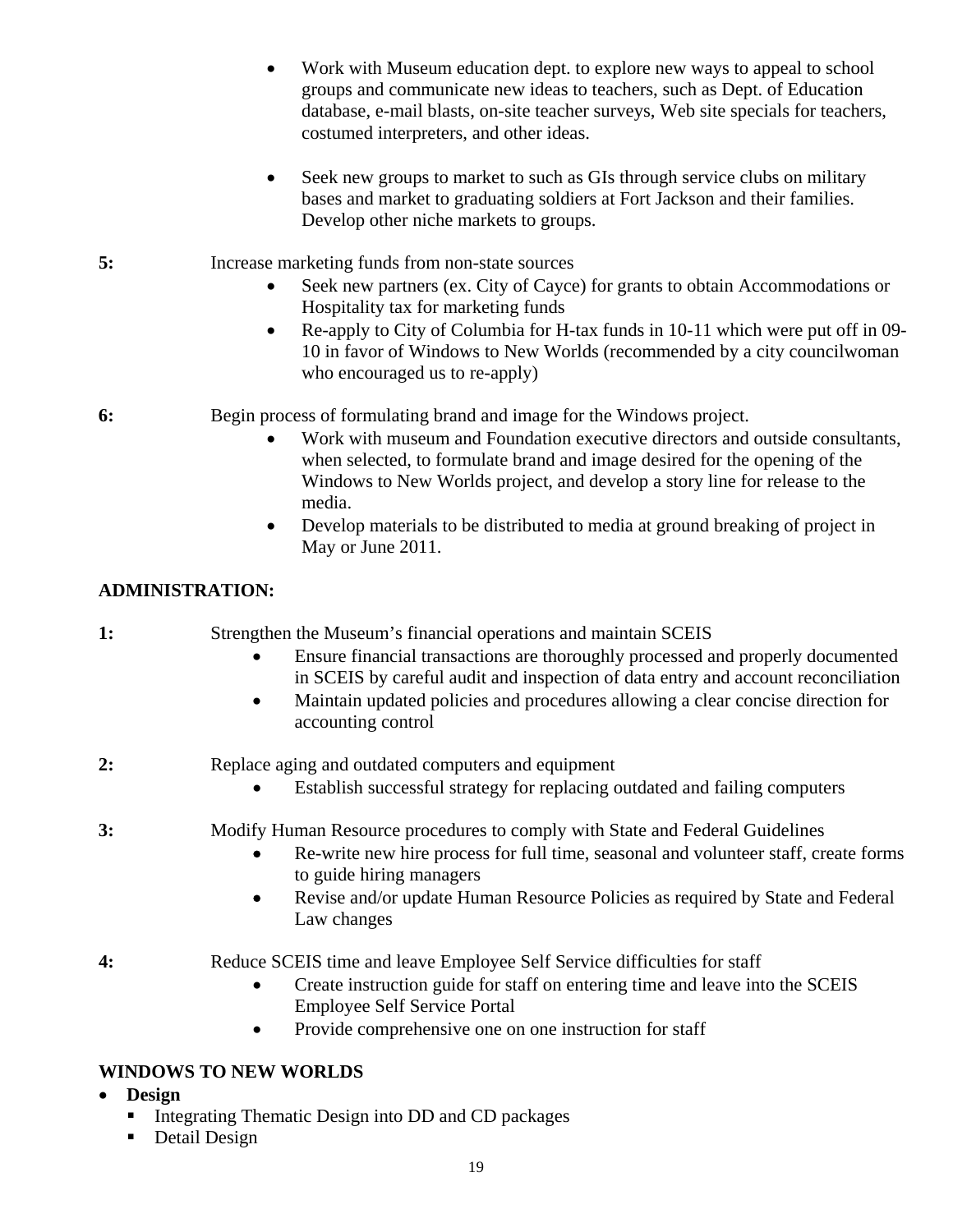- **OSE Submittal**
- General Services Review
- Getting CM@R on board and up to speed
- Sourcing In-Kind Contributors
- **Purchasing FF&E within budgeted guidelines**

### • **Content**

- **Maximizing Hardware Capabilities of new theaters and observatory**
- Developing New Programming Partners
- **Engaging Educational Advisory committees**
- **Confirming Facility Partners**
- Retaining Creative Program Developers

### • **Operations**

- **Selection of Operational staff**
- Negotiating Future Rent Payment
- Development of Image and Brand
- **Development of Marketing Message**

### **24 YEAR OLD FACILITY**

- Renovation of Permanent Exhibits
- Combating Competition that is more Current and Appealing

#### **4. Opportunities & Barriers:**

The South Carolina State museum has the potential to reach and thus impact many more people. We need to focus our limited resources (time, staff, and dollars) on priorities that most deliver on the desired results of our mission. As a result, some past tasks deemed important may be discontinued such as our consultation with other museums. Also impacted has been the elimination or reduction of our artifact conservation department, reduction in educational research and collections, and our outreach into the community.

#### **Opportunities:**

- Increasing Private Contributions
- Acquiring more volunteers and docents.
- Better utilization of part time labor and more use of volunteers
- Creating productive partnerships with other facilities.
- Training all staff to be more Guest focused on a quality visitor experience.
- Reaching out more into the community and into more areas of the State.
- Better utilization of the permanent collection to create new engaging and interactive exhibits,
- Creation of innovative programs and events to stimulate visitation.
- Establishment of a beneficial relationship all other Columbia attractions and the Columbia CVB.
- Use of our Retail expertise to form beneficial financial partnerships with other organizations.
- Creation of marketing partnerships that stretch limited advertising funds.
- Writing more operational grants to help fund special needs.
- Retooling existing permanent exhibits to bring back their vitality.
- Continued development of new revenue streams such as contract services, offsite retail, and paid programming
- Enhanced partnership relationship with South Carolina Museum Foundation
- Aggressive marketing to induce more pre-formed groups to visit.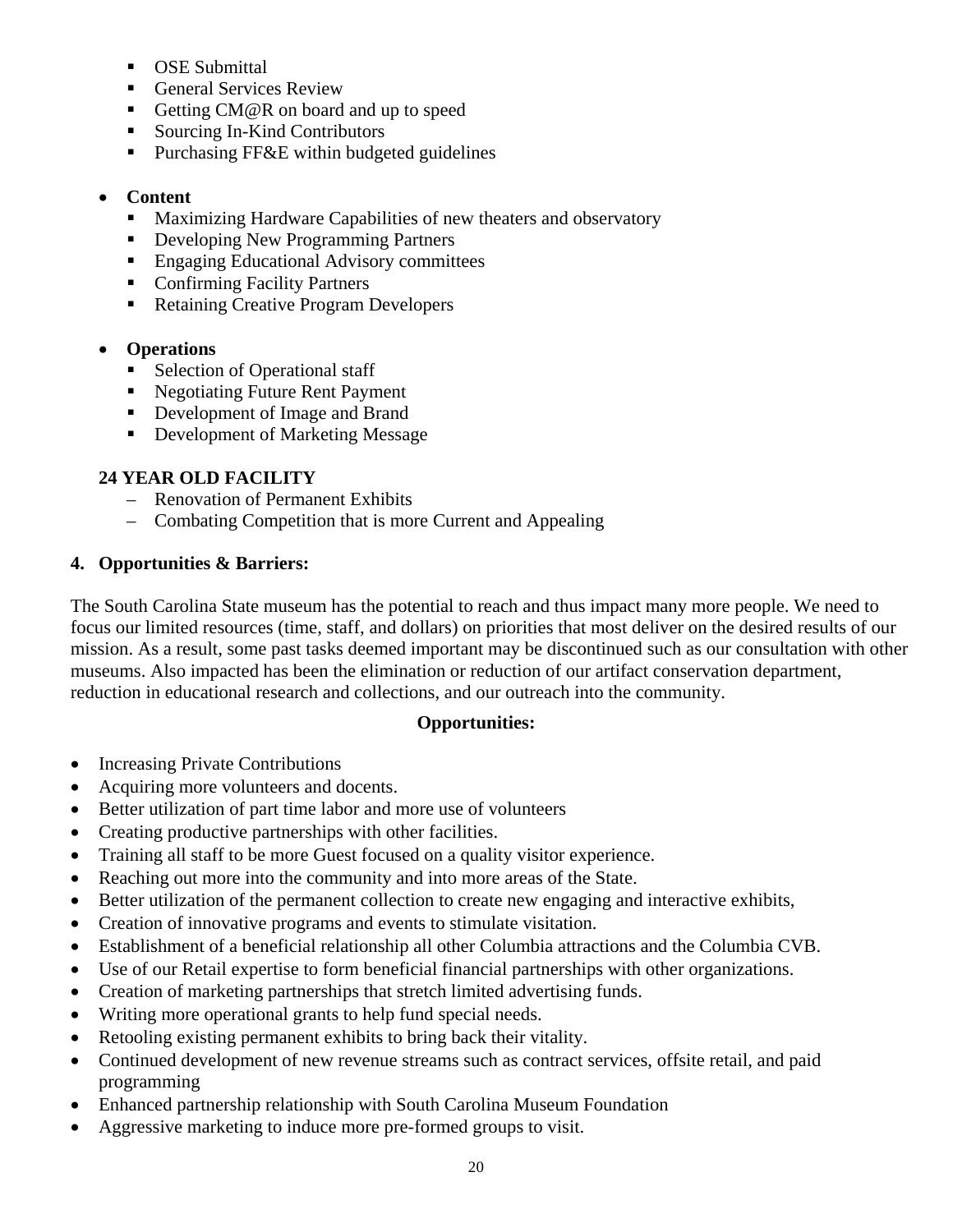### **Barriers:**

- Reduction of staff from 67 to 24 over the past 9 years
- Negative economic conditions impacting earned revenues.
- The huge rent financial obligation of over \$1,800,000/year, which makes up 67% of our base appropriation.
- The operation of a current, competitive facilities in our core market.
- Sourcing and creating impactful exhibits with limited funds
- Finding cooperative partners for funding in a tight economy.
- Competition for once exclusive retail product
- Lack of knowledge of the breadth of museum operations by the major stakeholders.
- An image of being old and outdated.
- Shifting the culture of an established institution into an environment of change.
- School testing and budget cuts that restrict out of classroom travel.
- Acquiring funding sources for needed facelift of exhibits.
- The continued transition of agency senior management into more self directed innovation and accountability

#### **Issues:**

# **MUSEUM WIDE**

- Impact of Organizational Restructuring on Staff's Motivation and Effectiveness
- Increasing Awareness Amongst Political and Community Leadership
- Funding \$100,000 in New Budget Cuts
- Successful funding and operation of megabockbuster BodyWorlds Vital
- Increasing Facility Rental Program with Outside Sales Effort
- Maximize Potential of Civil War Exhibit expansion with complimentary Program Plan
- React to Audience Research with Proactive Plan
- Maximize Social Media Marketing to Drive Attendance and Transactions
- Implement Targeted, Niche Marketing Preformed Groups, Database Mgmt
- Increase Partnerships Utilizing Their Resources to Deliver Museum Impacts
- Repair and Maintenance of Existing Permanent Galleries as Funding Allows
- Lack of Resources for Acquisitions, Collecting, and Maintaining the Collection

# **EDUCATION:**

- Funds for outreach and traveling exhibits materials are low.
- Education staff is very small and seasonal staff budget is low.
- Department lacks a full-time staff person dedicated to managing education programs and seasonal staff.
- Windows to New Worlds teacher professional development and other educational programs are undefined.
- Observatory telescope work and distance learning technologies details are not clearly defined.
- Outreach program revenues, especially StarLab dropped this year.

# **PROGRAMS:**

- Extent of time and staff resources required to support the Body Worlds VITAL exhibit.
- Enhancement of signature and program events to maximize revenue and attendance potential.
- Ability of marketing efforts to reach and engage audiences in a timely manner.
- Availability of seasonal staff to supervise and implement programs and events.
- Impact of loss staff turnover and loss of use of Naturespace classroom on birthday party revenue.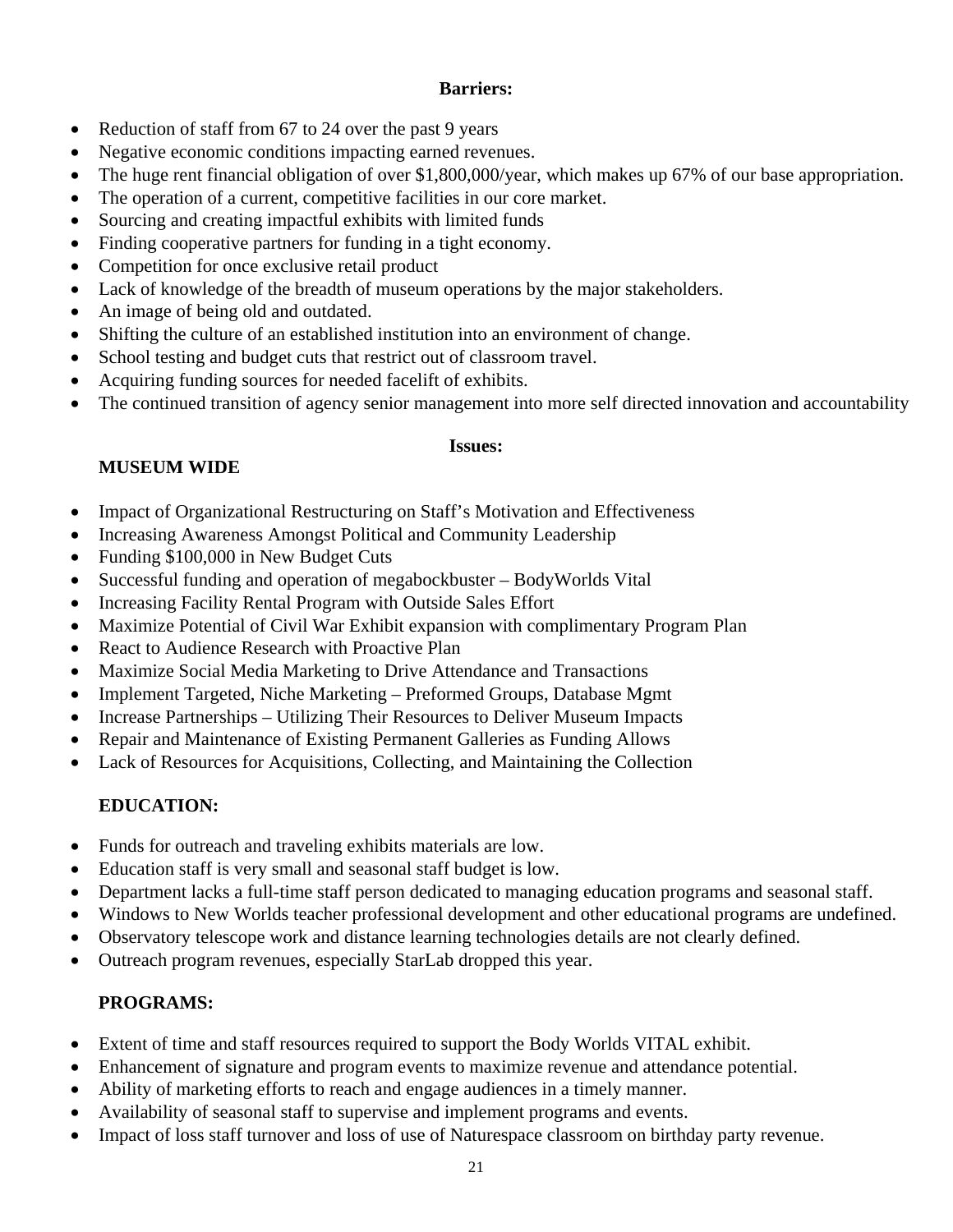# **COLLECTIONS:**

- Department is changing due to staff turnover and museum's changing needs.
- Department is without a history curator
- The  $3<sup>rd</sup>$  phase of the Civil War exhibit currently has no curator.
- Conservation and description work for telescopes and instruments is incomplete.
- Part of telescope collection still has not been transferred to museum.
- The Collections Acquisition Fund is depleted
- The collection is too large for museum storage as currently configured.
- Natural History collection is not adequately cataloged, marked and stored.
- The department is facing staff turnover in the Registrar position in the next 11-17 months.
- Department is not fully engaged in Windows to New Worlds planning.
- The museum is not receiving large grants for which it applies.

### **EXHIBITS:**

- Significant gallery construction changes to support the **Body Worlds** *Vital* exhibit.
- Research and negotiation for a spring/summer 2012 blockbuster exhibit.
- Support for the development of the *Windows To New Worlds* project; Construction coordination involvement and FFE responsibilities, including retail space.
- Design work and logistics for the 1<sup>st</sup> floor, 3<sup>rd</sup> floor and 4<sup>th</sup> floor gallery renovations and changes as it relates to exhibits and displays for the Windows to New Worlds project.
- Design, production and installation of the second and third series of mini-**Civil War** exhibits, which will become our permanent Civil War exhibit expanded area.
- Temporary storage spaces and other solutions for tables, chairs, and exhibit props, to precede beginning of construction of "Windows".
- Age of building interior finishes, limited custodial resources, and old and worn exhibits.
- Staff resources for exhibit enhancements and development, including the *Telescopes* exhibit, the *Earthquake* exhibit, **Body Worlds** *Vital,* and various smaller displays.

### **OPERATIONS:**

- Creating new shopping experiences for guests within existing retail space
- Limited time to learn Gateway software and train Front Desk staff in preparation for *Body Worlds VITAL*.
- Loss of retail experience within the staff due to relocation and illness leaving us with two positions to fill, one a weekend supervisor and the other a clerical.
- Increased demand for SC and USA made products.
- Continued need to improve gross margin.
- Staffing extended operating hours.
- Staff training and development of reservation and sales procedures in preparation for Gateway reservation software upgrade.
- Identify and plan for group needs in association with Body Worlds VITAL exhibit.
- Identification and delineation of areas of responsibilities between Education and Group Visits staff.
- Changes in volunteer management. These duties are currently being fulfilled by the Group Visits Manager due to the loss of a full-time Volunteer Manager.
- Recruitment and training of an Office Assistant to provide logistical support for group visits reservations staff.
- Hiring and training of Events Manager and supporting seasonal staff.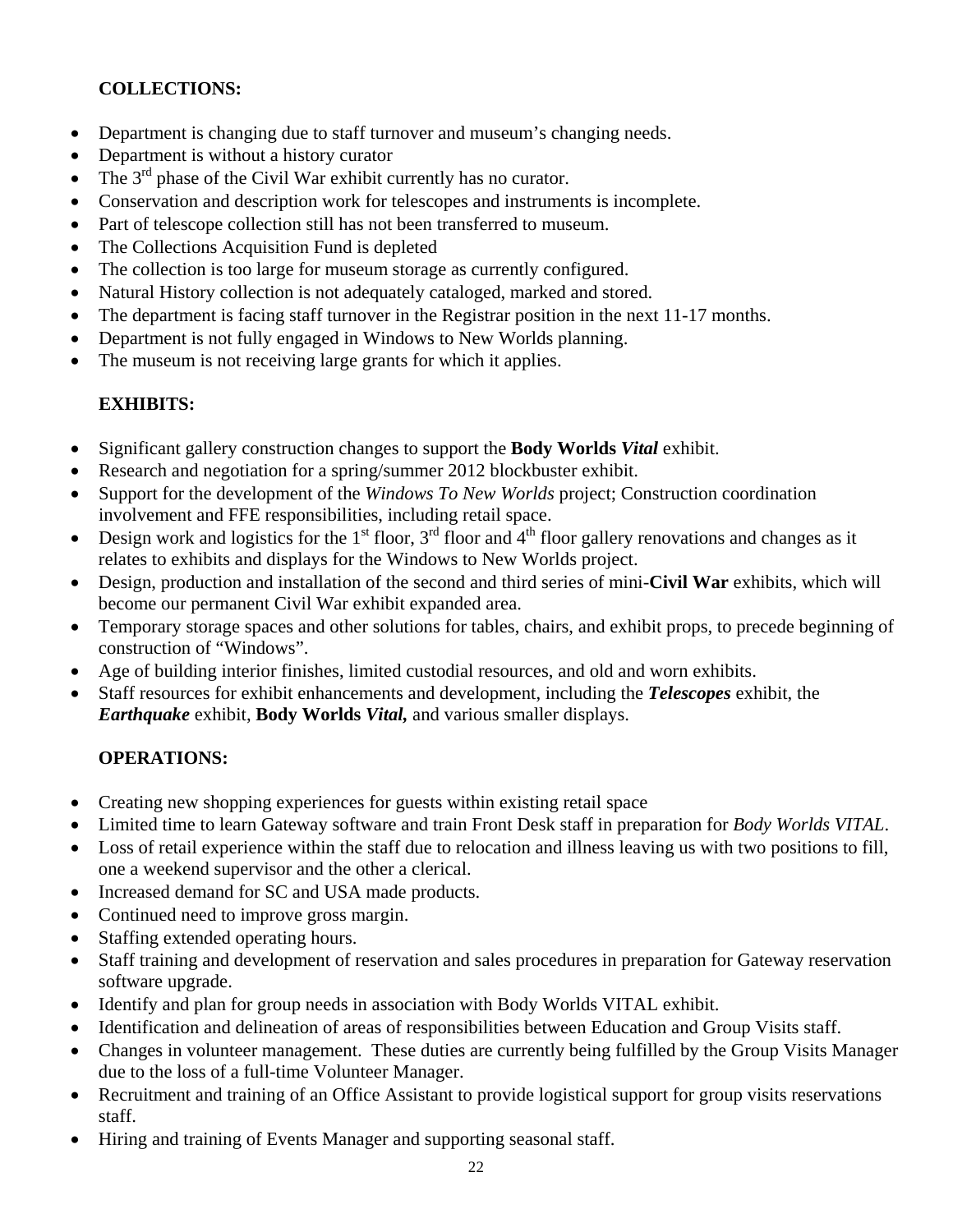- Response of clients to price increases implemented in Summer 2011.
- Time required to train and update reservations process for facility reservations due to museum-wide Gateway software conversion.
- Impact on future facility reservation bookings and other logistical requirements of Windows to New Worlds construction launch.
- Loss of one long-term rental due to a church congregation building their own sanctuary.

### **MARKETING:**

- Web site marketing opportunities made possible by the new Galaxy system have not yet been implemented (ex. online ticketing, program registration & payment)
- Branding, image, storyline for Windows project has not been completed
- Broadcast media statewide are unaware of many of the museum's activities, particularly the upcoming project, Body Worlds, Ariail donation
- The Marketing department has a limited staff to help increase promotion, including major projects Ariail collection donation, Windows groundbreaking, Body Worlds marketing and other exhibits and activities
- Audience research completed in FY 2010-11 has not been applied to marketing plans as it needs to be.
- Untapped opportunities remain to market the museum via social media

### **ADMINISTRATION:**

- To ensure Finance Department staff cross training/workload balance is significant and fully integrates a clear understanding of the Foundation and Museum and their collective interests
- Increase in accounting responsibilities and tasks due to Windows To New Worlds Project
- Cash Control procedure updates
- Purchasing and Contract Negotiations
- Establish procedures for managing mixed funding sources
- Coordinate payables with Foundation
- Building Services
- Daily maintenance and custodial responsibilities
- Adequately staffed
- Facility setup needs
- Establish a successful strategy to replace outdated and failing computer equipment and software
- Human Resource procedures and compliance
- Law and Benefit updates
- SCEIS Time/Leave Entry and Employee Self Service portal
- Diversity, Sensitivity, Safety, and Guest Services Training for staff, volunteers and docents

#### **5. Accountability Report Usage**

The accountability report is one of the vehicles used by the museum to communicate to the staff and its stakeholders the pertinent issues and resulting strategies and direction for the agency. Business plans and operational plans are thus developed in the context of the information and issues presented in the report.

Each staff member and Museum Commission Trustee is given a printed copy of the report. Before the first of the year, the report will then be discussed in subsequent staff and board meetings. The Executive Director of the agency clarifies any points and the personnel have a chance to react from their perspective to the information presented.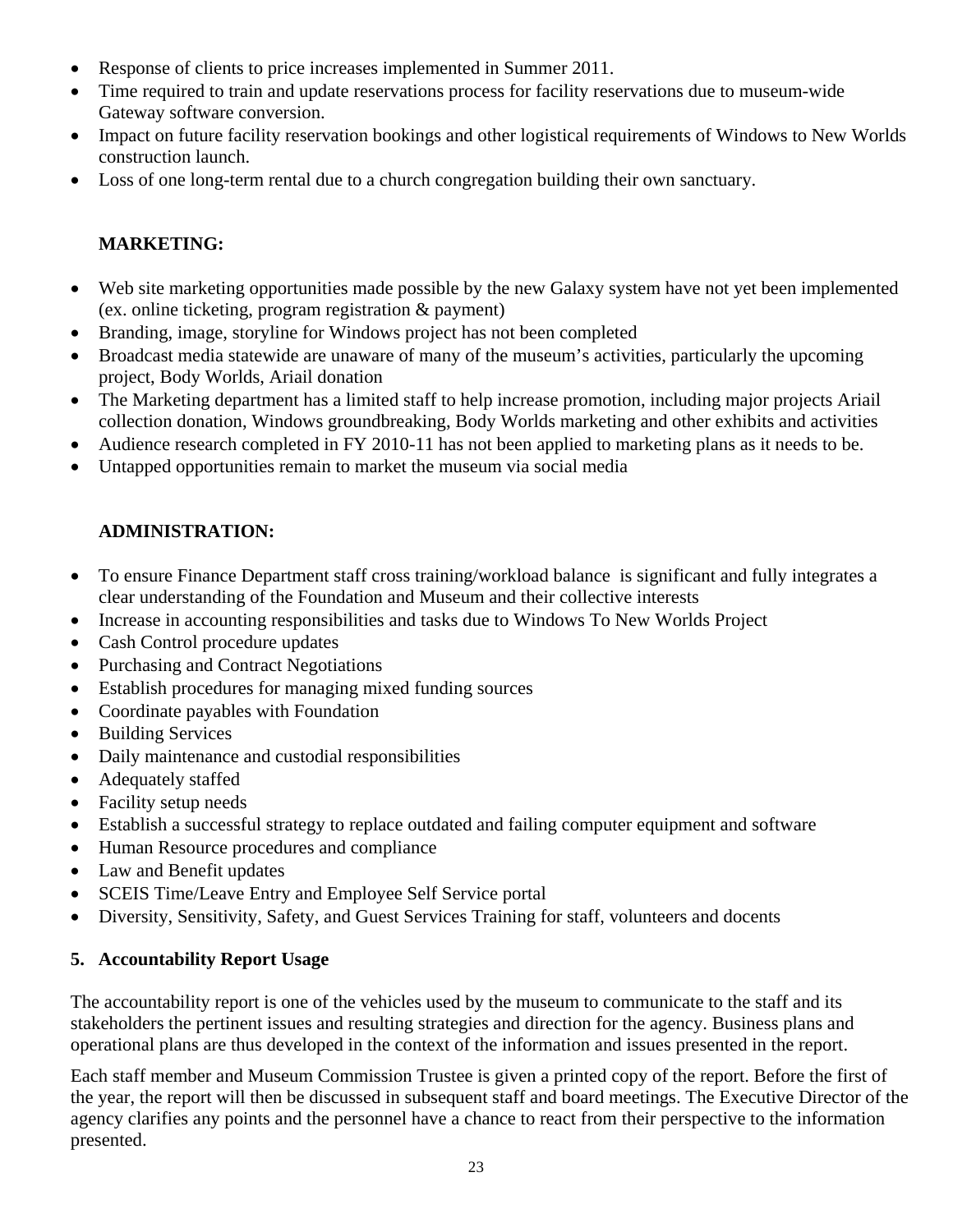The report is a valid mechanism that the museum uses to insure all stakeholders understand the issues and see the vision of the facility.

### **I. BUSINESS OVERVIEW:**

#### **1. Major Products and Services:**

The South Carolina State Museum is the primary storyteller of the history of South Carolina. We tell our story through our rich, diverse collection displayed through interactive, engaging exhibits. The galleries housed in our historic building are used to educated, inspire and enrich the lives of schoolchildren and families. We also tell our story through special events and programs that reach out to all segments of the citizens of South Carolina. Specifically we use:

- Interactive, engaging, educational exhibits
- Educational programs and written curriculum
- Web site interaction
- Collection of historical artifacts, scientific specimens and works of art
- Public programs, performances, lectures and workshops
- Special events
- The Museum store (The Cotton Mill Exchange) and the Museum Café (Crescent Café)
- Facility Use Rental
- Fabrication of Exhibits and Graphic Panels for third parties.
- Consultation, assistance & training for other (local) museums/institutions

#### **2. Key Customers**

The State Museum is owned by the citizens of the state and supported by the appropriations from the legislature as well as earned funds.

- All people of South Carolina
- Educators
- Traveling visitors & guests from other states & countries
- School Children & teachers from South Carolina & neighboring states
- Meeting and event planners and organizers
- Gift buyers and collectors
- Preformed groups such as church, senior, educational, etc.
- Local museums  $\&$  institutions of higher education
- The SCFM through museum services.
- Individuals involved in research
- Businesses

Requirements and Expectations-

- Quality, current, competitive exhibits of excellence
- Entertaining, Educational, Interactive experiences
- Programs that are unique, tell stories and inform
- Family friendly
- Curriculum that adheres to educational standards
- Outstanding Guest Service
- Outstanding value for time and dollars expended

#### **3. Key Stakeholders**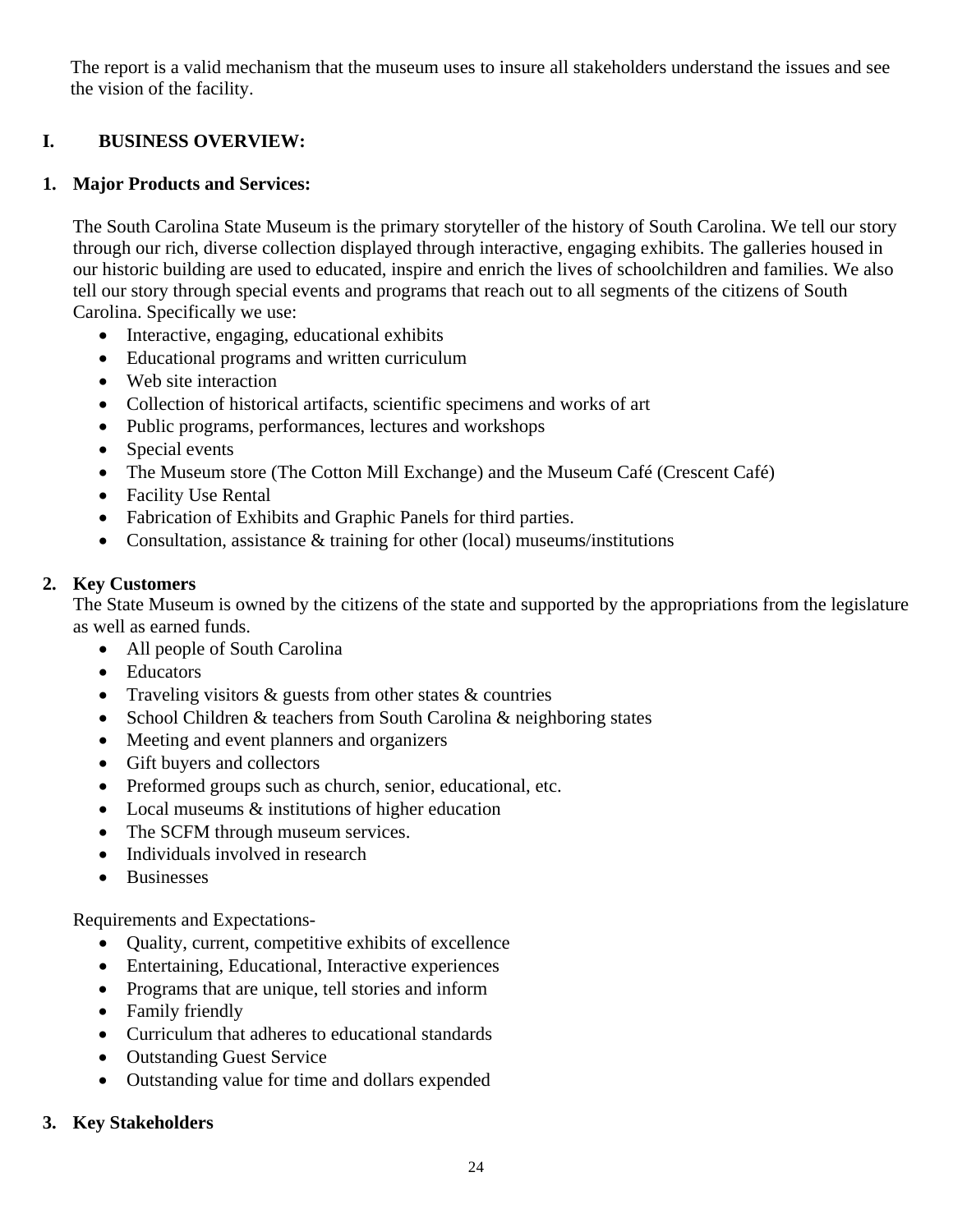- Museum Staff
- South Carolina Museum Foundation
- Museum Commission Trustees
- General Assembly and Governor of South Carolina
- Donors and Collectors
- Museum Members

### **4. Key Suppliers and Partners:**

The State Museum relies on a number of organizations and business to help support the needs of the facility. The organizations derive from both the private and public sector. Staff support, facility support, and product support are all vital to the success of the museum.

- State of South Carolina
- The South Carolina Museum Foundation
- Volunteer Board and Commission members.
- Other state agencies such as General Services and BPS that provide services.
- Scholars, artist, performers and other craftspeople
- Merchandise, Equipment, Printing, Supply, and Food vendors and purveyors
- People of South Carolina and beyond that donate services and/or items for the collection
- Volunteers
- ETV and State Archives and History
- Columbia Attractions Zoo. Art Museum, Edventure, Historic Columbia
- City of Columbia and Forest Acres
- Richland and Lexington Counties
- Media Providers Print, Outdoor, Radio, Broadcast, Cable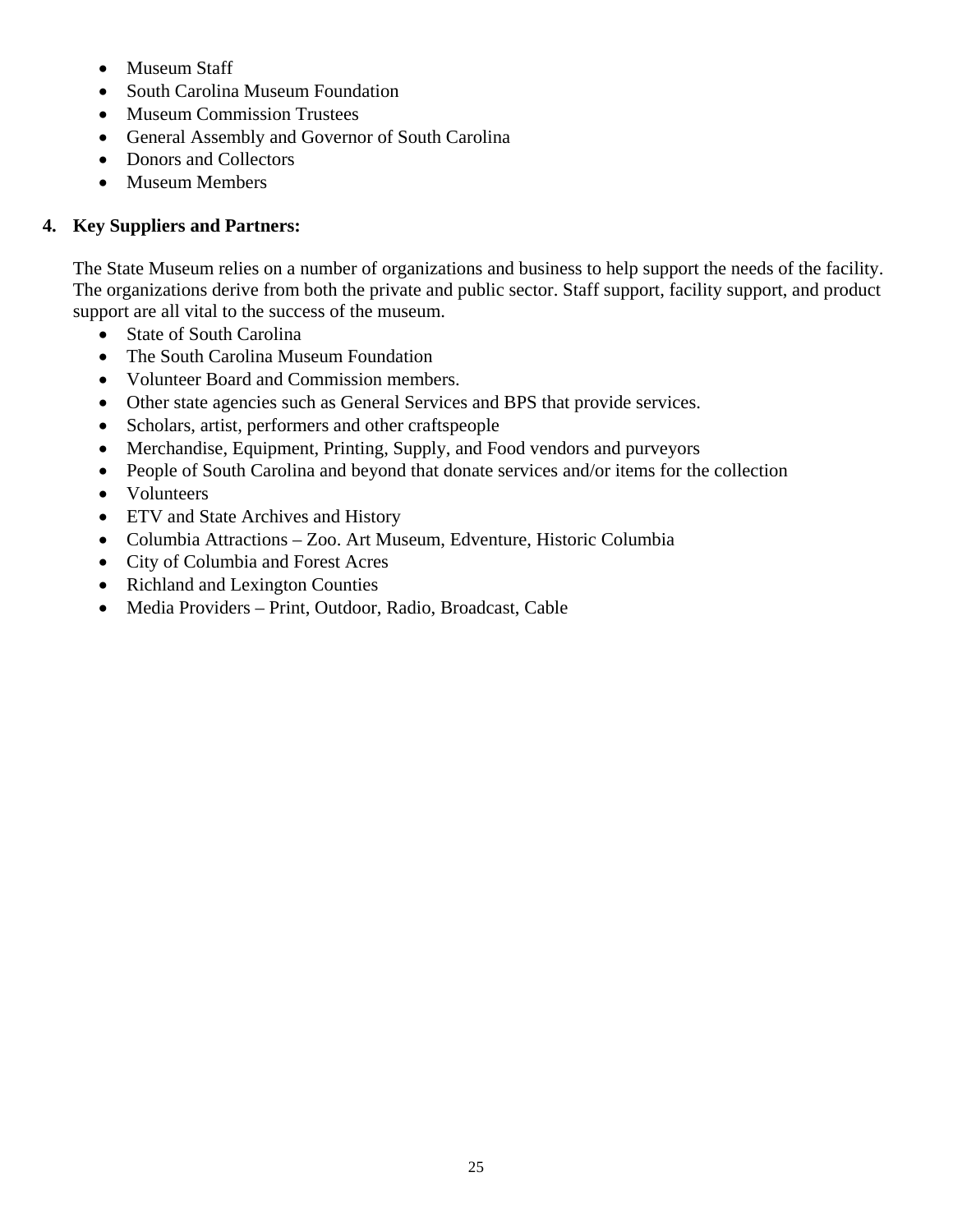#### **5. Operation Location:**

The State Museum is located in the Columbia Mills Building at 301 Gervais Street in Columbia, South Carolina. The State Museum also travels across the State to participate in retail markets in an effort to generate additional earned revenue as well as build outer market awareness. Additionally, the museum has a portable planetarium (Star Lab) that is taken offsite to schools for astronomy programming.

#### **6. # of Employees:**

• Authorized Full-time Positions (FTE's): 40 (Includes Unclassified Executive Director)

- Un-Classified 1
- Positions Filled as of 06/30/11 24.5
- Positions Vacant as of  $06/30/11$  5.5
- $\bullet$  # of Part-time positions as of 06/30/11 55
- Grant Funded 4.5

### **7. Regulatory Environment**

Section 60-13-10

### **8. Performance Improvement Systems**

- EPMS
- Departmental Business Plan development
- Goal setting quantitative and qualitative
- Weekly Director Meetings and Bi-annual plan reviews with peers.
- Visitor and User Feedback
- Stakeholder feedback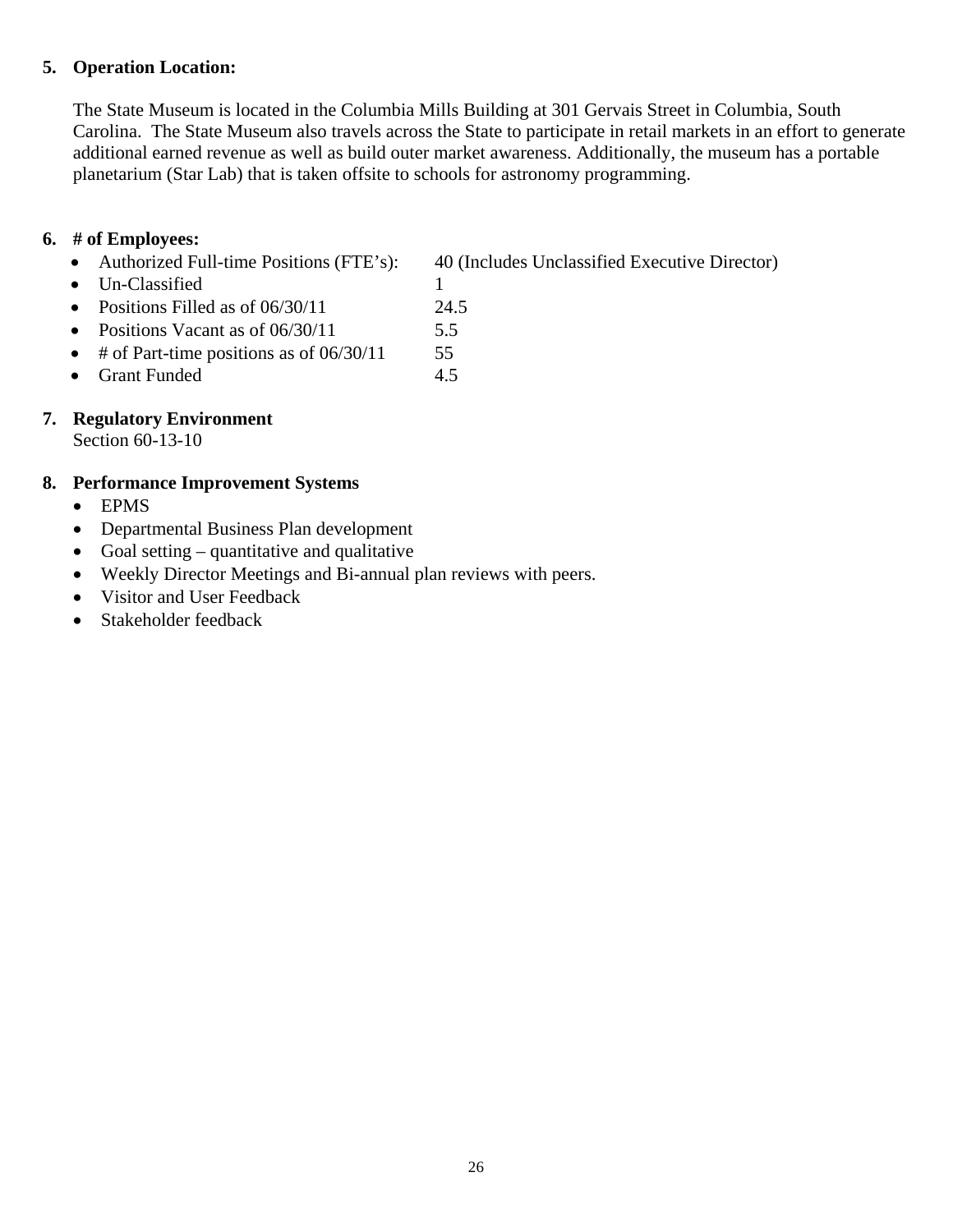#### **9. Organizational Chart:**

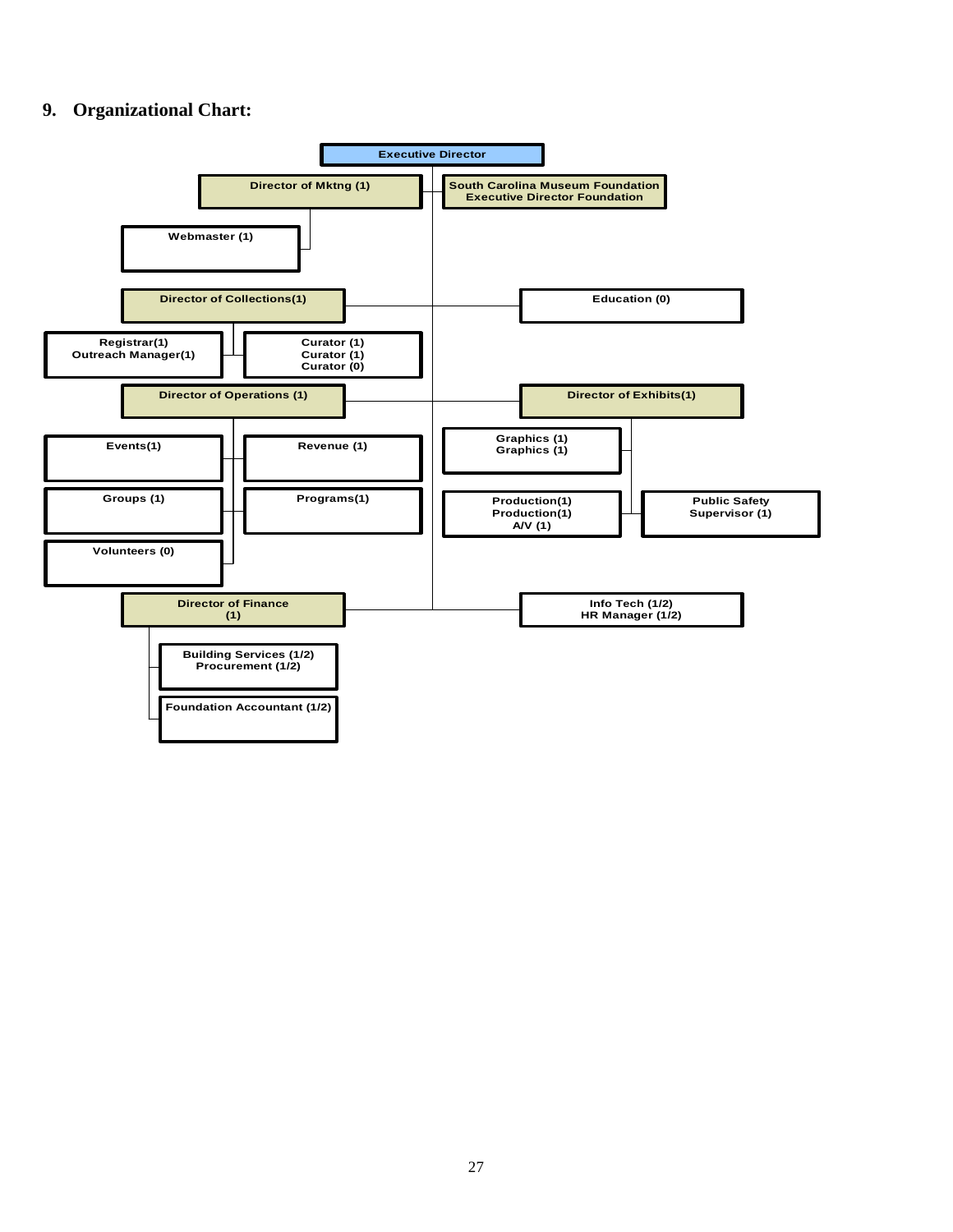# **Expenditure/Appropriations Chart**

|                        | FY 09-10 Actual Expenditures |                 |                    | FY 10-11 Actual Expenditures | FY 11-12 Appropriations Act |              |  |
|------------------------|------------------------------|-----------------|--------------------|------------------------------|-----------------------------|--------------|--|
| <b>Major Budget</b>    | <b>Total Funds</b>           | General         | <b>Total Funds</b> | General                      | <b>Total Funds</b>          | General      |  |
| <b>Categories</b>      |                              | <b>Funds</b>    |                    | <b>Funds</b>                 |                             | <b>Funds</b> |  |
| Personal               |                              |                 |                    |                              |                             |              |  |
| Service                | \$<br>1,594,848              | \$<br>1,127,995 | \$<br>1,357,615    | \$<br>864,367                | \$1,371,671                 | \$893,913    |  |
| Other                  |                              |                 |                    |                              |                             |              |  |
| Operating              | \$966,089                    | \$146,163       | \$2,678,017        | \$1,685,028                  | \$2,726,499                 | \$1,501,994  |  |
|                        |                              |                 |                    |                              |                             |              |  |
| Special Items          | \$0                          | \$0             | \$0                | \$0                          | 0                           | $\mathbf 0$  |  |
| Permanent              |                              |                 |                    |                              |                             |              |  |
| Improvements           | \$250,944                    | 0               | \$196,720          | 0                            | 0                           | $\mathbf 0$  |  |
|                        |                              |                 |                    |                              |                             |              |  |
| <b>Case Services</b>   | 0                            | 0               | $\mathbf 0$        | $\mathbf 0$                  | 0                           | $\mathbf 0$  |  |
| Distributions to       |                              |                 |                    |                              |                             |              |  |
| Subdivisions           | \$1,800,000                  | \$1,560,000     | \$                 | \$                           | $\mathbf 0$                 | 0            |  |
|                        |                              |                 |                    |                              |                             |              |  |
| <b>Fringe Benefits</b> | \$<br>456,973                | \$<br>347,721   | \$<br>396,633      | \$<br>277,837                | \$410,774                   | \$314,537    |  |
|                        |                              |                 |                    |                              |                             |              |  |
| Non-recurring          | 50,161<br>\$                 | \$<br>50,161    | \$                 | \$                           | $\mathbf 0$                 | 0            |  |
|                        |                              |                 |                    |                              |                             |              |  |
| <b>Total</b>           | \$5,119,015.00               | \$3,232,040.00  | \$4,628,985        | \$2,827,233                  | \$4,508,944                 | \$2,710,444  |  |

# **Other Expenditures**

| Sources of<br><b>Funds</b>   | FY 09-10<br><b>Actual</b><br><b>Expenditures</b> | FY 10-11<br><b>Actual</b><br><b>Expenditures</b> |
|------------------------------|--------------------------------------------------|--------------------------------------------------|
| Supplemental<br><b>Bills</b> | \$                                               | 0                                                |
| Capital<br>Reserve<br>Funds  |                                                  | 0                                                |
| <b>Bonds</b>                 |                                                  |                                                  |
|                              |                                                  |                                                  |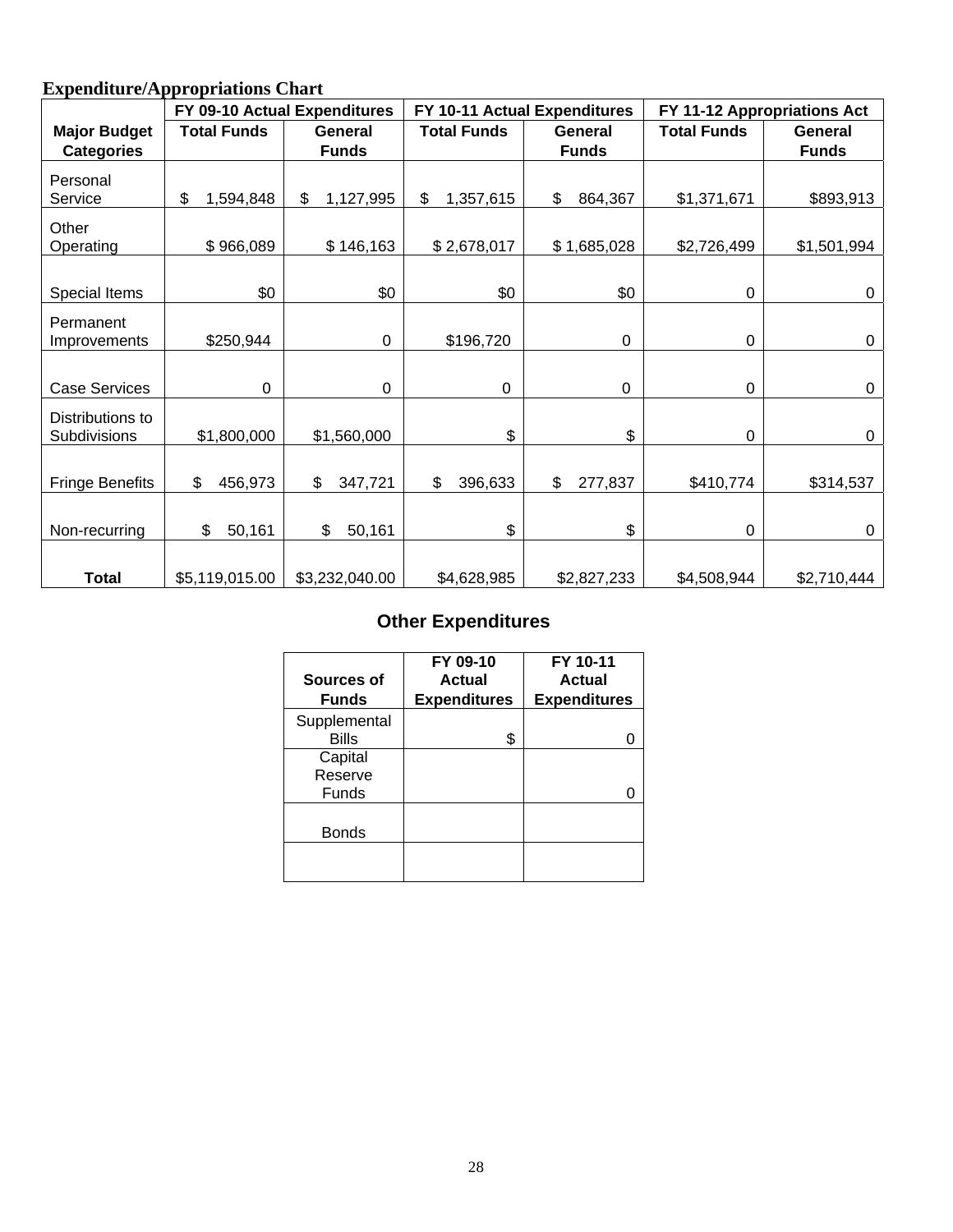| Program                | <b>Major Program Area</b>                                                                                                                                                                | FY 09-10                   |            |                            | FY 10-11           |            |                       | <b>Key Cross</b>             |
|------------------------|------------------------------------------------------------------------------------------------------------------------------------------------------------------------------------------|----------------------------|------------|----------------------------|--------------------|------------|-----------------------|------------------------------|
| <b>Number</b>          | <b>Purpose</b>                                                                                                                                                                           | <b>Actual Expenditures</b> |            | <b>Actual Expenditures</b> |                    |            | <b>References for</b> |                              |
| and Title              | (Brief)                                                                                                                                                                                  |                            |            |                            |                    |            |                       | <b>Financial Results*</b>    |
| IB - Guest             |                                                                                                                                                                                          | State:                     |            |                            | State:             |            |                       | $7.20 - 7.29$ .              |
| Services.<br>$HIC -$   | Operation of Admissions, the Gift Shop, Food                                                                                                                                             | Federal:                   |            |                            | Federal:           |            |                       | $7.50 - 7.51$ , $7.3 - 7.31$ |
|                        | Service, and other resell opportunities including                                                                                                                                        | Other:                     | 811.961.00 |                            | Other:             | 739,121.00 |                       |                              |
| <b>Benefits</b>        | the facility rental program                                                                                                                                                              | Total:                     | 811.961.00 |                            | Total:             | 739,121.00 |                       |                              |
|                        |                                                                                                                                                                                          | % of Total Budget:         |            | 17%                        | % of Total Budget: |            | 17%                   |                              |
|                        |                                                                                                                                                                                          | State:                     | 234.587.00 |                            | State:             | 187.537.00 |                       | 7.80 - 7.83, 7.50 - 7.51     |
| $HA -$<br>Collections, | Responsible for the collecting, preserving, storing,<br>interpreting, and exhibiting the specimens/artifacts                                                                             | Federal:                   |            |                            | Federal:           |            |                       |                              |
| $HIC -$                | that represent South Carolina's past, present and                                                                                                                                        | Other:                     | 6,680.00   |                            | Other:             | 3,121.00   |                       |                              |
| <b>Benefits</b>        | future                                                                                                                                                                                   | Total:                     | 241,267.00 |                            | Total:             | 190,658.00 |                       |                              |
|                        |                                                                                                                                                                                          | % of Total Budget:         |            | 5%                         | % of Total Budget: |            | 4%                    |                              |
|                        |                                                                                                                                                                                          | State:                     | 571,129.00 |                            | State:             | 370,612.00 |                       | $7.40 - 7.44, 7.50 - 7.51$   |
| IIB-<br>Exhibits,      | Responsible for the fabrication and upkeep of<br>exhibits, public safety, building services, and<br>graphic design which includes departmental<br>support.                               | Federal:                   |            |                            | Federal:           |            |                       |                              |
| $HIC -$                |                                                                                                                                                                                          | Other:                     | 143,360.00 |                            | Other:             | 139,054.00 |                       |                              |
| <b>Benefits</b>        |                                                                                                                                                                                          | Total:                     | 714,489.00 |                            | Total:             | 509,666.00 |                       |                              |
|                        |                                                                                                                                                                                          | % of Total Budget:         |            | 15%                        | % of Total Budget: |            | 12%                   |                              |
|                        |                                                                                                                                                                                          | State:                     | 118,635.00 |                            | State:             | 104,737.00 |                       | $7.70 - 7.74$ .              |
| $IC -$<br>Education,   | To fulfill the educational mission by providing<br>quality learning experiences for the visitors as well<br>as responsibility for managing group reservations<br>and volunteers/docents. | Federal:                   |            |                            | Federal:           |            |                       | 7.50 - 7.56,7.61             |
| $HIC -$                |                                                                                                                                                                                          | Other:                     | 40,549.00  |                            | Other:             | 36,455.00  |                       |                              |
| <b>Benefits</b>        |                                                                                                                                                                                          | Total:                     | 159,184.00 |                            | Total:             | 141,192.00 |                       |                              |
|                        |                                                                                                                                                                                          | % of Total Budget:         |            | 3%                         | % of Total Budget: |            | 3%                    |                              |
|                        |                                                                                                                                                                                          | State:                     | 199,964.00 |                            | State:             | 148,995.00 |                       | 7.30, 7.32-7.33,             |
| $IIE -$                | To present educational, entertaining, and impactful                                                                                                                                      | Federal:                   |            |                            | Federal:           |            |                       | $7.50 - 7.51$                |
| Programs,<br>$HIC -$   | exhibit and thematic related programs and events<br>as well as the management and execution of the                                                                                       | Other:                     | 62,669.00  |                            | Other:             | 59,165.00  |                       |                              |
| <b>Benefits</b>        | outreach programs.                                                                                                                                                                       | Total:                     | 262,633.00 |                            | Total:             | 208,160.00 |                       |                              |
|                        |                                                                                                                                                                                          | % of Total Budget:         |            | 5%                         | % of Total Budget: |            | 5%                    |                              |
|                        |                                                                                                                                                                                          | State:                     |            |                            | State:             |            |                       | $7.10 - 7.14, 7.60 -$        |
| IIF-                   | To generate attendance at the museum and its                                                                                                                                             | Federal:                   |            |                            | Federal:           |            |                       | 7.61,<br>$7.50 - 7.51$       |
| Marketing,<br>$HIC -$  | events through publicity and paid advertising as<br>well as performing public relations in the                                                                                           | Other:                     | 266.714.00 |                            | Other:             | 320,194.00 |                       |                              |
| <b>Benefits</b>        | community and State.                                                                                                                                                                     | Total:                     | 266,714.00 |                            | Total:             | 320,194.00 |                       |                              |
|                        |                                                                                                                                                                                          | % of Total Budget:         |            | 6%                         | % of Total Budget: |            | 7%                    |                              |

| <b>Remainder of Expenditures:</b>               | State:             | 497,565.00   |     | State:             | 469,195.00   |     |
|-------------------------------------------------|--------------------|--------------|-----|--------------------|--------------|-----|
| IA - Administration, IIIC - Benefits            | Federal:           |              |     | Federal:           |              |     |
| Finance, IT, Executive Director, and Human      | Other:             | 64,096.00    |     | Other:             | 25,865.00    |     |
| Resources as well as agency wide overheard such | Total:             | 561.661.00   |     | Total:             | 495.060.00   |     |
| as paper, copiers, etc.                         | % of Total Budget: |              | 12% | % of Total Budget: |              | 11% |
| Sub-Total Operating w/o Bond and Rent           | 3,017,909.00       |              | 63% | 2,604,051.00       |              | 59% |
| <b>Rent and Bond Payments</b>                   | State:             | 1,560,000.00 |     | State:             | 1,517,946.00 |     |
|                                                 | Federal:           |              |     | Federal:           |              |     |
|                                                 | Other:             | 240.000.00   |     | Other:             | 282,054.00   |     |
|                                                 | Total:             | 1,800,000.00 |     | Total:             | 1.800.000.00 |     |
|                                                 | % of Total Budget: |              | 37% | % of Total Budget: |              | 41% |
| <b>Total Budget</b>                             | 4.817.909.00       |              |     |                    | 4.404.051.00 |     |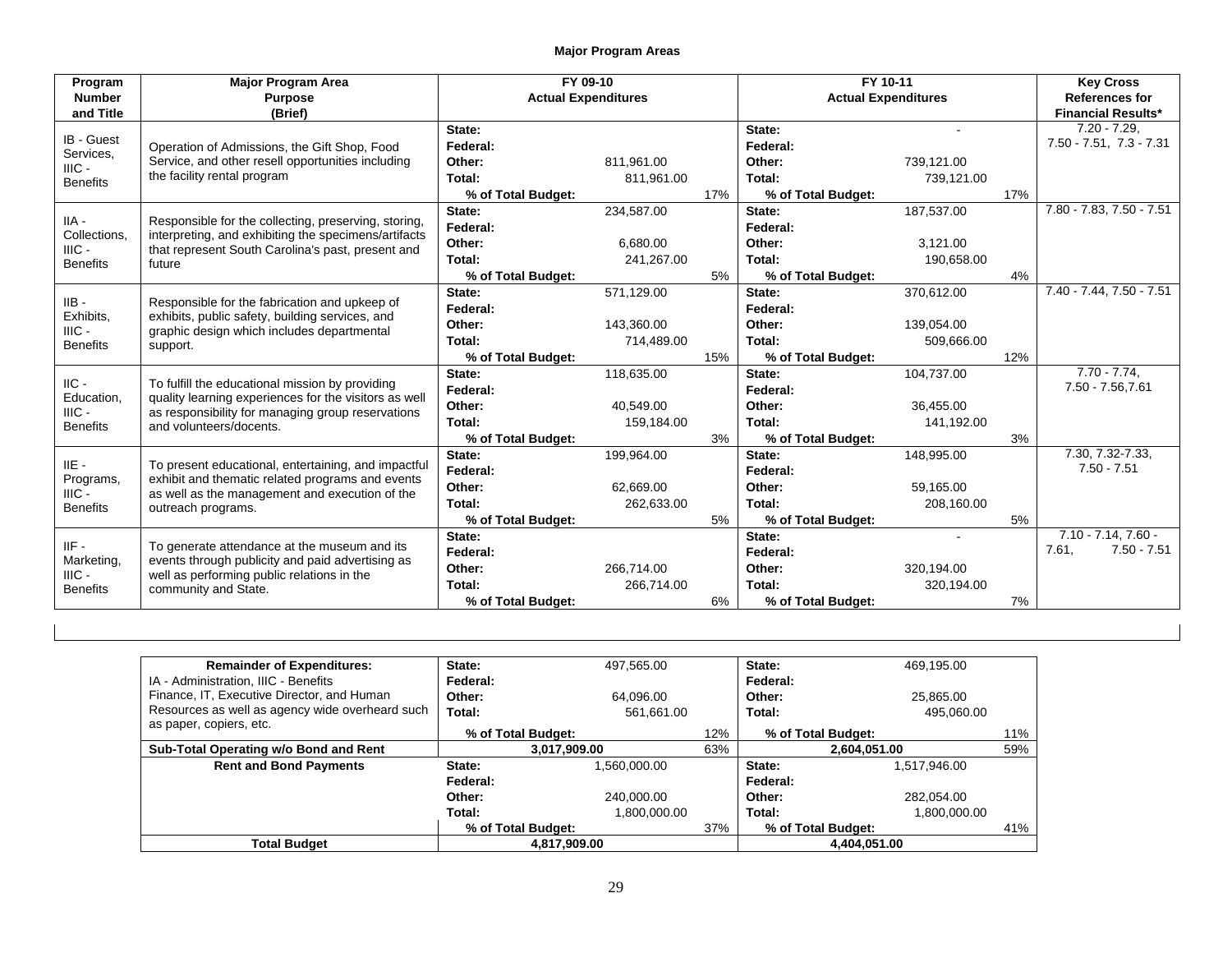#### **II. ELEMENTS OF MALCOLM BALDRIDGE AWARD CRITERIA:**

#### **Category 1 – Leadership**

1.1 (a-f)

The senior management team meets weekly to review operations and to make decisions on matters affecting the museum. Staff members are invited to participate as necessary. The directors conduct regular meetings with department heads to receive feedback on management issues. Once per month, the museum holds a separate general staff meeting to give and receive information related to the organization. A volunteer newsletter provides other avenues of communication.

A detailed Business plan with specific department goals and objectives give clarity to mission and purpose. Through that staff collaborative process values and facility culture are instilled. Being a facility that relies on new ideas to generate visitation, we constantly challenge each other to develop new programs and exhibits that we can effectively market in the competitive marketplace.

The South Carolina Museum Commission consisting of nine citizens has ultimate responsibility for the museum. Meeting bi-monthly, the commission 1) sets policy and strategic direction for the museum 2) monitors financial performance, approves internal budgets and recommends budget increases to the Governor and the General Assembly 3) exercises fiduciary responsibility for the museum's collections 4) supervises and evaluates the performance of the executive director and 5) oversees operations to insure consistency with the museum's chartered purpose, strategic plan and state regulations.

Each year the department directors are responsible for developing a business plan for their area. The draft plans are presented to the Executive Director in one on one sessions. After writing reviusions, the department plans are then presented by each director to the other directors in a day long work session. From that input, the directors then draft their final plan which is once more submitted to the Excutive Director for final approval.

The Business Plans are composed of three parts - 1) Where are You? Strengths, weaknesses, successes, failures, etc. 2) Where do you want to be? Identify goals and objectives 3) How are you going to get there? A detailed listing of the operational plan for their department of steps that they will take that will lead to the accomplishment of the overall strategic issues of the museum. Also included are what measurement tools are used to determine successful outcomes. This process begins in June and is completed in August.

#### 1.2

Senior management communicates the organization's Guest service focus through the forums listed above. Teaching by example from senior leaders is a prime component of the methodology. A small but important change was made as the staff, through the direction of the Executive Director, now refers to the visitors of the museum as "Guests" versus customers.

#### 1.3

The museum initiates new exhibits and programs based on a review of the stakeholder expectations and a gap analysis. The impact is measures through participation, attendance, and support which could be financial, in-kind, or participatory. Risks are evaluated by senior management and in borderline or suspect instances the Executive Director will review his decision with the trustees prior to implementing.

### 1.4

The Executive Director in conjunction with the Finance Director and the Human Resource Manager are the prime staff members whose responsibility includes maintaining fiscal, legal, and regulatory responsibility. The Annual Audit process in itself is a great tool that is used to discover and verify procedures and compliance. First during the audit itself, just the discovery process of producing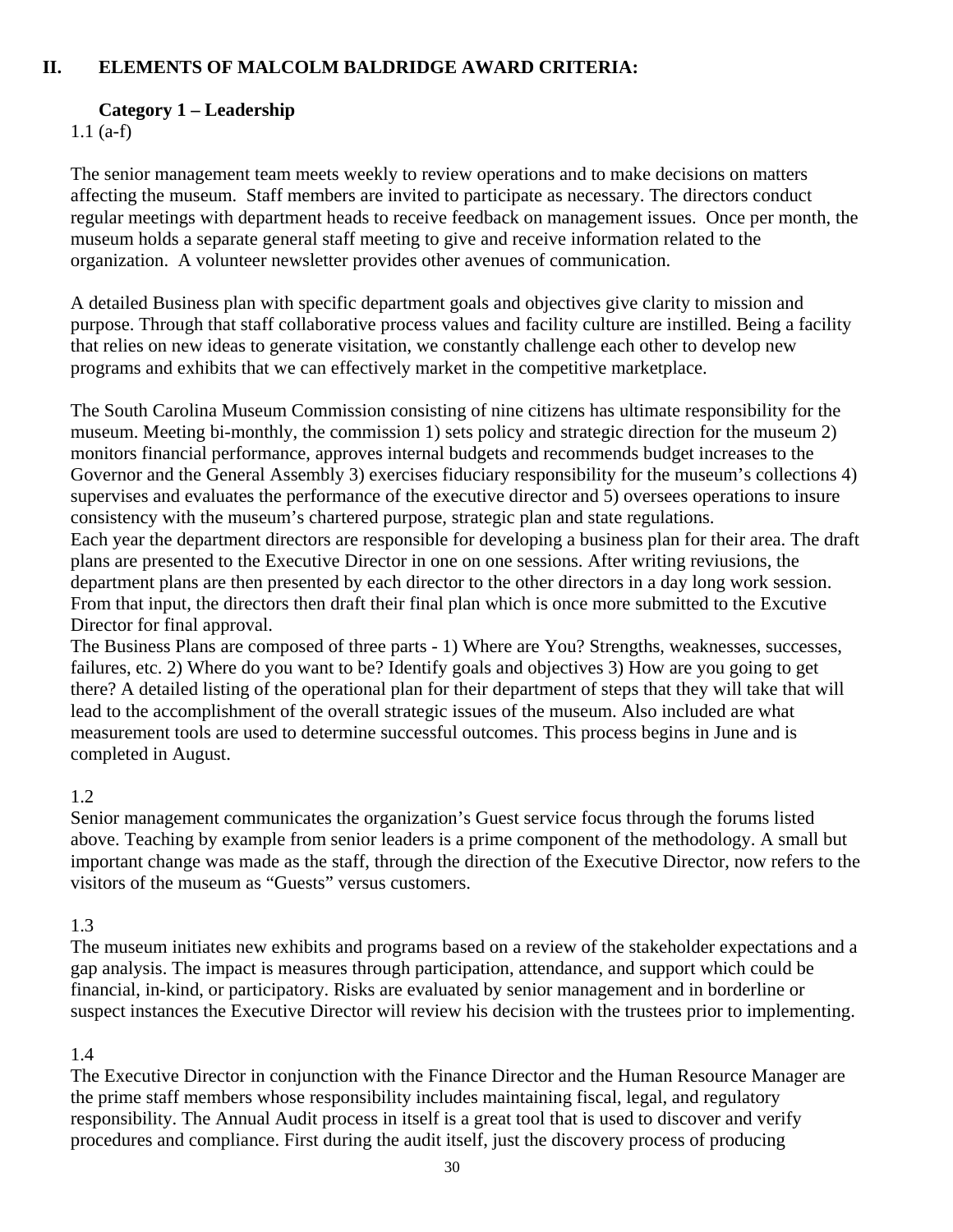documents and answering questions reveals potential issues. Secondly, when the actual audit report is received some months later, it once again provides us with the third party overview and review of potential issues. The museum also relies heavily on the staff of the B&CB to answer questions and provide guidance when there is a question. The HR Manager and the Controller regularly contact staff at OHR, the AG's office, the CG's office, and the Budget Office to insure the museum is following proper protocol.

### 1.5

Key performance measures are:

- Number of accessions recorded and objects added to the collection
- Response to public requests for information
- Participation in curriculum-based educational programs  $\&$  educational experiences for younger audiences
- Performances, lectures, presentations and summer classes offered to enhance cultural appreciation
- Data on value of volunteer contributions
- Production of changing exhibits & presentation of special attractions
- Technical assistance provided to other museums/institutions
- Data related to traveling exhibits
- Information on grants
- Statistics related to the facility rental program
- Attendance by category
- Store sales
- Community Outreach
- Statewide impact and penetration

### 1.6

The Museum currently does not have a formal process for providing direct employee feedback. Instead, we strive to create an environment of open communication where all employees are encouraged to give constructive feedback to each other. All directors use the facility's performance as a guide when setting personal and departmental goals.

The facility distributes weekly financial and attendance results which are discussed in weekly director meetings. The monthly information is compiled and presented and discussed in the staff wide monthly meetings

### 1.7

The public is the reason for the museum's existence and therefore all policy/operational decisions must be made with respect to the impact on the public. We address those impacts when deciding new programs and exhibits. All departments are represented at the table and have the responsibility to react to potential public issues. Through specific advisory panels, directors solicit non-staff reaction to proposed programs. The museum's numerous volunteers are another source of public feedback as facilitated through monthly brown bag luncheons.

### 1.8

Priorities for improvement are set and communicated via the forums listed in 1.1.

i.e. Presentation of the yearly business plan sets the strategic direction and the weekly director meetings for action steps and reaction measures.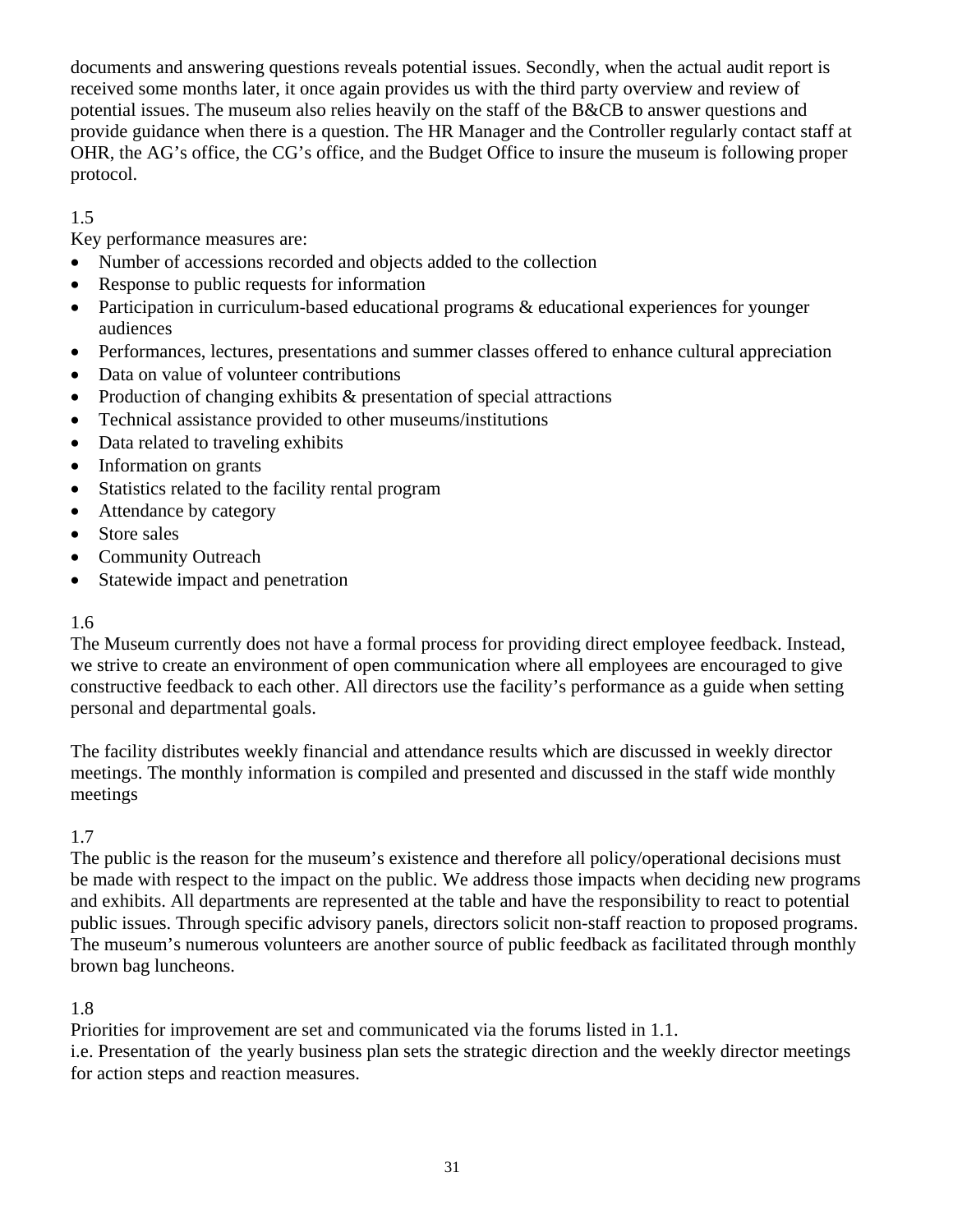### 1.9

The museum supports the community by:

- Providing a cultural and recreational outlet for individuals and families
- The experience teachers and schools have through visitation and programs offered
- Facility rental customers enjoy a unique setting
- Cooperation with other cultural agencies/institutions
- The store promotes South Carolina through its product offerings

The areas of emphasis are determined by listening to the needs and expectations of the community and by using the talents, knowledge, and experience of the staff. Prior year unfavorable results are specifically targeted for improvement and more detailed examination. Through our zip code data reports and school databases we can determine specific market niches that we are not reaching.

#### **Category 2 – Strategic Planning**

#### 2.1

The museum operates under a strategic plan adopted in 1999 and updated annually through the business plan process. The plan is the result of an extensive analysis of expectations, strengths, weaknesses, opportunities and threats identified during the planning process and discussed in other sections of this report. The current strategic direction lies in the completion of the Windows to New Worlds renovation project.

#### 2.2 Strategic Objectives – See Chart

### 2.3

The directors meet with the Executive Director on a continual basis to review and adjust their work plans relative to changes in current conditions. In mid year, a formal recap and resulting adjustment are made to each department plans. This is done in a half day director workshop where each director presents their plan and proposed changes. The other directors then have the opportunity to offer constructive feedback and perhaps alternative solutions.

2.4 Action Plan – See Chart

#### 2.5

Communication of the strategic plans are handled as referenced in category 1.1 ie Monthly staff meetings, weekly director meetings, quarterly half day topic driven director meetings, trustee meetings, etc.

# 2.6

see 2.3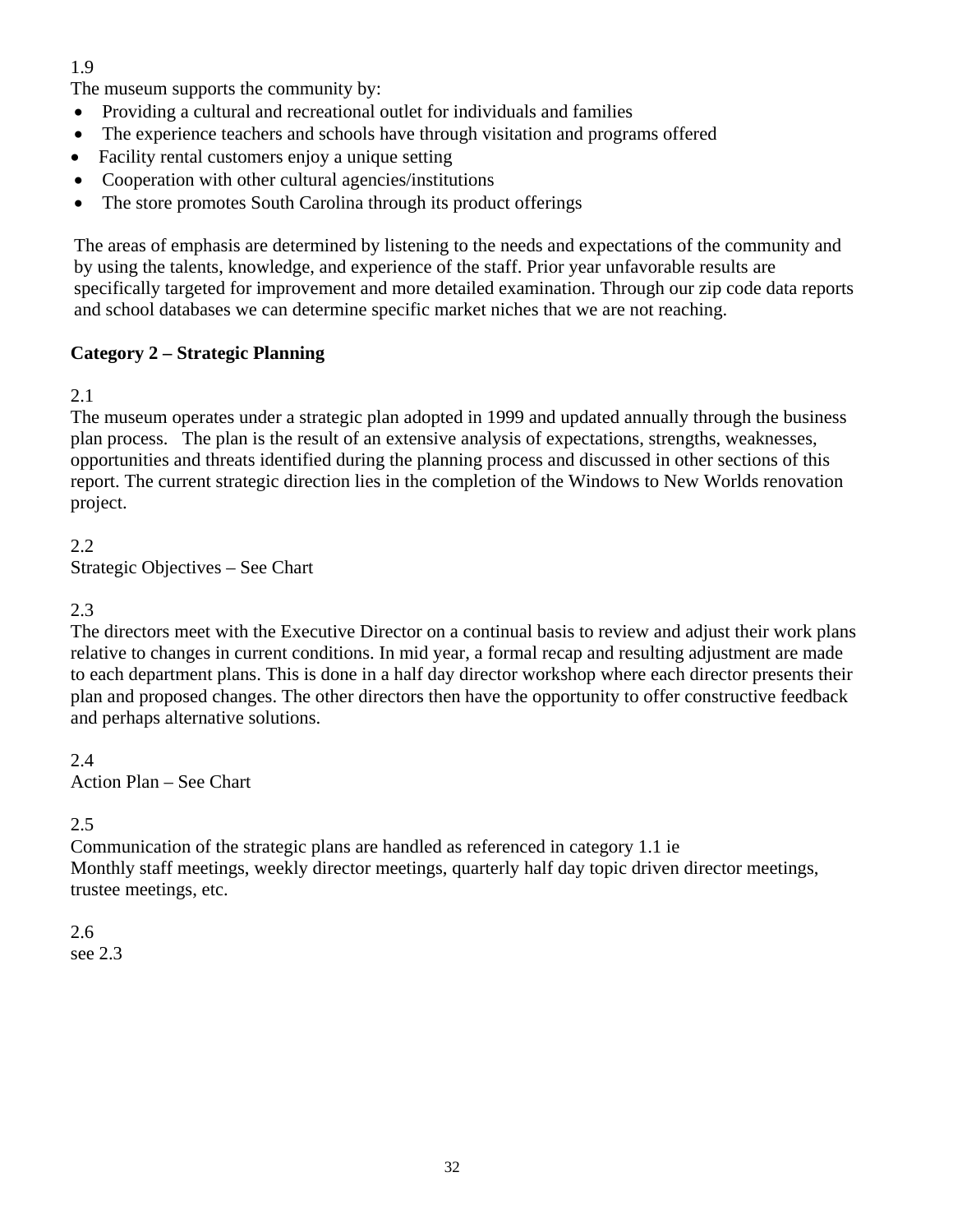# **Strategic Planning**

| Program<br><b>Number</b><br>and Title             | <b>Supported Agency</b><br><b>Strategic Planning</b><br>Goal/Objective                                                                                                                                                                                                                                                                                                                                                                                                   | Related FY 11-12 and beyond<br><b>Key Agency Action Plan/Plan/Initiative(s)</b><br>and Timeline for Accomplishing the Plan (s)                                                                                                                                                                                                                                                                                                                                                                                                                                                                                                                                                                                                                                                             | <b>Key Cross</b><br><b>References for</b><br><b>Performance</b><br>Measures* |
|---------------------------------------------------|--------------------------------------------------------------------------------------------------------------------------------------------------------------------------------------------------------------------------------------------------------------------------------------------------------------------------------------------------------------------------------------------------------------------------------------------------------------------------|--------------------------------------------------------------------------------------------------------------------------------------------------------------------------------------------------------------------------------------------------------------------------------------------------------------------------------------------------------------------------------------------------------------------------------------------------------------------------------------------------------------------------------------------------------------------------------------------------------------------------------------------------------------------------------------------------------------------------------------------------------------------------------------------|------------------------------------------------------------------------------|
| IB - Guest<br>Services, IIIC -<br><b>Benefits</b> | The goals of the Revenue Generating Department are to grow<br>store sales, maximize sales in the food service area, generate new<br>revenue streams, and enhance the museum guest's visit.<br>Maximization of the store software and hiring and training new staff<br>are additional goals. Net profit margins are to be improved by<br>improving markup and reducing part time labor costs.                                                                             | Participate in more profitable off-site one day sales events; Develop exclusive merchandise<br>for the store; maximize outside catering operation; Retain a visual merchandiser to enhance<br>appearance and sales; Develop a store buy plan that maximizes turns and minimizes year<br>end inventory; Maximize sales on the web site and continued partnership with SC<br>Interactive; Maximize rental program thru outside sales efforts. Aggressively market the<br>museum's rental spaces by hosting meeting planner events and through incentives.<br>Oversee preferred catering program for museum rental events. Timeline - Ongoing<br>throughout fiscal year.                                                                                                                      | $7.20 - 7.29, 7.50 - 7.51,$<br>$7.30 - 7.31$                                 |
| IIA - Collections.<br><b>IIIC - Benefits</b>      | The staff of the Collections Department will actively pursue<br>collections and, once collected, their safe-keeping, allowing for<br>enhanced exhibit possibilities All the while the Collections Staff will<br>continue to develop their professional standings in their respective<br>professional communities. The staff is also responsible for writing<br>and researching new exhibits for their area of discipline.                                                | Focus acquisitions on needs revealed by gap analysis, Develop and write story lines for new<br>Exhibits for the changing Galleries. Register/catalog specimens/artifacts in a timely manner.<br>Reorganize curator responsibilities to include overseeing of conservation of new<br>acquisitions. Develop storage plan to efficiently utilize all spaces. Write and submit one<br>scholarly, peer-reviewed paper per discipline. Finalize the collecting plan by discipline and<br>by identifying collection gaps. Each curator to aggressively pursue grants and other outside<br>funding sources. Timeline - Ongoing throughout fiscal year.                                                                                                                                             | 7.80 - 7.82, 7.50 - 7.51                                                     |
| IIB - Exhibits,<br><b>IIIC - Benefits</b>         | The goals of the Exhibits, Building Services, and Public Safety<br>Department are to continue to provide agency-wide design<br>services including foundation, traveling exhibit rental handling,<br>exhibit production, installation & maintenance; custodial services &<br>Facility Use support; and building, staff & collection security and<br>public safety oversight.                                                                                              | Develop and produce or acquire two blockbuster exhibits. Develop process for achieving<br>schedule deadlines and budget for new exhibits. Maximize partnerships with outside groups<br>by seeking support for new exhibits. Add engaging & attractive exhibit elements to<br>permanent and changing galleries. Provide support for revenue operation to insure<br>maximization of revenues. Insure newly installed exhibits are appealing to the market.<br>Timeline - Ongoing throughout fiscal year.                                                                                                                                                                                                                                                                                     | 7.40 - 7.44, 7.50 - 7.51                                                     |
| IIC - Education,<br><b>IIIC - Benefits</b>        | The goals of the Education Department are to provide a statewide<br>education presence in the form of on-site and outreach programs.<br>The museum must maintain the education point of difference with<br>programming by providing free standards-based educational<br>experiences for South Carolina students. In addition, the museum<br>must provide high quality programs for special interest groups and<br>the general public to increase attendance and revenue. | Provide and serve the education community with resources and programs to assist teachers<br>to meet curriculum standards. Provide guests "added value" experiences in Nature Space<br>on weekends and holidays. Develop a marketing plan to increase attendance and revenue<br>with camp-ins, birthday parties and special programs. Recruit and train additional (20)<br>volunteers to assist with a variety of vital functions. Develop a volunteer "characters in<br>costume" interpretive program. Increase partnerships between the museum and the<br>educational community such ETV. Manage Group Visits area to operate more smoothly and<br>efficiently. Continue to adapt curriculum to current DOE needs such as Math and Science.<br>Timeline - Ongoing throughout fiscal year. | 7.70 - 7.74, 7.50 - 7.56,<br>7.61                                            |
| IIE - Programs,<br>IIIC - Benefits                | The goals of the Programs Department are to increase<br>attendance and revenue through programs and events, rentals<br>of museum spaces and bookings of traveling exhibits and to<br>continue enhancement and development of signature events. To<br>also touch as many people as possible through the outreach<br>programs which are programs and exhibits fulfilled outside of the<br>actual State Museum facility.                                                    | Work closer with the Marketing Department to create event specific marketing plans for<br>each signature event. Generate revenue by offering programs that require registration fees<br>and by collecting fees from resell users. Secure funding from granting organizations to<br>sponsor Public Programs. Market the Traveling Exhibition Program through production and<br>distribution of a promotional brochure. Source new provider for outsourcing of summer<br>programs. Work closer with the Foundation's membership manager to maximize<br>participation in signature events. Timeline - Ongoing throughout fiscal year.                                                                                                                                                         | 7.30, 7.50 - 7.51, 7.32 -<br>7.33                                            |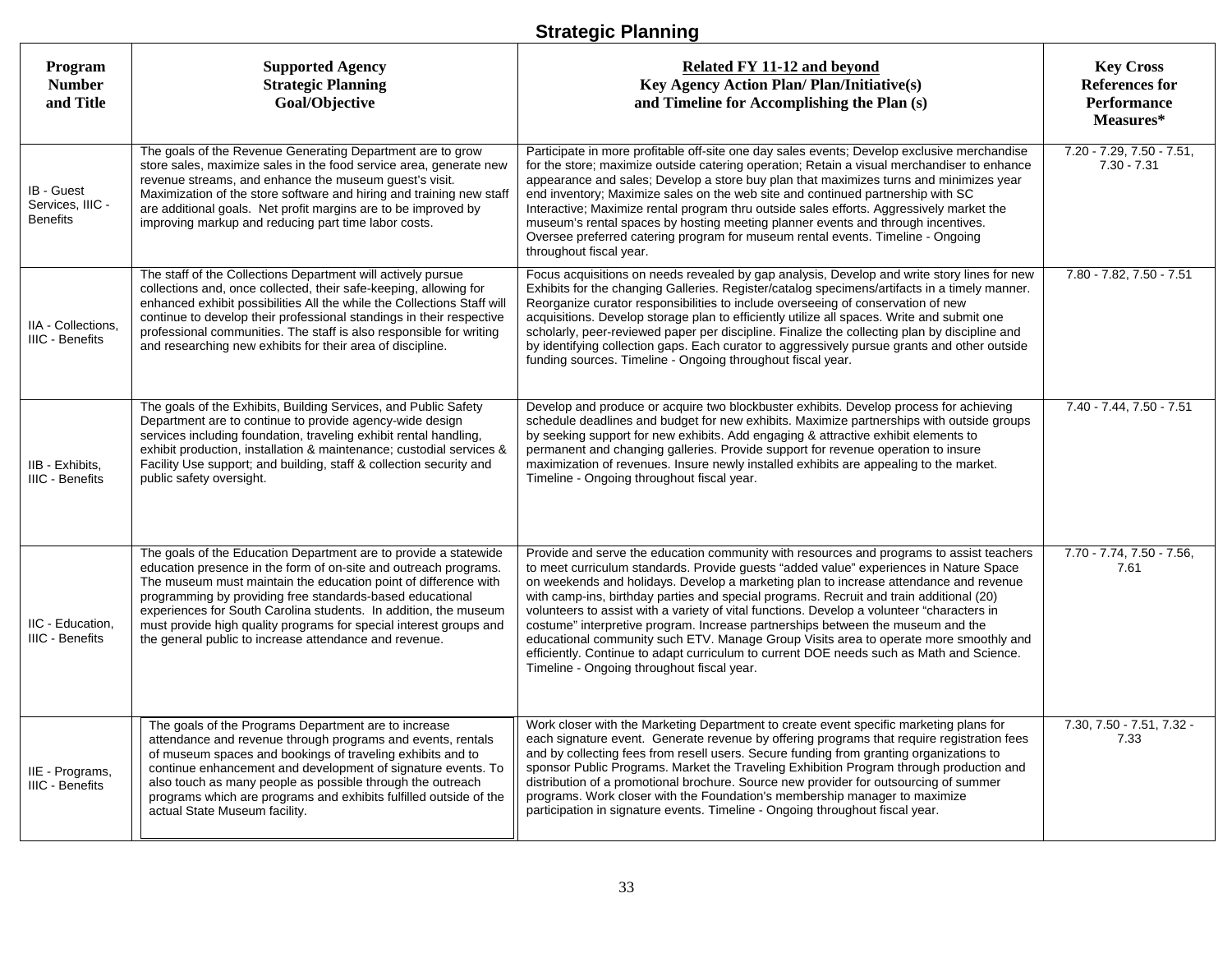| Program<br><b>Number</b><br>and Title | <b>Supported Agency</b><br><b>Strategic Planning</b><br>Goal/Objective                                                                                                                                                                                                                                                                                                                                                                                                         | Related FY 10-11 and beyond<br><b>Key Agency Action Plan/Plan/Initiative(s)</b><br>and Timeline for Accomplishing the Plan (s)                                                                                                                                                                                                                                                                                                                                                                                                                                                                                                                                                                                                                                        | <b>Key Cross</b><br>References for<br>Performance<br>Measures* |
|---------------------------------------|--------------------------------------------------------------------------------------------------------------------------------------------------------------------------------------------------------------------------------------------------------------------------------------------------------------------------------------------------------------------------------------------------------------------------------------------------------------------------------|-----------------------------------------------------------------------------------------------------------------------------------------------------------------------------------------------------------------------------------------------------------------------------------------------------------------------------------------------------------------------------------------------------------------------------------------------------------------------------------------------------------------------------------------------------------------------------------------------------------------------------------------------------------------------------------------------------------------------------------------------------------------------|----------------------------------------------------------------|
| IIF - Marketing,<br>IIIC - Benefits   | The goals of the marketing department include increasing public<br>attendance; obtaining media sponsorships for blockbuster exhibits;<br>partnering with CVB, Lake Murray, etc. to promote the museum<br>along with the city of Columbia; to acquire Accommodations &<br>Hospitality Tax grants from the City of Columbia and Richland and<br>Lexington Counties; to perform audience research; and to develop<br>a marketing relationship with identified corporate sponsors. | Overseeing continuous updating of web site to an interactive, transaction capable marketing<br>site that drives attendance, participation, and revenues. Obtain media sponsorships for new<br>exhibits. Increase group sales through direct marketing including e-mail and ticket<br>consignment. Partner with CVB and PRT to create specific plans to promote and package<br>the museum. Obtain Accommodations and Hospitality Tax grants. Perform audience<br>research to determine product and communication gaps. Develop corporate marketing<br>sponsorships specifically targeting grocery and beverage categories. Develop an<br>"underserved" group ticket program. Maximize social media marketing museum 2.0.<br>Timeline - Ongoing throughout fiscal year. | $7.10 - 7.14$ , $7.60 - 7.61$ ,<br>$7.50 - 7.51$               |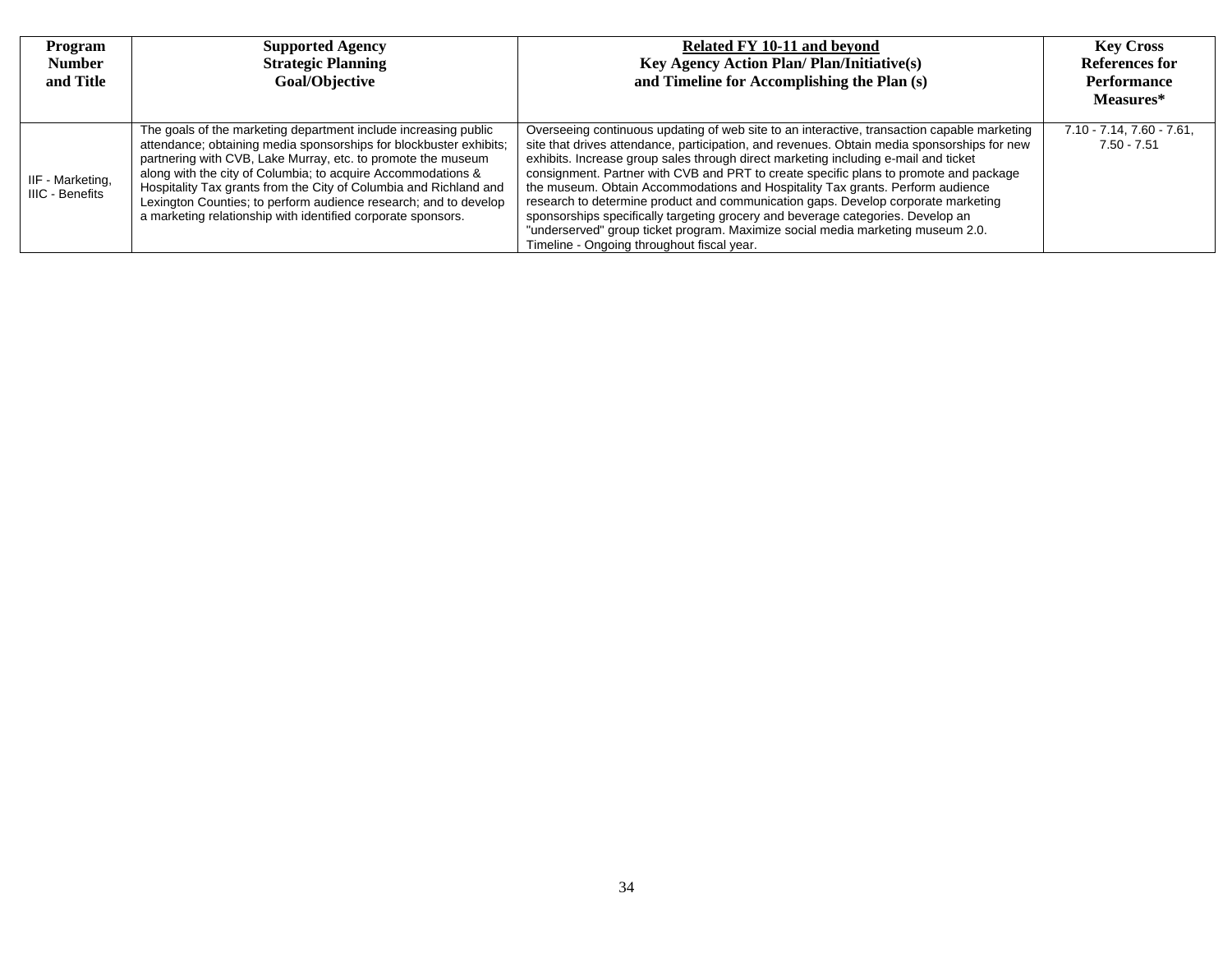# **Category 3 – Customer and Market Focus**

3.1-5

The State Museum provides many kinds of services-exhibitions, educational programs, science demonstrations, videos and films, lectures, performances, tours, facility rentals, publications and educational resource materials-but our most important product is the Guest's experience, which encompasses not only the programmatic elements but also the appearance, cleanliness, safety and friendliness of the facility and staff. The quality of the experience is our most fundamental concern.

Every citizen of South Carolina and every visitor to the Palmetto State potentially are customers of the museum. More than half of our visitors are children. In addition to the students that come with their teachers on organized visits, many other children come with their families, youth groups, clubs, scout groups and summer camps. Adult visitors make up our primary source of admissions revenue.

In our daily operations, we collect information on numbers, categories and points of origin of visitors, age profiles, facility rental customers and other program participants. We use this information to evaluate trends and the success of our promotional efforts. Also, we are able to determine which educational programs the teachers consider most beneficial and which exhibits are most popular.

### **Category 4 – Measurement, Analysis, and Knowledge Management**

#### 4.1,3,4,5

We measure areas related to the operations, processes and systems that define our mission and strategic objectives. The collection of data, referred to in Category 3, provides us with useful insight into the factors that determine our customer's preferences. We are able to use that data in evaluating the effectiveness of our revenue programs and in planning for the future development of new and innovative educational programs.

The museum uses industry compiled data and personal industry contacts to determine relevant comparative data. Trade publications are utilized to see what is happening in the industry and what are some of the new, innovative issue resolutions. Currently, we do informal analysis and comparison based on published data and through personal contact. We have begun to better utilize our current software systems that compiles important visitor data. Our 'VISTA' ticketing system collects Guest admission data while our 'Gateway/DataWorks' retail software collects Guest retail spending data. Attendance and spending data is collected daily and weekly and monthly reports are generated and distributed.

4.2 Key Measures:

- Attendance
- Earned Revenue
- Programs Presented
- Exhibits Presented
- Costs per Visitor
- Statewide Visitation
- School Visitation
- Artifacts Collected

4.6 Retention of Organizational Knowledge

Weekly director planning/update meetings requires that each of the seven directors listen and provide input to each other reports so they understand the priorities of each department. Business plans are presented internally for review and comment before finalization. As a result, this forced communication of each department goals and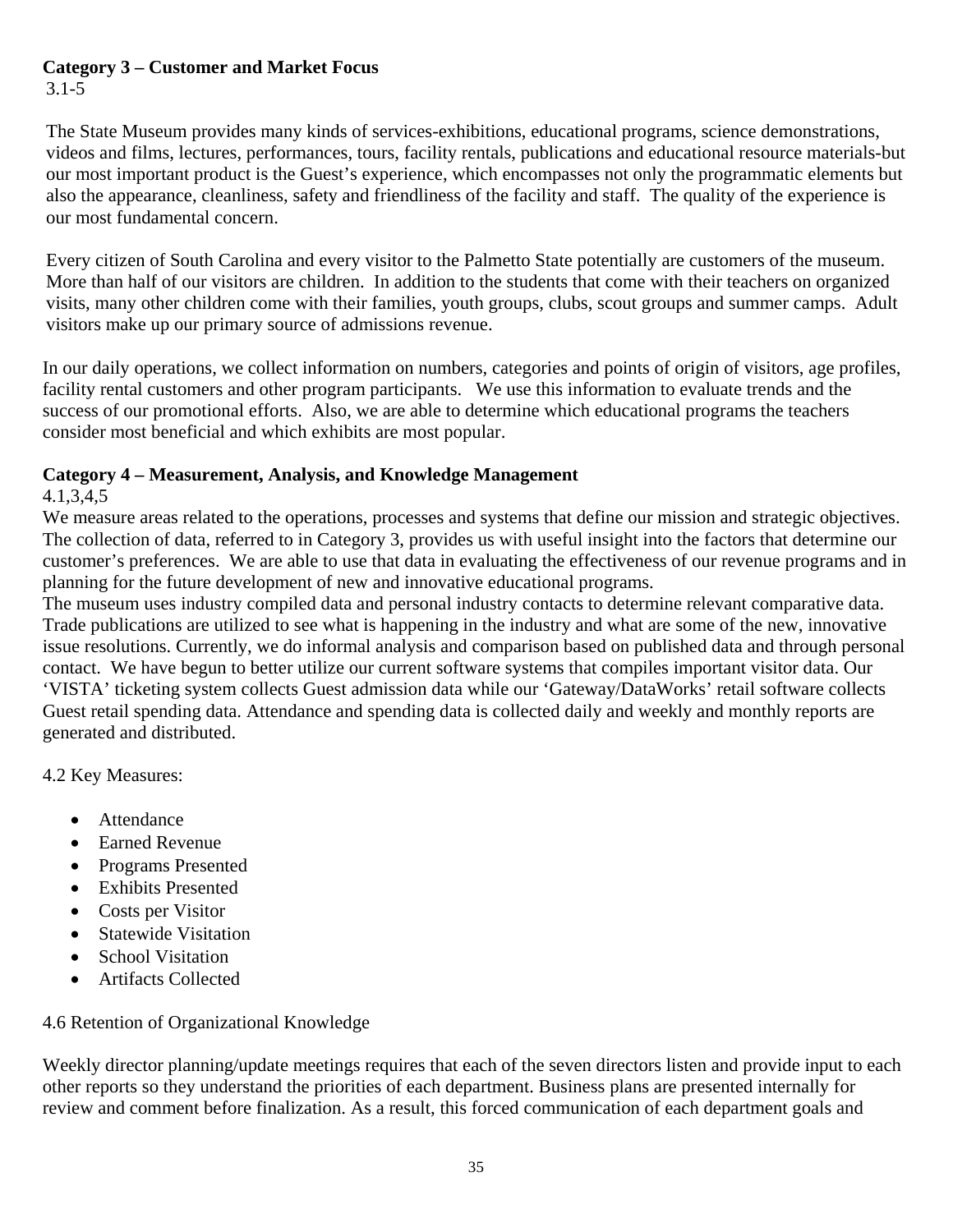objectives results in a cross trained management staff. Each director then has smaller internal meetings where again the info is communicated. No one performs in a vacuum.

### **Category 5 – Workforce Resources Focus**

5.1-6

- 1. The Executive Director sets the tone for all staff relationships by providing hands on, supportive leadership. Staff is encouraged to participate in the planning of changes in exhibits and programs. A revised process of new exhibit planning now requires meetings with representation of all facility disciplines thus enabling a team approach to solutions rather than a sequenced process where individual department solutions are developed in isolation and then passed along to the next one.
- 2. The Human Resource manager works in collaboration with OHR to present relative and necessary trainings. This past year trainings were held on sexual harassment and right to know. New employee orientation for the agency wide policies and expectations is handled by the Human Resource manager via one on one interviews. Specific departmental trainings are organized by each of the seven departmental directors. The security chief handles safety trainings such as fire drills, fire extinguisher use, and personal safety. The agency is in the process of developing a part time handbook that will clarify to them the code of conduct expectations as well as general policies and procedures.
- 3. The EPMS system is designed to set clear objectives and expectations for each staff member. With formal reviews yearly, each supervisor sits down with appropriate staff to outline those expectations and goals. The job descriptions are used as a basis for the development of those goals. With staff reductions, an important component of that process is the clear communication that each staff member has responsibility for the overall results of the State Museum not just their designated areas. The performance of the facility has vastly improved with this self motivated accountability
- 4. The museum has designated a small committee to monitor attitude and job satisfaction. They have named themselves the "Rah-Rah" committee. They are charged with planning staff functions that encourage participation and offer a different setting for everyone to interact with each other. Examples from the past year include a family Christmas Party, pot luck lunches, and cook outs.
- 5. The security department, building services, and the Human Resource manager all work together to monitor the health of the work environment. They constantly meet with each other to evaluate and adjust as needed.
- 6. The staff goes offsite for lectures, talks, and appearances in the community. We have made many radio appearances throughout the year to inform the public on the exhibits, events, and program opportunities at the museum. The State Museum also participates in the annual United Way fund raising campaign in the community as well as Breast Cancer Awareness.

### **Category 6 – Process Management**

6.1 Customer Processes- Processes required for delivering mission and value to the customers through direct and non-direct interaction.

- Ticket Sales
- Store Sales
- Food Sales
- Program Presentation
- Curriculum Presentation
- Operation of Exhibits
- Development of Exhibits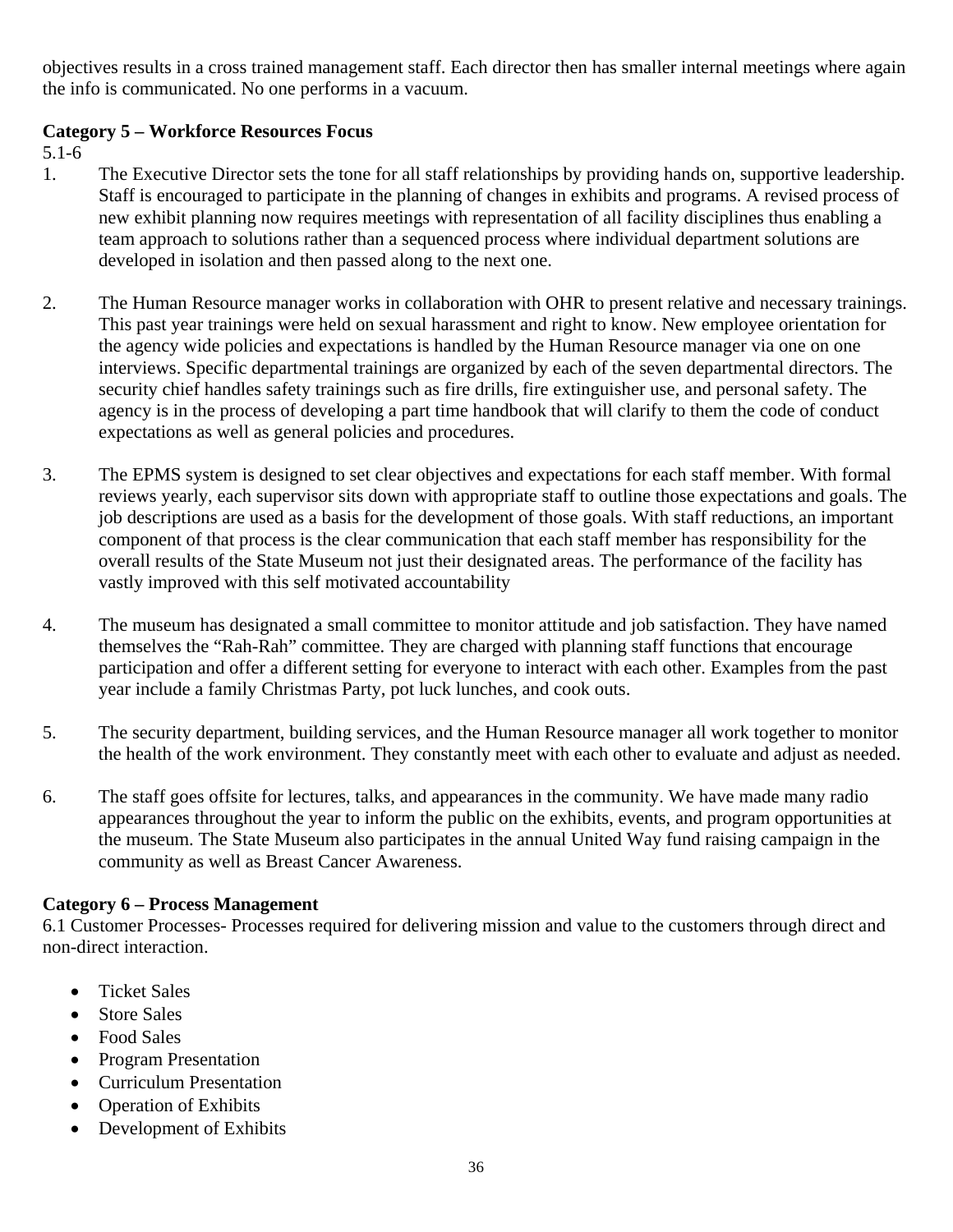- Development of Programs
- Purchasing of Retail Product
- Safety of Guests
- Security of Collection
- Cleanliness of Building
- Operation of Rental Program
- Booking of Groups, Events, and Programs
- Marketing
- Graphic Design
- Exhibit Fabrication

6.4 Support Processes – Processes where the museum interacts internally.

- Human Resource Management
- Off Hour Security
- Accounting
- Procurement
- Software and Hardware Management and Data Processing
- Employee Relations

6.5 Partner Processes – Processes where the museum interacts with third party partners.

- Purchases
- Contracts
- MOU
- Meetings
- Direct Contact
- Grant Request
- Cooperative Programming and Marketing

#### Monitoring –

6.3 Effectiveness –

The museum measures effectiveness with the customers using primarily the same key success measures as outlined in section 4.2. Internally, employee satisfaction as gauged by turnover, conflict, and participation demonstrate the effectiveness of our internal programs. With external third parties, the quality of the relationship as demonstrated by respectful interaction with functional and mutually productive output for both parties

#### 6.2 Changes –

The museum as it competes in the open market for visitor's discretionary time and income is constantly monitoring performance and results and making necessary improvements. The operation of the museum is fluid in that there are not starting and stopping periods so we must continually change as we best determine based not only on staff initiative but in reaction to the realities of a competitive market. Again, weekly director meetings, weekly department meetings, and monthly general staff meetings are very effective in communicating and broadcasting the changes needed and the rationale behind those changes.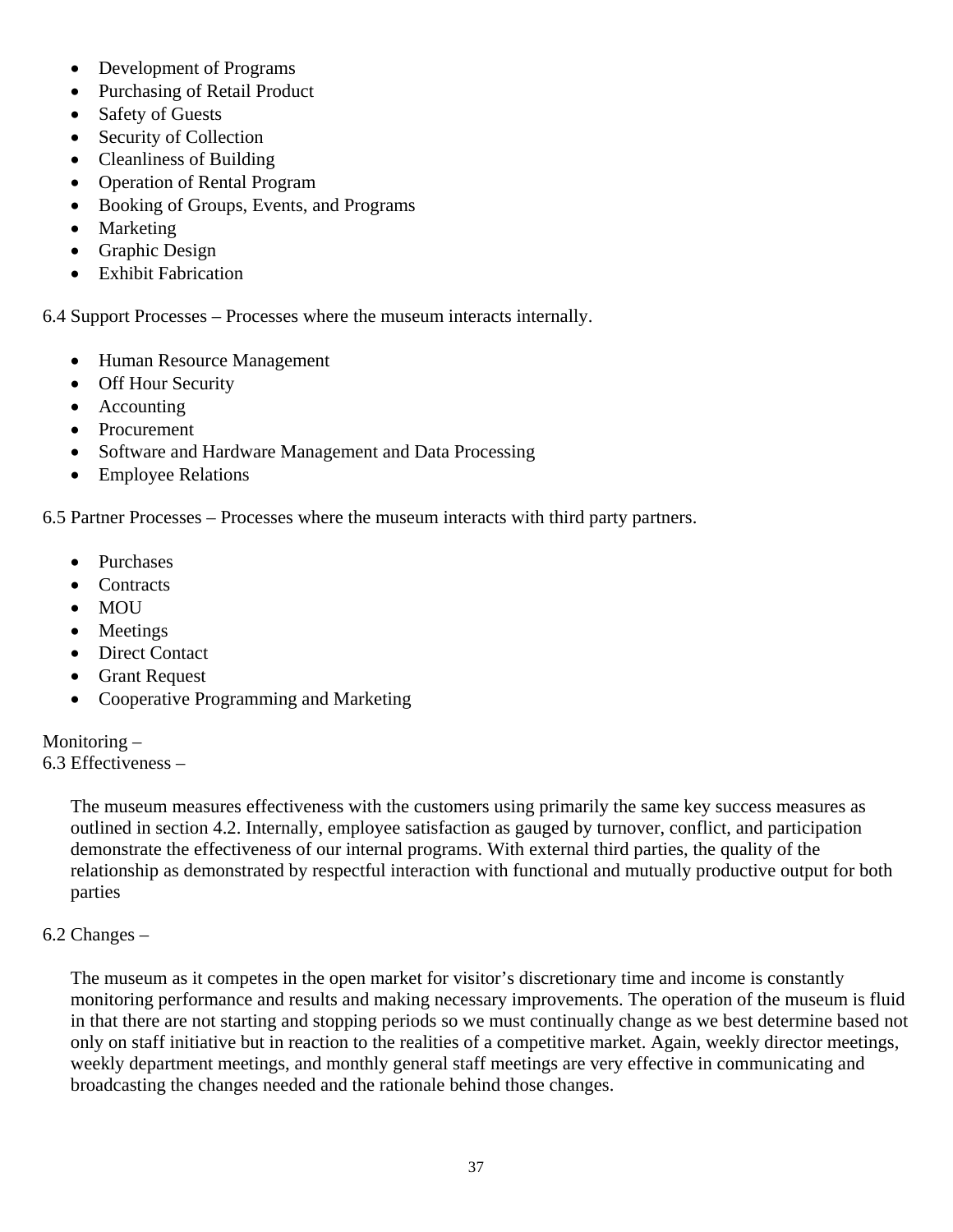#### **7.1 Attendance Measures**





| 7.11 Guest Services by Pricing Category |         |         |         |         |         |  |
|-----------------------------------------|---------|---------|---------|---------|---------|--|
|                                         | 2006-07 | 2007-08 | 2008-09 | 2009-10 | 2010-11 |  |
| General<br><b>Admissions</b>            | 48.726  | 46.448  | 56.654  | 59.665  | 44.333  |  |
| \$1 Sunday                              | 6,882   | 5,779   | 7.977   | 8,776   | 9,238   |  |
| <b>Education</b>                        | 68.095  | 62,585  | 69,459  | 65,183  | 59,811  |  |
| <b>Friends</b>                          | 13.072  | 11,868  | 13,810  | 15,203  | 15,962  |  |
| Corporate<br><b>Friends</b>             |         |         |         |         | 557     |  |
| Birthday's                              | 312     | 469     | 558     | 714     | 7       |  |
| <b>Passes</b>                           | 4,115   | 4,582   | 5,826   | 6,938   | 5,685   |  |
| Total<br><b>Attendance</b>              | 141,202 | 131.731 | 154.487 | 156,810 | 136.346 |  |

#### **7.12 Attendance for Special Attractions**

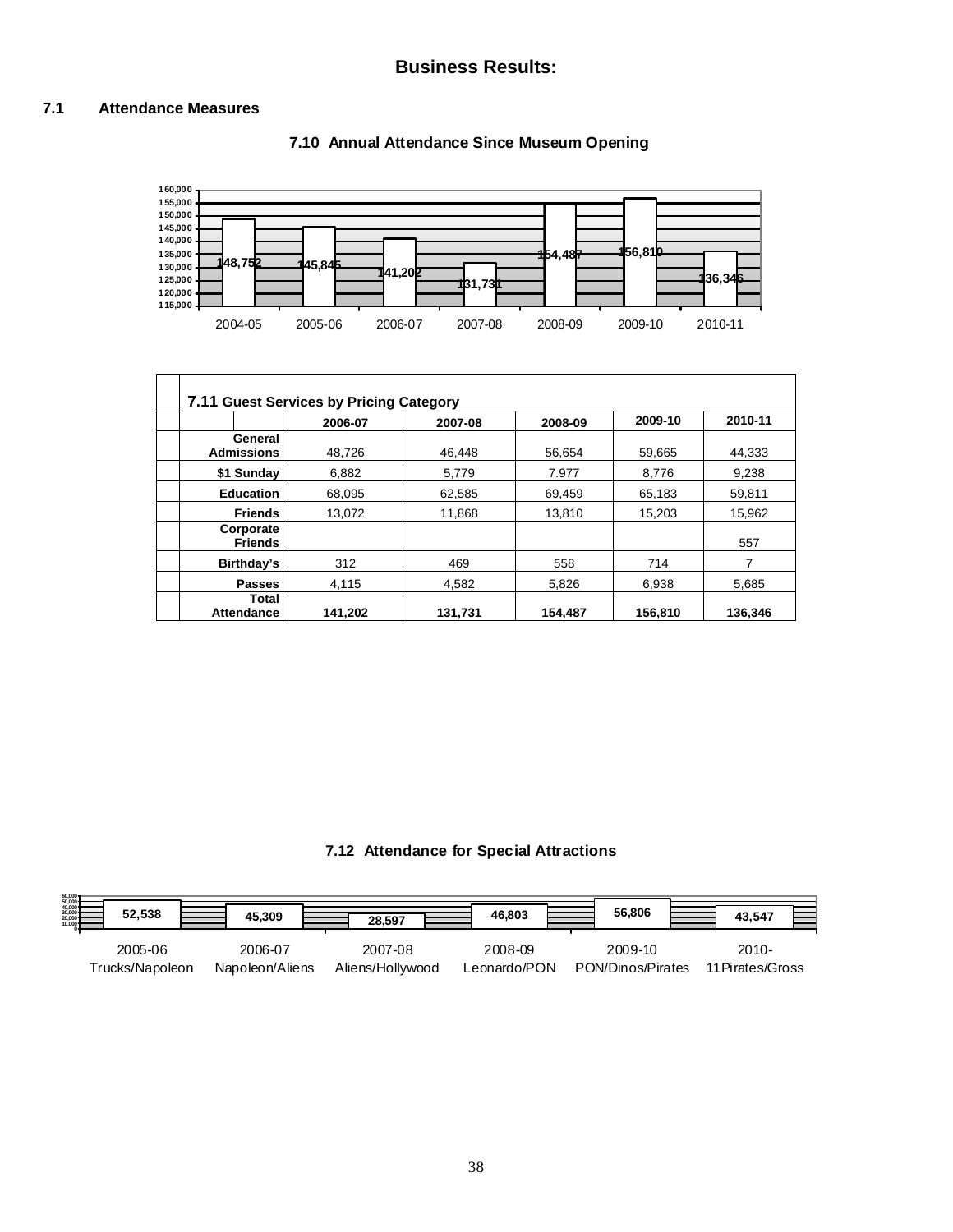

#### **7. 14 Number of Facility Events Scheduled by Clients**



#### **7.2 Revenue Measures**

**7.20 Admission Fees Collected** 







#### **7. 13 Total Attendance at Facility Rental Events**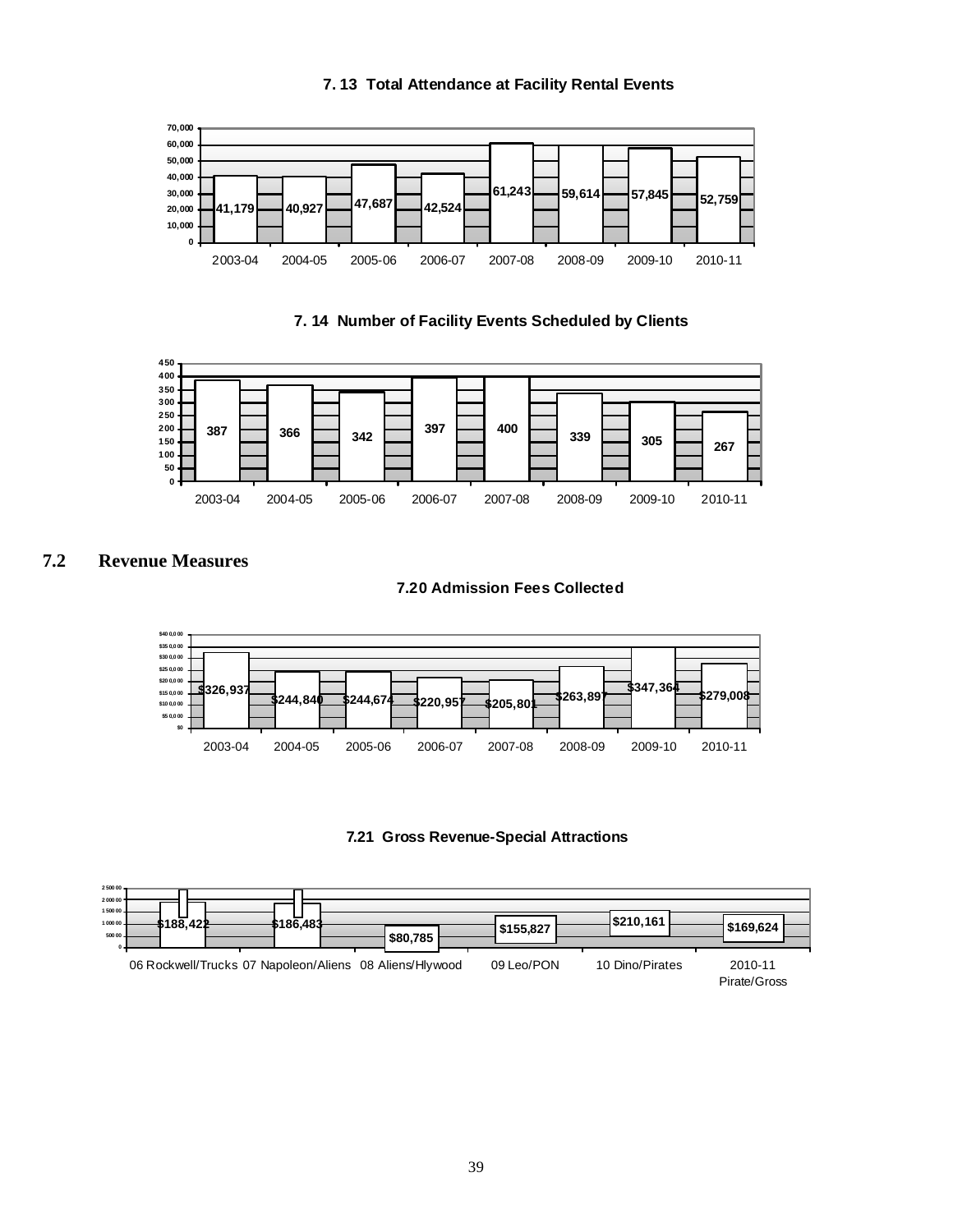#### **7.22 Gross Sales - Museum Store**







#### **7.24 Museum Store Off-Site Sales**





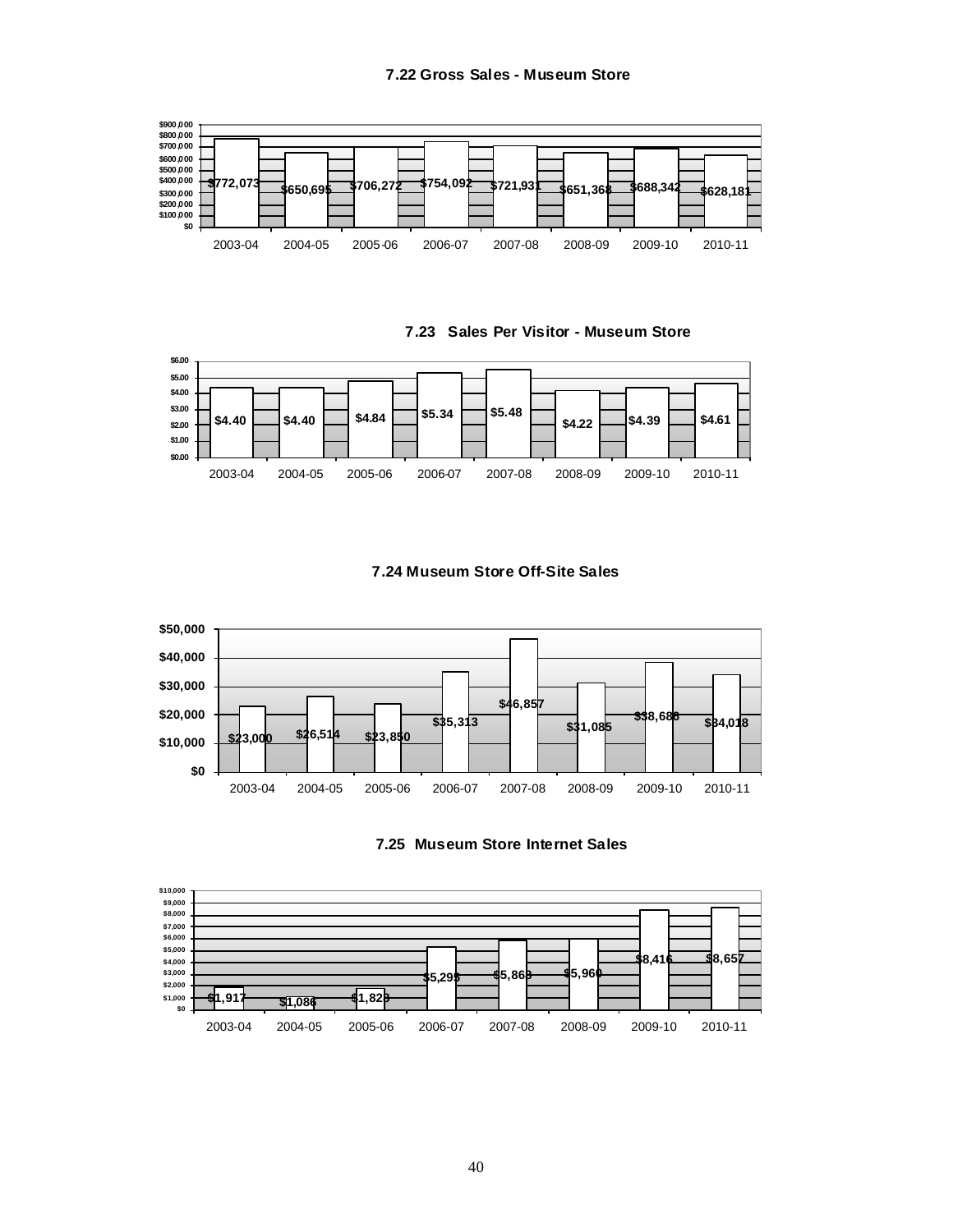



#### **7. 27 Number of Grant Proposals Submitted**



**7. 28 Number of Grants Awarded**







**7.30 Food Service Revenue**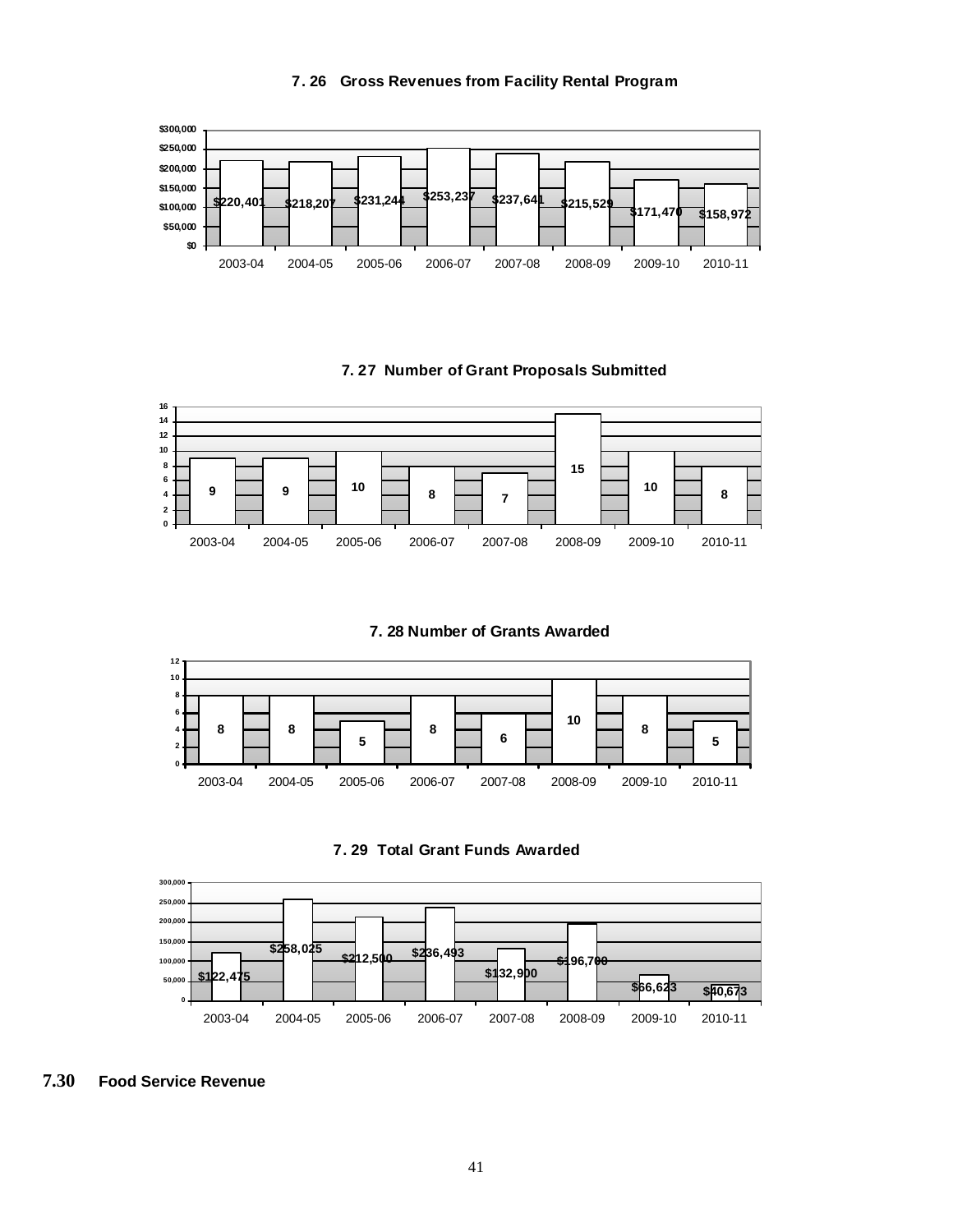**7.30 Food Service Revenue**



#### **7.31 Café Revenue**





**7.32 Program Revenue**





#### **7.33 Program Measures**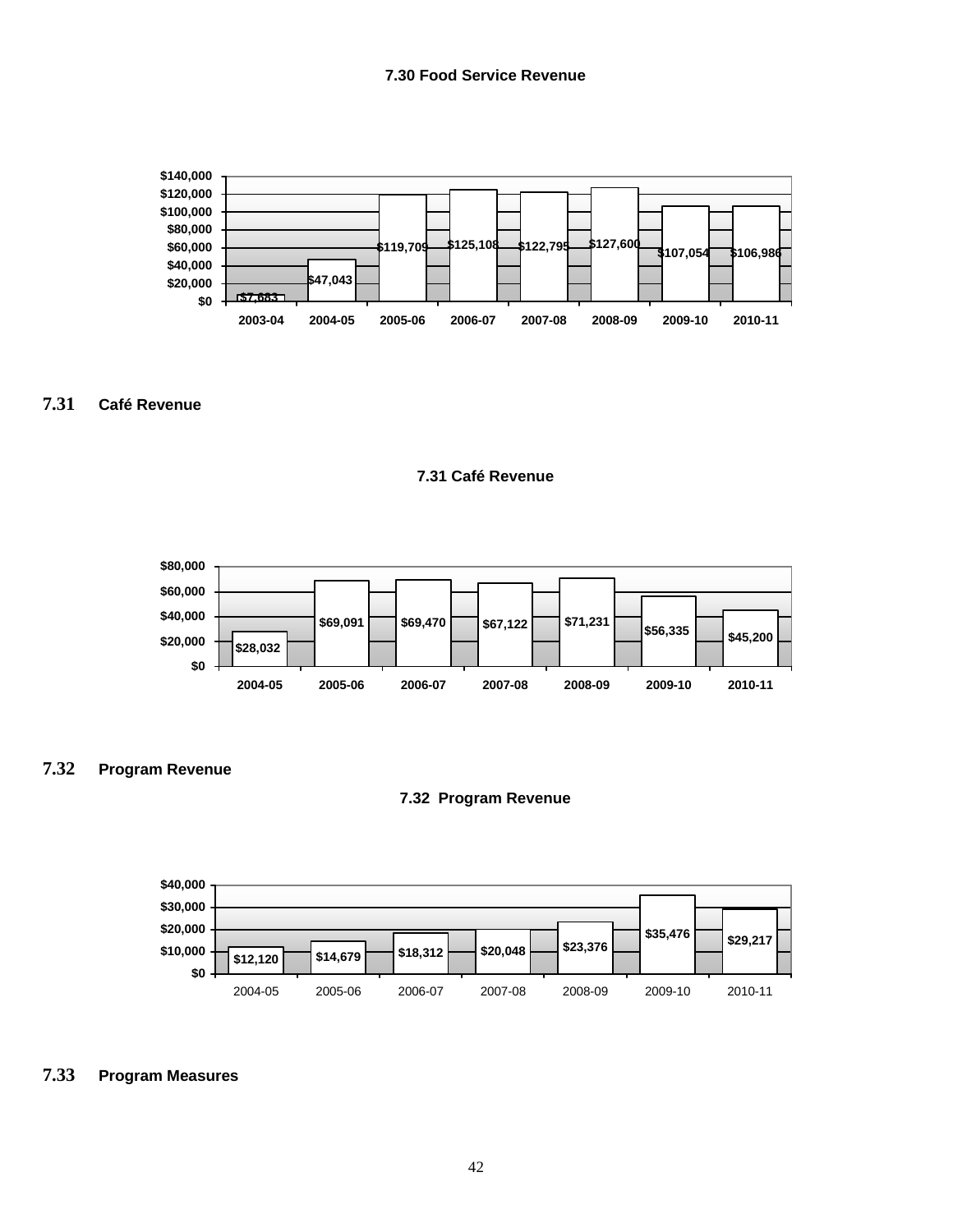

**7.4 Exhibit Measures** 







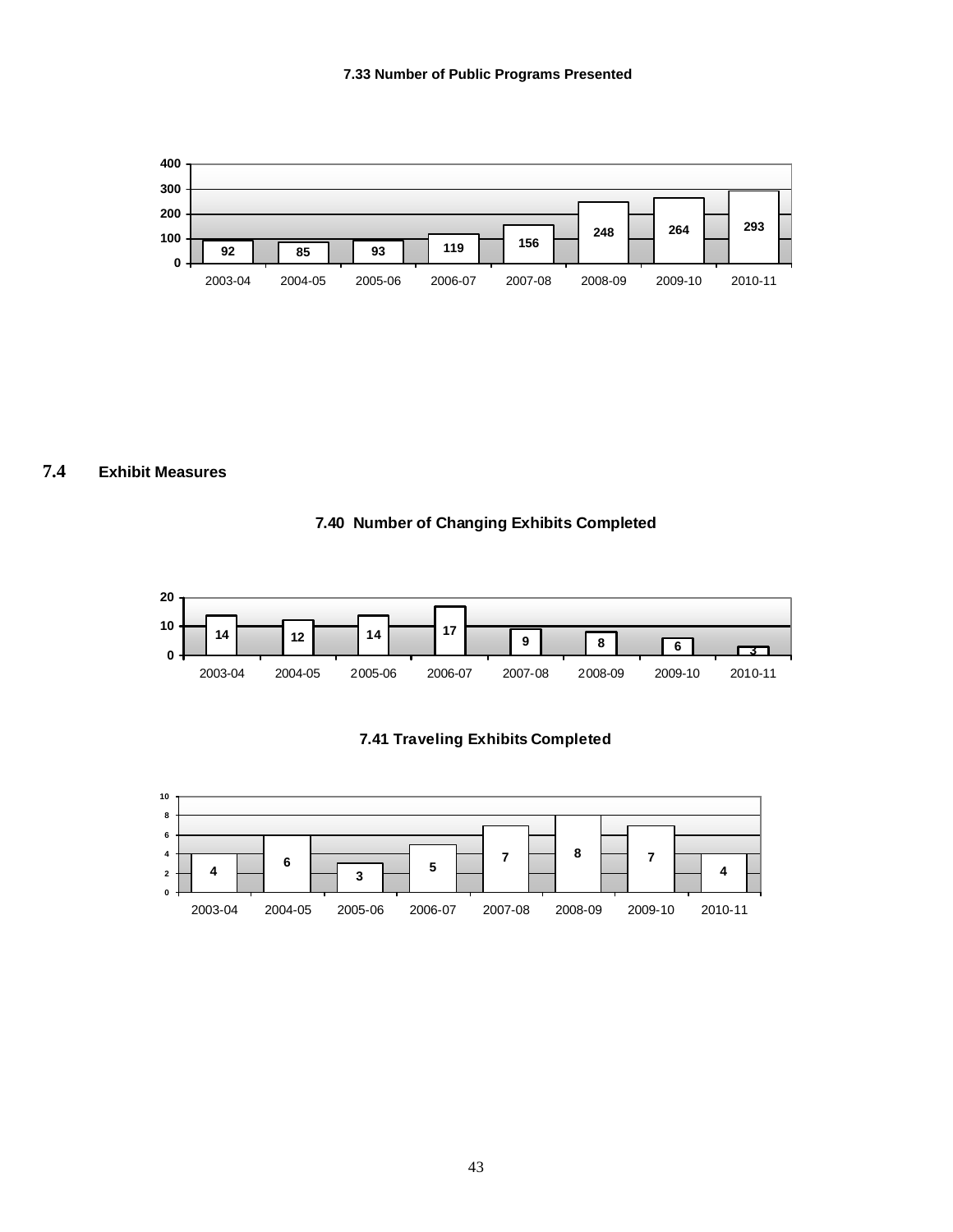#### **7.42 Number of Traveling Exhibits Available**



**7.43 Number of Consultancies Conducted by Museum Services**



**7.44 Number of Traveling Exhibits Bookings** 



**7.5 Expense Measures**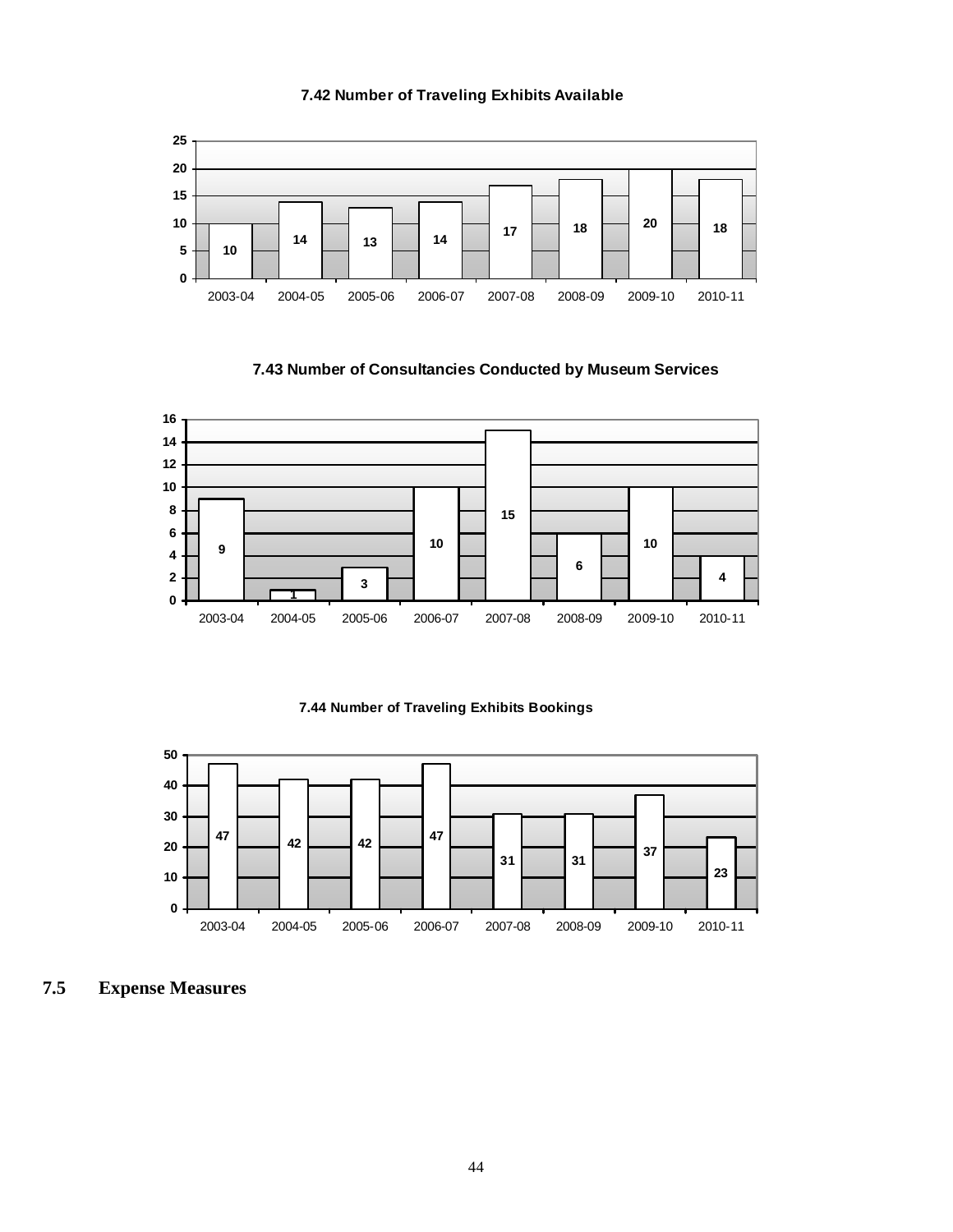**7. 50 Productivity - Operating Costs per Visitor Includes \$1 million in Rent Expense**



**7.51 Productivity - State Funds Per Visitor Includes \$1 million in Rent Expense**



**7.52 Number of Active Volunteers During the Year**



**7.53 Number of Volunteer Hours Contributed**

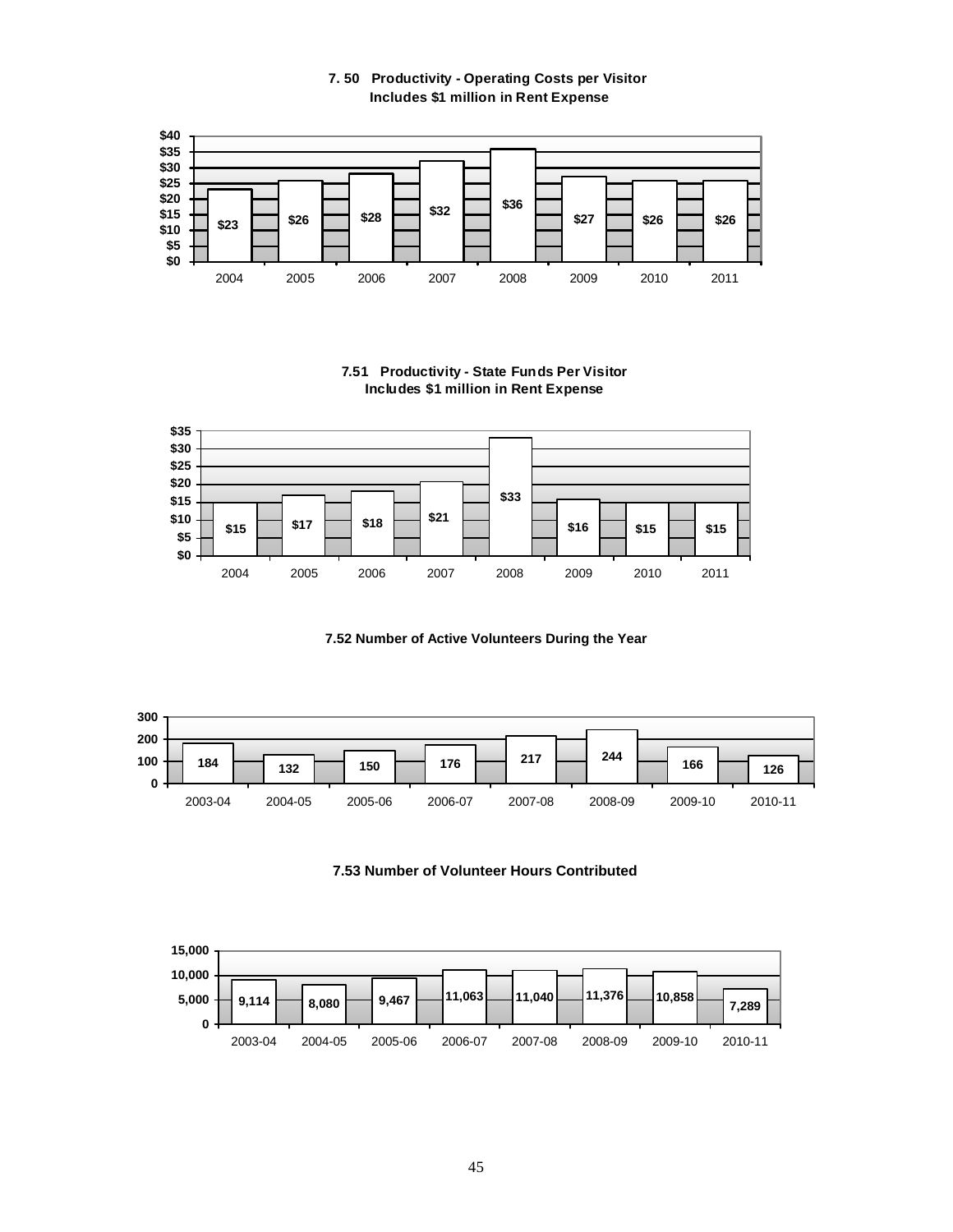#### **7.54 Value of Volunteer Hours**







#### **7.56 FY 2010-11 Number of Volunteers Serving**



#### 7.6 **Statewide Visitation**



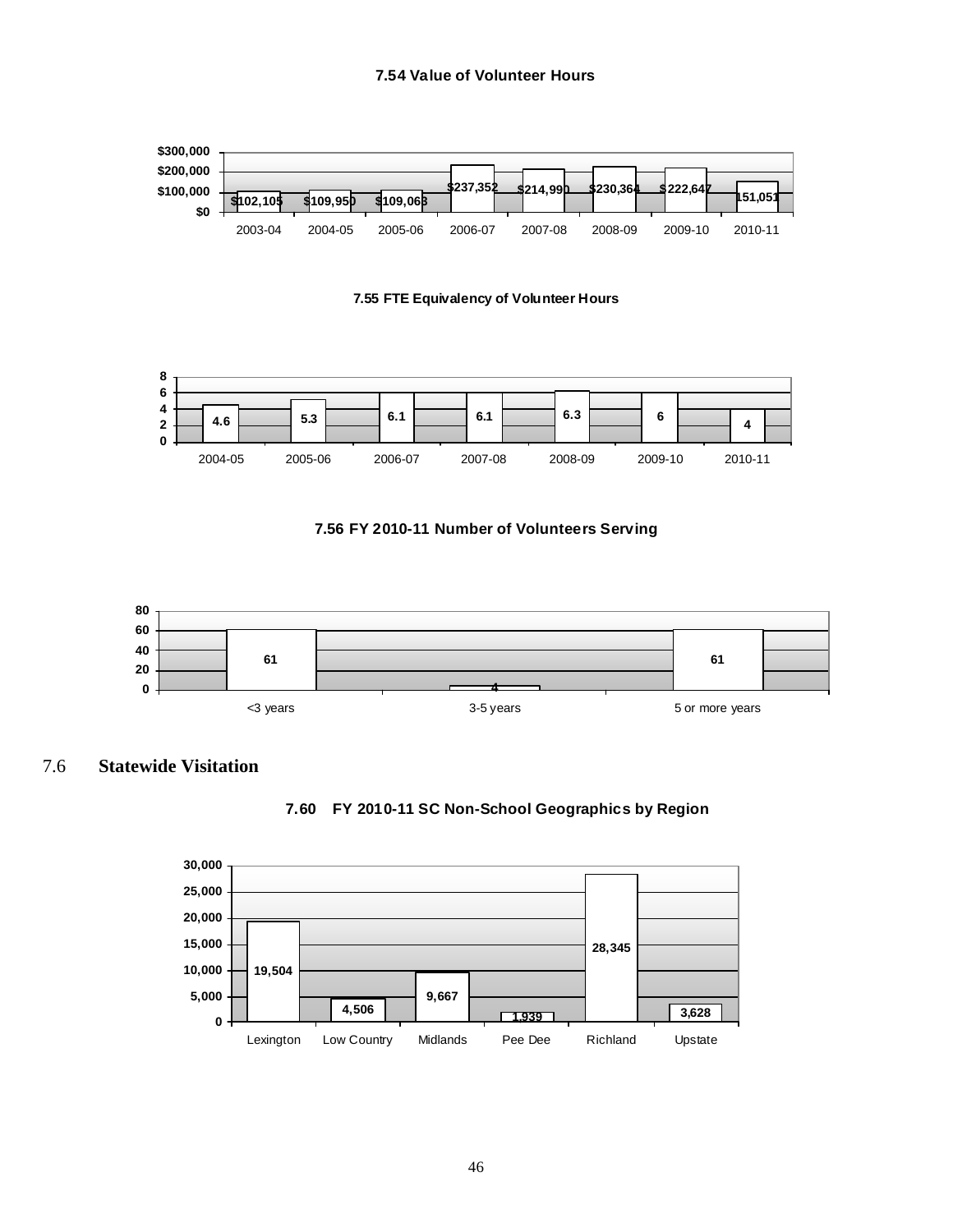



#### **7.6 School Visitation Measures**





#### **7.71 Number of Camp-In Participants**

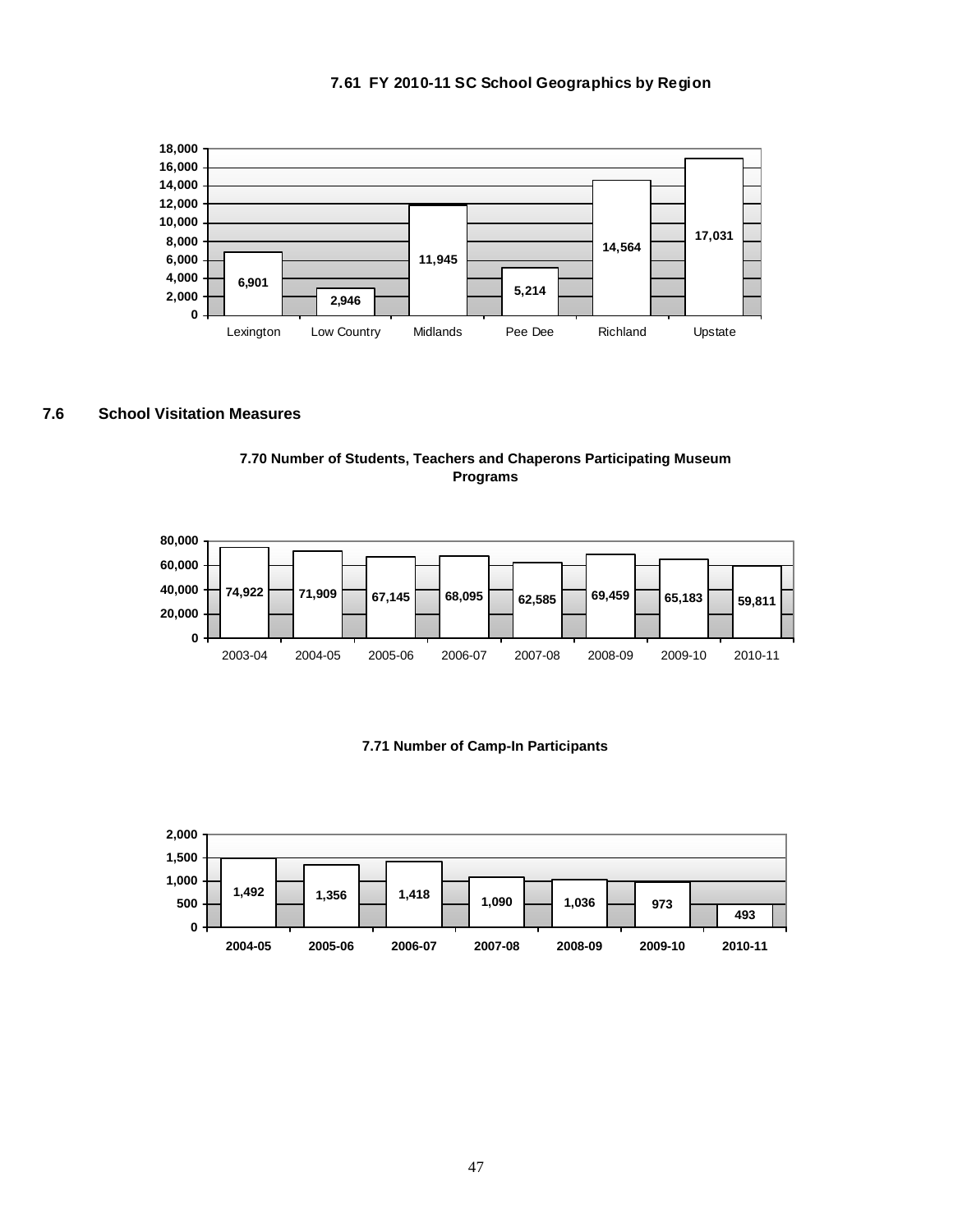

**7.73 Number of Starlab Programs Participants**



**7.74 Number of School Reservations**